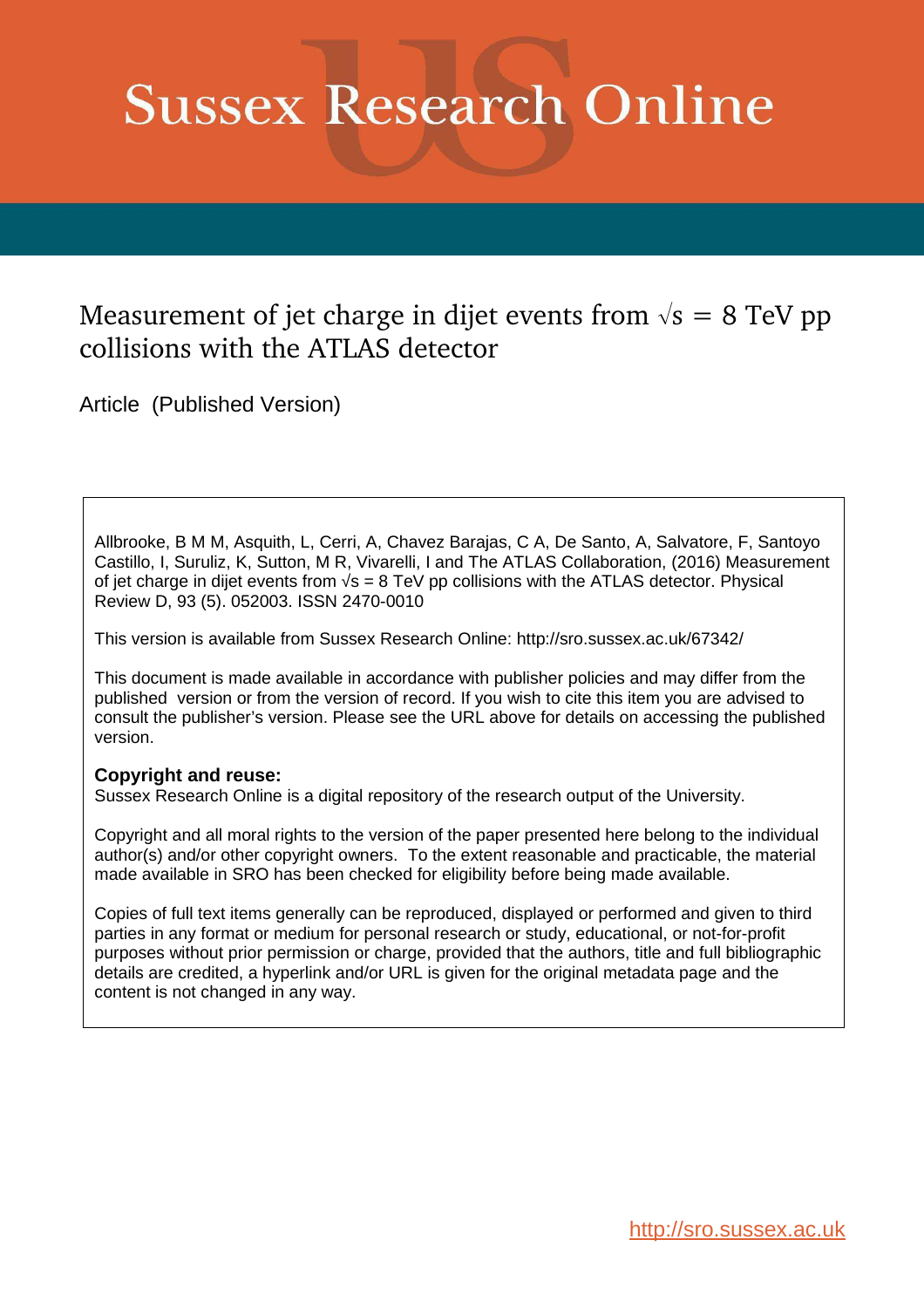## Measurement of jet charge in dijet events from  $\sqrt{s} = 8 \text{ TeV } pp$  collisions with the ATLAS detector

G. Aad  $et \ al.^*$ 

(ATLAS Collaboration) (Received 18 September 2015; published 2 March 2016)

The momentum-weighted sum of the charges of tracks associated to a jet is sensitive to the charge of the initiating quark or gluon. This paper presents a measurement of the distribution of momentum-weighted sums, called *jet charge*, in dijet events using 20.3 fb<sup>-1</sup> of data recorded with the ATLAS detector at  $\sqrt{s}$  = 8 TeV in pp collisions at the LHC. The jet charge distribution is unfolded to remove distortions from detector effects and the resulting particle-level distribution is compared with several models. The  $p_T$ dependence of the jet charge distribution average and standard deviation are compared to predictions obtained with several leading-order and next-to-leading-order parton distribution functions. The data are also compared to different Monte Carlo simulations of QCD dijet production using various settings of the free parameters within these models. The chosen value of the strong coupling constant used to calculate gluon radiation is found to have a significant impact on the predicted jet charge. There is evidence for a  $p_T$ dependence of the jet charge distribution for a given jet flavor. In agreement with perturbative QCD predictions, the data show that the average jet charge of quark-initiated jets decreases in magnitude as the energy of the jet increases.

DOI: [10.1103/PhysRevD.93.052003](http://dx.doi.org/10.1103/PhysRevD.93.052003)

#### I. INTRODUCTION

<span id="page-1-0"></span>Quarks and gluons produced in high-energy particle collisions hadronize before their electric charge can be directly measured. However, information about the electric charge is embedded in the resulting collimated sprays of hadrons known as jets. One jet observable sensitive to the electric charge of quarks and gluons is the momentumweighted charge sum constructed from charged-particle tracks in a jet [\[1\].](#page-19-0) Called the jet charge, this observable was first used experimentally in deep inelastic scattering studies [\[2](#page-19-1)–8] to establish a relationship between the quark model and hadrons. Since then, jet charge observables have been used in a variety of applications, including tagging the charge of *b*-quark jets  $[9-19]$  $[9-19]$  and hadronically decaying W bosons [\[20](#page-20-0)–25] as well as distinguishing hadronically decaying W bosons from jets produced in generic quantum chromodynamic (QCD) processes [\[25\]](#page-20-1) and quark jets from gluon jets [\[24,26](#page-20-2)–28].

The study presented in this paper is a measurement of the jet charge distribution in inclusive dijet events from  $pp$ collisions at the LHC. Inclusive dijet events provide a useful environment for measuring the jet charge as they are an abundant source of gluon-initiated and quark-initiated jets. There are fewer theoretical ambiguities from close-by jets and large-angle radiation associated with assigning the jet flavor in events with two jets than in events with higher jet multiplicities. Furthermore, the transverse momentum  $(p_T)$  range accessible in dijet events is broad,  $\mathcal{O}(10)$  GeV up to  $\mathcal{O}(1000)$  GeV. Since the initial state at the LHC has a net positive charge, the probability for positively charged quarks to be produced in  $pp$  collisions is higher than that for negatively charged quarks. The probability for collisions to involve a positively charged valence up quark in the proton increases with the parton center-of-mass energy  $\sqrt{\hat{s}}$ . Thus the average jet charge in inclusive dijet events is expected to increase with  $\sqrt{\hat{s}}$  if it is correlated with the quark charge. The parton distribution functions (PDFs) encode the probabilities to find gluons and certain flavors of quarks at given momentum fractions  $x$  of the proton. The momentum fractions of the two initial partons  $x_1$ ,  $x_2$ , and the proton and parton center-of-mass energies  $\sqrt{s}$  and  $\sqrt{\hat{s}}$ are related by  $\sqrt{\hat{s}}$  $=\sqrt{x_1x_2s}$ . The PDFs are fairly well constrained  $[29-33]$  $[29-33]$  in the x range relevant for this study, 0.005–0.5. However, if the jet charge is directly sensitive to the parton flavor, its  $p<sub>T</sub>$  dependence can provide a consistency check using new information beyond the jet  $p<sub>T</sub>$ , which is currently used in PDF fits. The PDFs are not the only nonperturbative input needed to model the jet charge distribution and its evolution with  $\sqrt{\hat{s}}$ . As a momentumweighted sum over jet constituents, the jet charge is sensitive to the modeling of fragmentation. Previous studies have shown that there are qualitative differences between the charged-particle track multiplicities of jets in data and as predicted by the leading models of hadron production [\[26\]](#page-20-4). Thus, a measurement of the jet charge distribution

<span id="page-1-1"></span><sup>\*</sup> Full author list given at the end of the article.

Published by the American Physical Society under the terms of the [Creative Commons Attribution 3.0 License.](http://creativecommons.org/licenses/by/3.0/) Further distribution of this work must maintain attribution to the author(s) and the published article's title, journal citation, and DOI.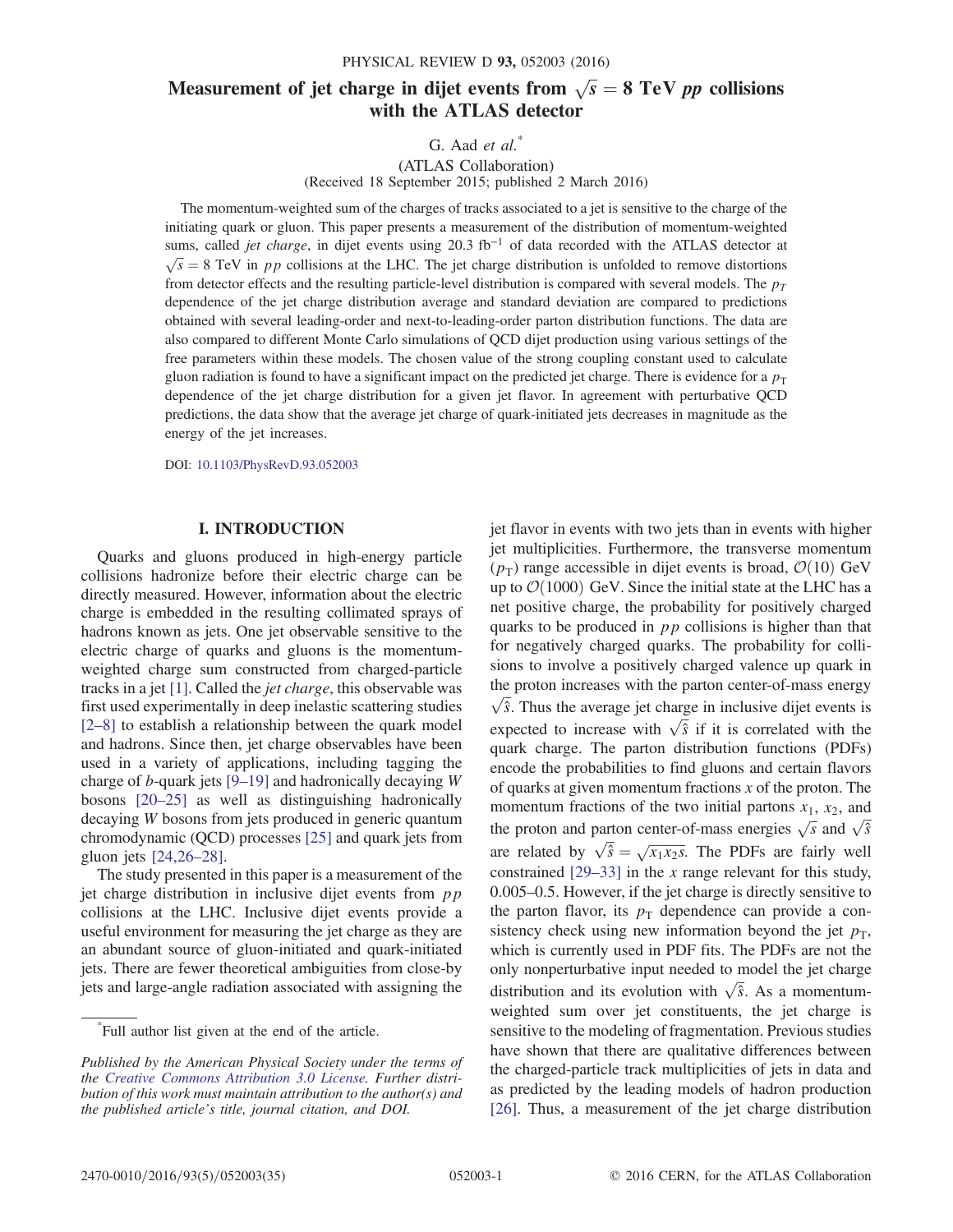<span id="page-2-1"></span>with a range of quark/gluon compositions can provide a constraint on models of jet formation.

While the change in jet parton flavor due to the PDF  $x$ dependence predicts most of the variation in the jet charge distribution as a function of  $\sqrt{\hat{s}}$ , there is a second contribution due to the energy dependence of the fragmentation functions. Ratios of the charge distribution moments at different values of  $\sqrt{\hat{s}}$  can be calculated perturbatively. Recent calculations [\[34,35\]](#page-20-5) in the context of soft collinear effective theory [\[36](#page-20-6)–39] show a significant reduction in the magnitude of the average jet charge for a given jet flavor as a function of jet energy. Information from PDFs can be used to extract the energy dependence of the average jet charge in the data for direct comparisons to the predictions.

This paper presents a measurement of the  $p_T$  dependence of the jet charge distribution's mean and standard deviation in dijet events in *pp* collisions at  $\sqrt{s} = 8$  TeV with the ATLAS detector. The jet  $p<sub>T</sub>$  is a measurable quantity that is strongly related to  $\sqrt{\hat{s}}$ . The average jet charge is extracted for both the leading and subleading jet and they are distinguished based on their relative orientation in rapidity.<sup>1</sup> After a description of the ATLAS detector (Sec. [II\)](#page-1-0), the data and simulated samples (Sec. [III](#page-1-1)) and the detector- and particle-level objects and selections used in the analysis (Sec. [IV](#page-2-0)), Sec. [V](#page-3-0) details the construction of the jet charge and some of its properties. In order for the measured jet charge distribution to be compared with particle-level models, the data are unfolded to remove distortions from detector effects, as described in Sec. [VI](#page-5-0). Systematic uncertainties in the measured jet charge spectra are discussed in Sec. [VII](#page-6-0) and the results are presented in Sec. [VIII](#page-10-0).

#### II. THE ATLAS DETECTOR

ATLAS [\[40\]](#page-20-7) is a general-purpose detector designed to measure the properties of particles produced in high-energy *pp* collisions with nearly a full  $4\pi$  coverage in solid angle. The innermost subsystem of the detector is a series of tracking devices used to measure charged-particle trajectories bent in a 2 T axial field provided by a solenoid whose axis is parallel with the beam direction. This inner detector (ID) consists of a silicon pixel detector surrounded by a semiconductor microstrip detector (SCT) and a straw-tube tracker. It has full coverage in  $\phi$  and can detect particles with  $|\eta|$  < 2.5. Charged-particle tracks are reconstructed from all three ID components, providing measurements of the transverse momentum of tracks with a resolution  $\sigma_{p_{\text{T}}} / p_{\text{T}} = 0.05\% \times p_{\text{T}} / \text{GeV} \oplus 1\%.$  The track reconstruction algorithm fits five track parameters:  $d_0$ ,  $z_0$ ,  $\phi$ ,  $\theta$ , and  $q/p$ , where  $d_0$  and  $z_0$  are the transverse and longitudinal impact parameters, respectively,  $q$  is the track charge and  $p$  is the track momentum. Excellent spatial precision is required to maintain a well-performing track reconstruction out to and exceeding charged-particle  $p_T$  of 1 TeV, where track sagittas are  $\leq 0.2$  mm.

Surrounding the ID and solenoid are electromagnetic and hadronic calorimeters to measure showers from charged and neutral particles. The high-granularity liquid-argon (LAr) sampling electromagnetic calorimeter is located just beyond the solenoid and spans the range  $|\eta| < 3.2$ . Beyond the electromagnetic calorimeter is the two-component hadronic calorimeter that uses scintillator-tile sampling technology in the range  $|\eta|$  < 1.7 and LAr sampling technology for  $1.5 < |\eta| < 3.2$ . Additional calorimeters are located in the forward region. Surrounding the calorimeters is a muon spectrometer, with trigger and precision chambers, and incorporating three large toroid magnets composed of eight coils each.

<span id="page-2-2"></span><span id="page-2-0"></span>Due to the large event rate, not every collision can be recorded for processing offline. Events are selected using a three-level trigger system [\[41\]](#page-20-8) that is hardware based at the first level and software based for the two following levels. An event must satisfy all three trigger levels to be recorded for further processing. At each stage of the trigger, energy thresholds are placed on jet-like objects, with the similarity between online and offline jets increasing with each level. The first level makes decisions based on low-granularity calorimeter towers with thresholds that are typically less than half of the energy required by jets at the second level. A simple jet reconstruction algorithm is used at the second level in regions around the jets identified by the first level. The third level (known as the Event Filter) clusters jets with the same algorithm as used offline over the entire detector with thresholds that are typically 20–30 GeV higher than at level two. The single-jet trigger thresholds increase at each level due not only to differences in the jet reconstruction and calibrations, but also to meet the different bandwidth requirements at each trigger level. For low- $p<sub>T</sub>$  dijets, the event rate is far too large to save every event that passes the trigger selection and so most of the jet triggers are prescaled to artificially lower their recording rate.

#### III. DATA AND SIMULATED SAMPLES

This measurement uses the full data set of  $p p$  collisions recorded by the ATLAS detector in 2012, corresponding to an integrated luminosity of 20.3  $fb^{-1}$  at a center-of-mass energy of  $\sqrt{s} = 8$  TeV. Events are only considered if they are collected during stable beam conditions and satisfy all

<sup>&</sup>lt;sup>1</sup>ATLAS uses a right-handed coordinate system with its origin at the nominal interaction point (IP) in the center of the detector and the z axis along the beam pipe. The x axis points from the IP to the center of the LHC ring, and the y axis points upward. Cylindrical coordinates  $(r, \phi)$  are used in the transverse plane, with  $\phi$  being the azimuthal angle around the beam pipe. The pseudorapidity is defined in terms of the polar angle  $\theta$  as  $\eta = -\ln \tan(\theta/2)$ . The variable  $\Delta R = \sqrt{(\Delta \phi)^2 + (\Delta \eta)^2}$  is a measure of how close two objects are in the  $(\eta, \phi)$  plane. The rapidity of a four-vector is defined as  $y = 0.5 \ln(\frac{E + p_z}{E - p_z})$ , where E is the energy and  $p_z$  is the component of the momentum parallel to the beam axis.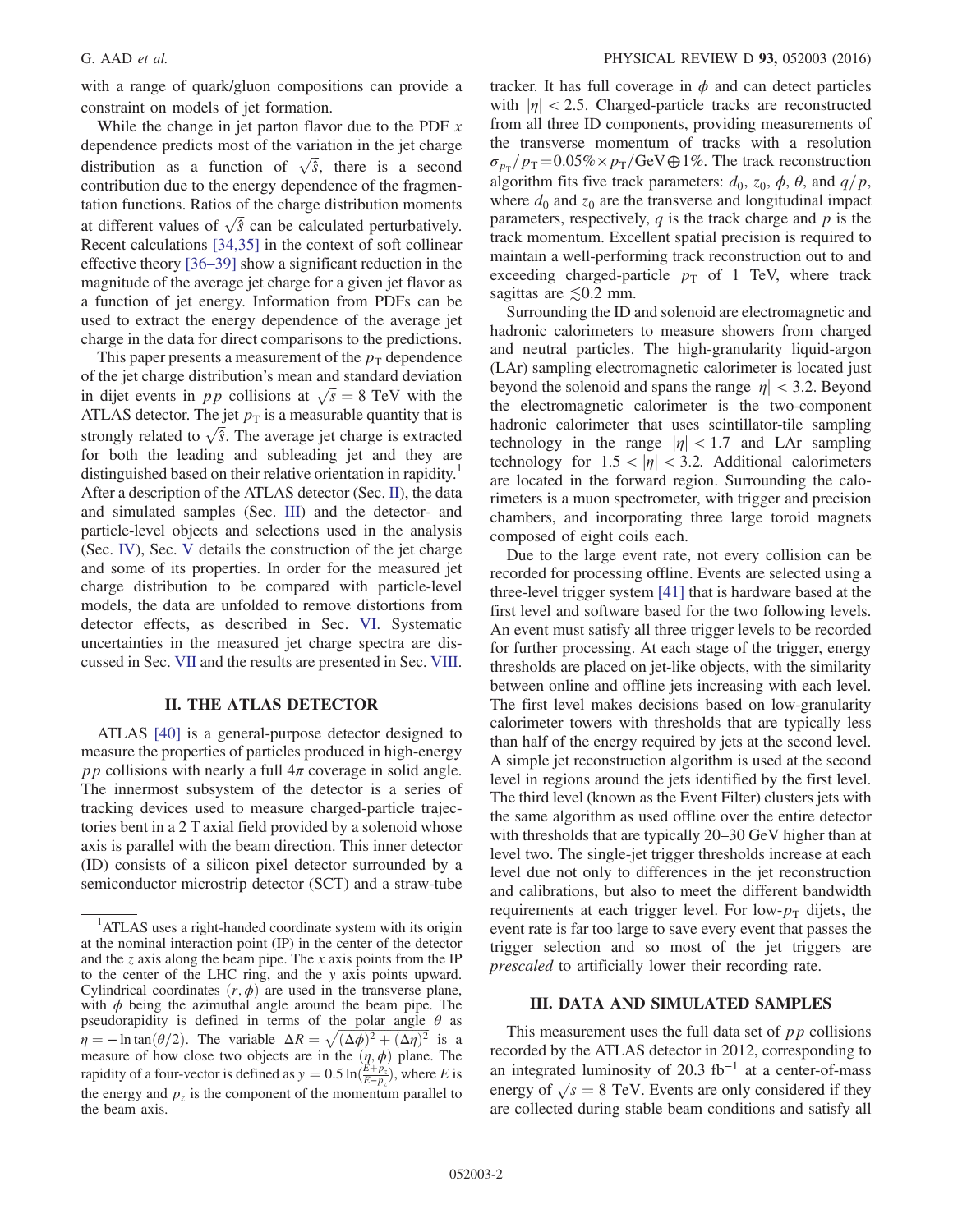<span id="page-3-2"></span>TABLE I. The single-jet trigger menu used to collect dijet events with the 2012 data set. The first column is the level-three (Event Filter) jet  $p_T$  threshold and the second column is the offline leading-jet  $p<sub>T</sub>$  range corresponding to the given trigger. The luminosity collected with each trigger is in the last column. The total 2012 data set was 20.3 fb<sup>-1</sup>; the highest- $p<sub>T</sub>$  trigger is not prescaled.

| Trigger threshold<br>[GeV] | Offline selection<br>[GeV] | Luminosity<br>$[fb^{-1}]$ |  |  |
|----------------------------|----------------------------|---------------------------|--|--|
| 25                         | [50, 100]                  | $7.84 \times 10^{-5}$     |  |  |
| 55                         | [100, 136]                 | $4.42 \times 10^{-4}$     |  |  |
| 80                         | [136, 190]                 | $2.32 \times 10^{-3}$     |  |  |
| 110                        | [190, 200]                 | $9.81 \times 10^{-3}$     |  |  |
| 145                        | [200, 225]                 | $3.63 \times 10^{-2}$     |  |  |
| 180                        | [225, 250]                 | $7.88 \times 10^{-2}$     |  |  |
| 220                        | [250, 300]                 | $2.61 \times 10^{-1}$     |  |  |
| 280                        | [300, 400]                 | 1.16                      |  |  |
| 360                        | > 400                      | 20.3                      |  |  |

data-quality requirements [\[42\]](#page-20-9). To reject noncollision events, there must be a primary vertex reconstructed from at least two tracks each with  $p_T > 400$  MeV [\[43\]](#page-20-10). Due to the high instantaneous luminosity and the large total inelastic proton-proton cross section, on average there are about 21 simultaneous (pileup) collisions in each bunch crossing.

A set of single-jet triggers is used to collect dijet events with high efficiency. Table [I](#page-2-1) shows the collected luminosity for each trigger as well as the offline jet  $p<sub>T</sub>$  ranges used, chosen such that the trigger is fully efficient. The highest $p_T$  trigger is not prescaled.

Monte Carlo (MC) simulated events are generated in  $p_T$ slices in order to ensure a large number of events over a broad range of reconstructed jet  $p<sub>T</sub>$ , given constraints on the available computing resources. The  $p<sub>T</sub>$  slices span the interval 0 to 5 TeV in ranges that approximately double with each increasing slice, starting with a range of size 8 GeV and ending with a range of size 2240 GeV. The baseline sample used for the measurement is generated with PYTHIA 8.175 [\[44\]](#page-20-11) with the AU2 [\[45\]](#page-20-12) set of tuned parameters (tune) and the next-to-leading-order (NLO) PDF set<sup>2</sup> CT10 [\[48,49\]](#page-20-13). Another large sampl+e of events is generated with  $HERWIG++ 2.63 [50,51]$  $HERWIG++ 2.63 [50,51]$  with tune EE3 [\[52\]](#page-21-0) and leading-order (LO) PDF set CTEQ6L1 [\[53\]](#page-21-1) (particle-level samples with CT10 and EE4 are also used for comparisons). Both PYTHIA and HERWIG++ are LO in perturbative QCD for the  $(2 \rightarrow 2)$  matrix element and resum the leading logarithms in the parton shower. However, the ordering of emissions in the MC resummation in the shower differs between these two generators: PYTHIA implements  $p_T$ -ordered showers [\[54\]](#page-21-2) whereas HERWIG++ uses angular ordering [\[55\].](#page-21-3) The phenomenological modeling of the nonperturbative physics also differs between PYTHIA and HERWIG++. In addition to different underlying-event models (Ref. [\[56\]](#page-21-4) for PYTHIA and an eikonal model [\[57\]](#page-21-5) for HERWIG++) the hadronization models differ between PYTHIA (Lund string model [\[58\]\)](#page-21-6) and HERWIG++ (cluster model [\[59\]](#page-21-7)). These two schemes are known [\[26\]](#page-20-4) to predict different numbers of charged particles within jets and different distributions of the charged-particle energies within jets, both of which are important for the jet charge. All tunes of the underlying event that are used with PYTHIA and HERWIG++ in this analysis use LHC data as input. As discussed in Sec. [I,](#page-0-0) the corrected data are compared to models with various PDF sets; for consistency, each set has a dedicated underlyingevent tune constructed in the same way from a fixed set of data inputs (AU2) described in detail in Ref. [\[45\]](#page-20-12). The PDF sets include LO sets CTEQ6L1 [\[53\]](#page-21-1) and MSTW08LO [\[29\]](#page-20-3) as well as NLO sets CT10 [\[48,49\]](#page-20-13), NNPDF21 NLO [\[60\]](#page-21-8), and MSTW2008NLO [\[29\]](#page-20-3). A sample generated with a NLO matrix element from POWHEG-BOX R2262 [\[61](#page-21-9)–64] (henceforth referred to as POWHEG) with PDF set CT10 interfaced with PYTHIA 8.175 and the AU2 tune is also used for comparisons.

All MC samples are processed using the full ATLAS detector simulation [\[65\]](#page-21-10) based on GEANT4 [\[66\]](#page-21-11).

#### IV. OBJECT RECONSTRUCTION AND EVENT SELECTION

<span id="page-3-0"></span>The reconstructed objects used for the jet charge as well as for the event selection are described in Sec. [IVA.](#page-2-2) The fiducial definition of the measurement, unfolded to particle level, is given in Sec. [IV B](#page-3-1).

#### A. Object reconstruction at detector level

<span id="page-3-3"></span>Jets are clustered using the anti- $k_t$  jet algorithm [\[67\]](#page-21-12) with radius parameter  $R = 0.4$  implemented in FastJet [\[68\]](#page-21-13) from topological calorimeter-cell clusters [\[69\],](#page-21-14) calibrated using the local cluster weighting algorithm [\[70,71\]](#page-21-15). An overall jet energy calibration accounts for residual detector effects as well as contributions from pileup [\[72\]](#page-21-16) in order to make the reconstructed jet energy an unbiased measurement of the particle-level jet energy. Jets are required to be central  $\vert \eta \vert$  < 2.1) so that their charged particles are within the  $|\eta|$  < 2.5 coverage of the ID.

When more than one primary vertex is reconstructed, the one with the highest  $\sum p_{\rm T}^2$  of tracks is selected as the hardscatter vertex. Events are further required to have at least two jets with  $p_T > 50$  GeV and only the leading two jets are considered for the jet charge measurement. To select dijet topologies, the two leading jets must have  $p_{\rm T}^{\rm lead}/p_{\rm T}^{\rm sublead}$  < 1.5, where  $p_{\rm T}^{\rm lead}$  and  $p_{\rm T}^{\rm sublead}$  are the transverse momenta of the jets with the highest and secondhighest  $p<sub>T</sub>$ , respectively. The jet with the smaller (larger)

<span id="page-3-1"></span> $2A$  discussion on the use of NLO PDF sets with LO matrix elements is given in Refs. [\[46,47\].](#page-20-15)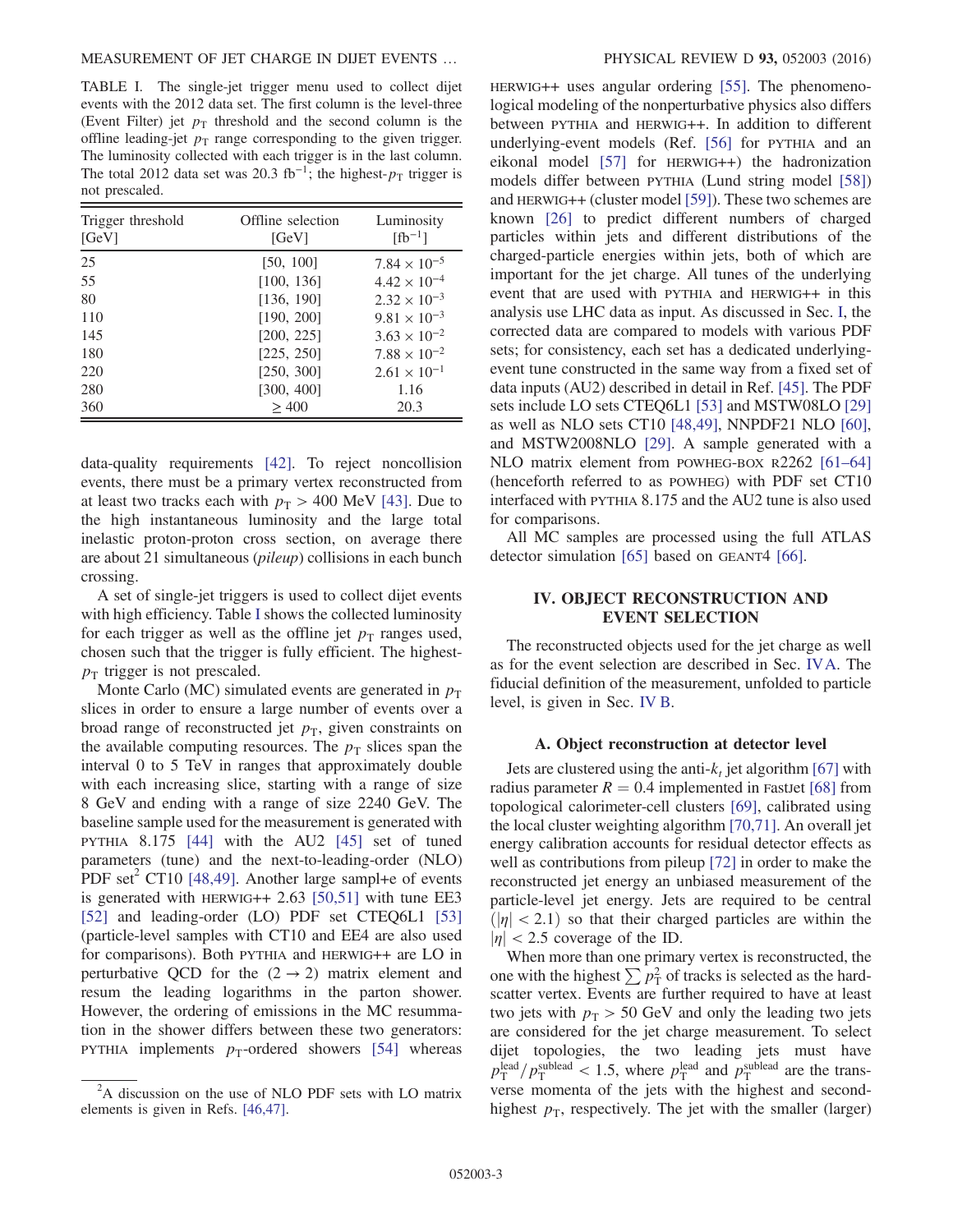<span id="page-4-0"></span>

FIG. 1. The distribution of the number of tracks associated with a jet in two example jet  $p<sub>T</sub>$  ranges.

absolute pseudorapidity  $|\eta|$  is classified as the more central (more forward) jet. A measurement of the more forward and more central jet charge distributions can exploit the rapidity dependence of the jet flavor to extract information about the jet charge for a particular flavor. This is discussed in more detail in Sec. [IV B](#page-3-1).

<span id="page-4-1"></span>Tracks used to calculate the jet charge are required to have  $p_T \ge 500$  MeV,  $|\eta| < 2.5$ , and a  $\chi^2$  per degree of freedom (resulting from the track fit) less than 3.0. Additional quality criteria are applied to select tracks originating from the collision vertex and reject fake tracks reconstructed from random hits in the detector. In particular, tracks must be well matched to the hard-scatter vertex with  $|z_0 \sin(\theta)| < 1.5$  mm and  $|d_0| < 1$  mm, where  $z_0$  and  $d_0$  are calculated with respect to the primary vertex. Tracks must furthermore have at least one hit in the pixel detector and at least six hits in the SCT. The matching of tracks with the calorimeter-based jets is performed via the ghostassociation technique [\[73\]](#page-21-17): the jet clustering process is repeated with the addition of ghost versions of measured tracks that have the same direction but infinitesimally small  $p<sub>T</sub>$ , so that they do not change the properties of the calorimeter jets. A track is associated with a jet if its ghost version is contained in the jet after reclustering. The distribution of the number of tracks in two representative jet  $p_T$  ranges is shown in Fig. [1.](#page-3-2) The number of tracks increases with jet  $p<sub>T</sub>$  and the data fall between the predicted distributions of PYTHIA and HERWIG++.

#### B. Object definitions at particle level

The measurement is carried out within a fiducial volume matching the experimental selection to avoid extrapolation into unmeasured kinematic regions that have additional model dependence and related uncertainties. Particle-level definitions of the reconstructed objects are chosen to be as close as possible to those described in Sec. [IVA](#page-2-2). Particlelevel jets are clustered from generated stable particles with a mean lifetime  $\tau > 30$  ps, excluding muons and neutrinos. As with the detector-level jets, particle-level jets are clustered with the anti- $k_t$  R = 0.4 algorithm. In analogy to the ghost association of tracks to jets performed at detector level, any charged particle clustered in a particle-level jet is considered for the jet charge calculation.<sup>3</sup> There must be at least two jets with  $|\eta| < 2.1$  and  $p_T > 50$  GeV. The two highest- $p_T$  jets must satisfy the same  $p_T$ -balance requirement between the leading and subleading jet as at detector level  $\left(p_T^{\text{lead}}/p_T^{\text{sublead}} < 1.5\right)$ . Due to the high-energy and well-separated nature of the selected jets, the hard-scatter quarks and gluons can be cleanly matched to the outgoing jets. While it is possible to classify jets as quark- or gluoninitiated beyond leading order in  $m_{\text{jet}}/E_{\text{jet}}$  [\[74\]](#page-21-18), the classification is algorithm dependent and unnecessary for the present considerations. In this analysis, the flavor of a jet is defined as that of the highest-energy parton in simulation within a  $\Delta R < 0.4$  cone around the particle-jet axis. The jet flavor depends on rapidity and so the two selected jets are classified as either more forward or more central; the more forward jet tends to be correlated to the higher-x parton and is less likely to be a gluon jet. Figure [2](#page-4-0) shows the flavor fraction for the more forward and more central particle-level jets passing the event selection. The  $p<sub>T</sub>$  evolution of the sum of the flavor fractions weighted by the sign of the parton charge is shown in Fig. [2\(b\).](#page-4-0) The forward-central differences between the flavor fractions are largest at low  $p<sub>T</sub>$ , but the highest quark-jet purity occurs at high jet  $p_T$ .

#### V. CONSTRUCTING THE JET CHARGE

There is no unique way to define the jet charge. The most naive construction is to add up the charge of all tracks associated with a jet. However, this scheme is very sensitive to lost or extraneous soft radiation. Therefore, a weighting scheme is introduced to suppress fluctuations. Using the tracks assigned to a jet by ghost association, the jet charge  $Q_J$  of a jet J is calculated using a transverse-momentumweighting scheme [\[1\]](#page-19-0):

$$
Q_J = \frac{1}{(p_{\text{T}J})^{\kappa}} \sum_{i \in \text{Tracks}} q_i \times (p_{\text{T},i})^{\kappa}, \tag{1}
$$

where Tracks is the set of tracks associated with jet  $J, q_i$  is the charge (in units of the positron charge) of track  $i$  with associated transverse momentum  $p_{\text{T},i}$ ,  $\kappa$  is a free regularization parameter, and  $p_{TJ}$  is the transverse momentum of the calorimeter jet. The distributions of  $Q_J$  for various jet flavors are shown in Fig. [3](#page-4-1) for  $\kappa = 0.3$ . In the simulation,

<sup>&</sup>lt;sup>3</sup>There is no  $p_T > 500$  MeV threshold applied to charged particles. The impact of applying such a threshold is negligible for all  $p<sub>T</sub>$  bins except the first two where effects of up to 1% are observed in the mean and standard deviation of the jet charge.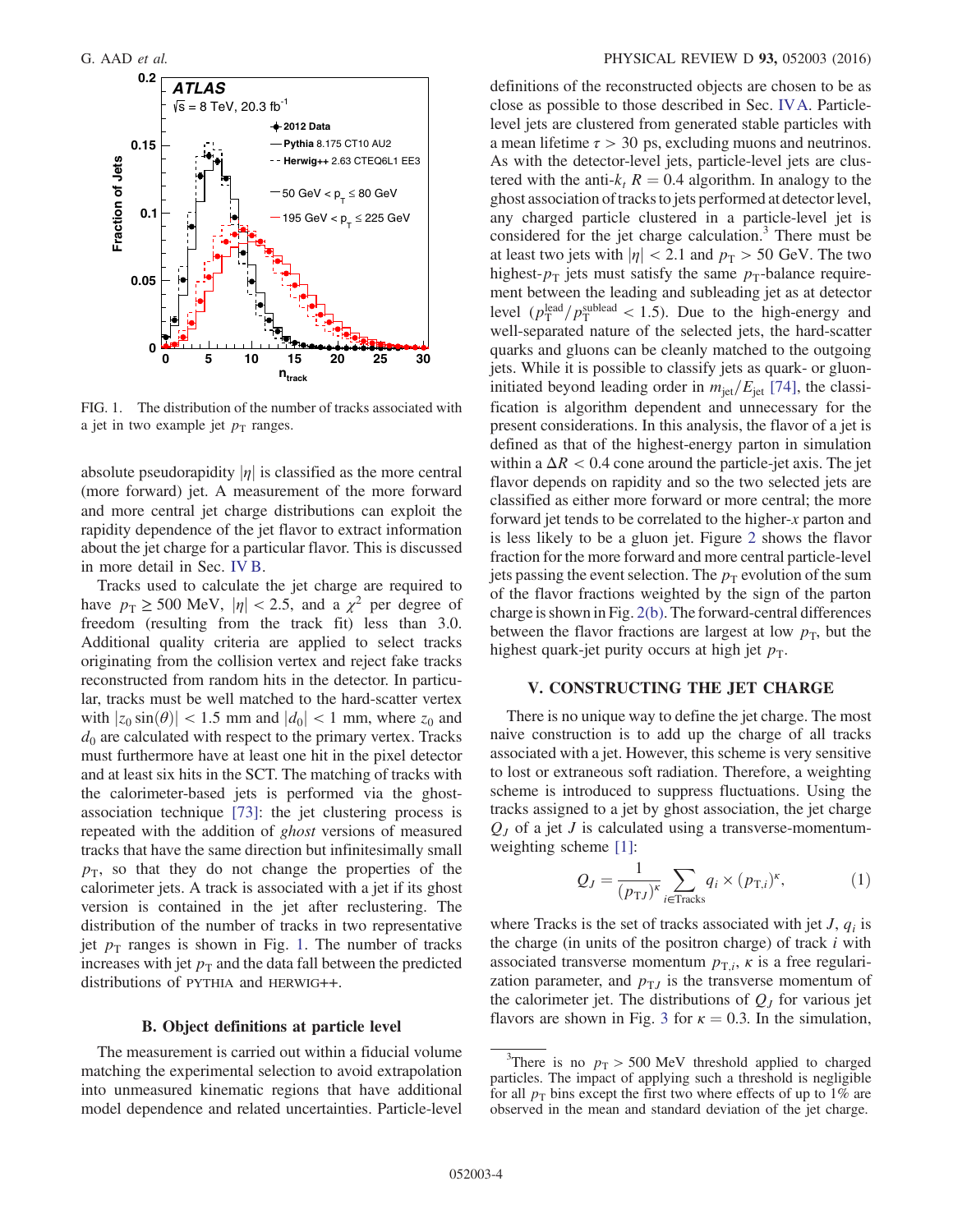<span id="page-5-1"></span>

FIG. 2. For a given jet flavor, (a) shows the fraction  $f$  of jets with that flavor in events passing the particle-level event selection and (b) shows the  $p_T$  evolution of the flavor fractions weighted by charge sign:  $f_{up} + f_{antidown} - f_{antidup} - f_{down}$ . The forward-central differences between the flavor fractions are largest at low  $p<sub>T</sub>$ , but the highest quark-jet purity occurs at high jet  $p<sub>T</sub>$ . The markers for the more forward and central jets are distinguished by their blue and red colors, respectively.



FIG. 3. The (a) particle-level and (c) detector-level jet charge distribution for various jet flavors in a sample of jets with  $p_T > 500 \text{ GeV}$ for  $\kappa = 0.3$ . (b): The distribution of the jet-by-jet difference between the particle-level and detector-level jet charge distributions. The shaded region is used to fit a Gaussian function to extract the bulk response resolution, which is  $\sigma \sim 0.5$  e, where e is the positron charge.

<span id="page-5-0"></span>there is a clear relationship between the jet charge and the initiating parton's charge, as up-quark jets tend to have a larger jet charge than gluon jets. Furthermore, gluon jets tend to have a larger jet charge than downquark jets. However, the jet charge distribution is already broad at particle level and the jet charge response  $(Q_{\text{particle-level}} - Q_{\text{detector-level}})$  resolution is comparable to the differences in the means of the distributions for different flavors, so one can expect only small changes in the inclusive jet charge distribution for changes in the jet flavor composition. The three narrow distributions on top of the bulk response distribution in Fig. [3\(b\)](#page-4-1) are due to cases in which only one or two charged particles dominate the jet charge calculation at particle level. The two off-center peaks are due to cases in which one of the two high- $p_T$ -fraction tracks is not reconstructed and the widths of the two off-center and central peaks are due to the (single) track and jet  $p_T$  resolutions. The bulk response is fit to a Gaussian function with standard deviation  $\sigma \sim 0.5$  e (units of the positron charge).

The parameter  $\kappa$  in Eq. [\(1\)](#page-3-3) regulates the sensitivity of the jet charge to soft radiation. For  $\kappa > 0$ , the jet charge is infrared safe.<sup>4</sup> Low values of  $\kappa$  enhance the contribution to the jet charge from low- $p_T$  particles while in the  $\kappa \to \infty$ 

<sup>&</sup>lt;sup>4</sup>The jet charge is never collinear safe for  $\kappa > 0$  and not even the sign of the jet charge is Lorentz invariant, although it is clearly invariant under longitudinal boosts.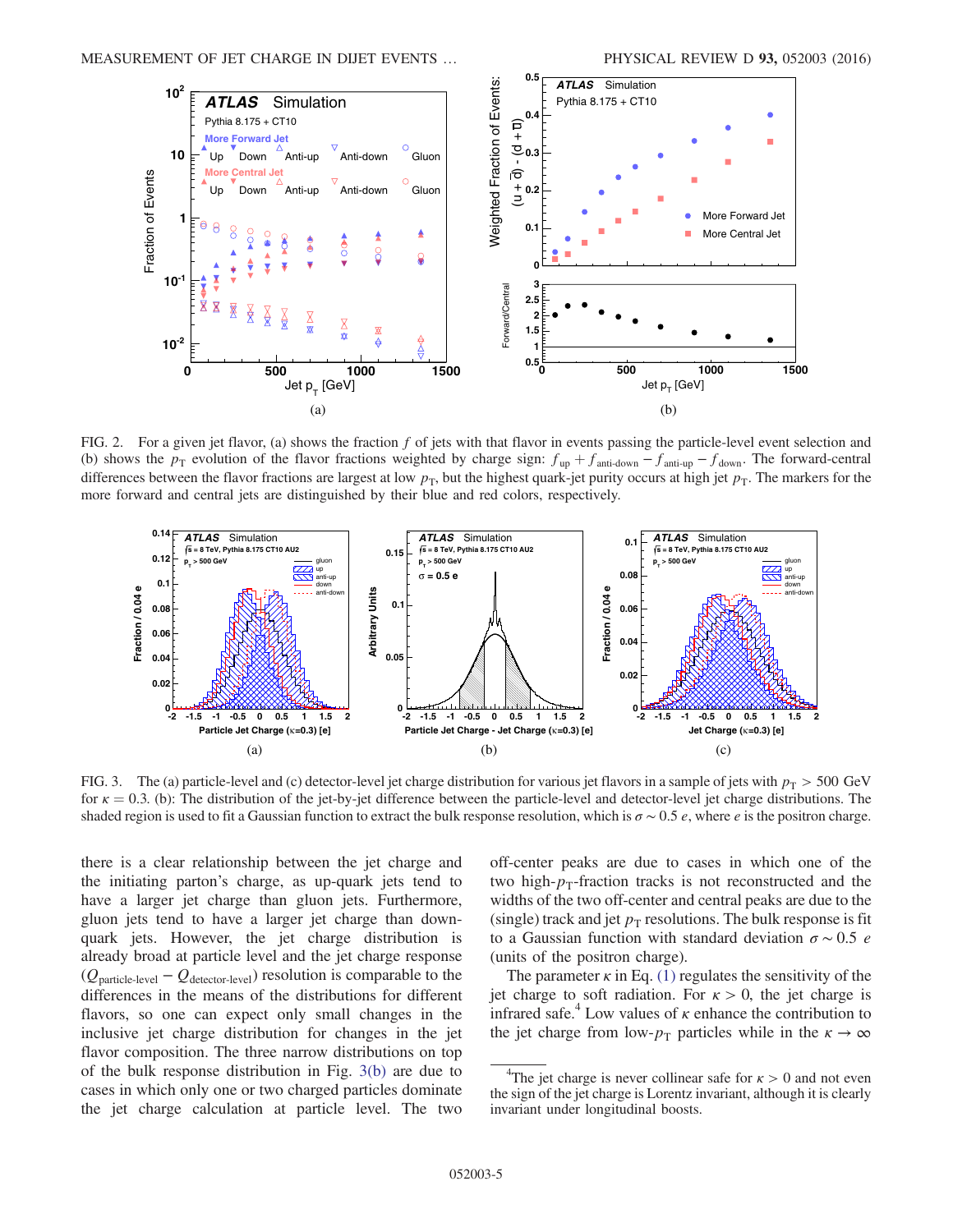<span id="page-6-1"></span>

FIG. 4. The distribution of the jet charge built from the leading n tracks  $(Q_{J,n})$  for (a)  $\kappa = 0.3$  and (b)  $\kappa = 0.7$  in a sample of jets with 500 GeV  $p_T < 600$  GeV. The horizontal axis ranges are not the same. In this  $p_T$  range, the median number of tracks is about 15.

limit, only the highest- $p_T$  track contributes to the sum in Eq. [\(1\).](#page-3-3) The dependence on the highest- $p_T$  tracks is demonstrated with the plots in Fig. [4](#page-5-1) with the variable  $Q_{J,n}$ , which is the jet charge in Eq. [\(1\)](#page-3-3), but built from the leading *n* tracks. The variable  $Q_{J,1}$  is simply the weighted fragmentation function of the leading-track  $p_T$  to the jet  $p_T$ with weight  $\kappa$ . The usual  $Q_J$  is recovered in the limit  $n \to \infty$ . Figure [4](#page-5-1) shows the sequence  $Q_{J,n}$  for  $\kappa = 0.3$  and  $\kappa = 0.7$ . For lower values of  $\kappa$ , many tracks are required for the sequence of distributions to converge to the full jet charge. However, for  $\kappa = 0.7$ , the distribution converges quickly, indicating that only the highest- $p<sub>T</sub>$  tracks are contributing. All reconstructed tracks are henceforth used when computing the jet charge, but the plots in Fig. [4](#page-5-1) give an indication of the contribution of (relatively) high- and low- $p_T$  tracks. Dedicated studies [\[24\]](#page-20-2) agree with theoretical predictions [\[34\]](#page-20-5) that suggest that  $\kappa \sim 0.5$  is the most sensitive to the charge of the parton initiating a jet. Therefore, the measurement presented in this paper uses  $\kappa = 0.5$  in addition to  $\kappa = 0.3$  and  $\kappa = 0.7$  in order to maintain a broad sensitivity to both hard and soft radiation inside jets.

The reconstructed jet charge distributions for  $\kappa = 0.3$ and  $\kappa = 0.7$  are shown in Fig. [5](#page-6-1) for events passing the selection described in Sec. [IV.](#page-2-0) Section [VI](#page-5-0) describes how the jet charge moments are corrected for detector resolution and acceptance effects through an unfolding procedure.

#### VI. UNFOLDING

The particle-level jet charge distribution's mean and standard deviation are measured as a function of jet  $p_T$ . This is accomplished by unfolding a discretized twodimensional distribution of the jet charge and the jet  $p_T$ and then computing the first two moments of the jet charge distribution in each bin of  $p<sub>T</sub>$ . The jet charge distribution is discretized into 15 bins in each of ten bins of the jet  $p<sub>T</sub>$ . The jet charge mean is robust against the bias introduced from the discretization procedure, where fewer than five charge bins per  $p<sub>T</sub>$  bin is required to ensure negligible bias after recovering the mean from the discretized distribution. However, the standard deviation of the jet charge distribution is sensitive to the discretization and requires about 15 charge bins<sup>5</sup> in order for the inherent bias due to discretization to be negligible. The jet charge spans the range  $|Q_J| < 1.8$  for  $\kappa = 0.3$ ,  $|Q_J| < 1.2$  for  $\kappa = 0.5$  and  $|Q_J|$  < 0.9 for  $\kappa = 0.7$ . Events in the overflow of the jet charge distribution are placed in the first or last bins. The  $p_T$  binning is given by [50,100), [100, 200), [200, 300), [300, 400), [400, 500), [500, 600), [600, 800), [800, 1000), [1000, 1200), and [1200, 1500] GeV. Figure [6](#page-7-0) displays the  $p_T$  dependence of the jet charge distribution's mean and standard deviation for detector-level data and simulation and for particle-level simulation. The differences between the simulated detector- and particle-level distributions give an indication of the corrections required to account for detector acceptance and resolution effects in the unfolding procedure. The growing difference between the particleand detector-level average jet charge is due to the loss of charged-particle momentum inside jets as a result of track merging. At particle level, the standard deviation of the jet charge distribution decreases with increasing  $p<sub>T</sub>$ , but at detector level it increases with  $p<sub>T</sub>$  due to resolution effects.

<span id="page-6-0"></span>There is no unique way to extract the particle-level distribution of the jet charge and jet  $p<sub>T</sub>$  from the reconstructed distributions. An iterative Bayesian (IB) technique [\[75\]](#page-21-19), implemented in the RooUnfoldframework [\[76\],](#page-21-20) is used

<sup>&</sup>lt;sup>5</sup>Fifteen is the number used in the unfolding and differs from the number shown for illustration in e.g. Fig. [5.](#page-6-1)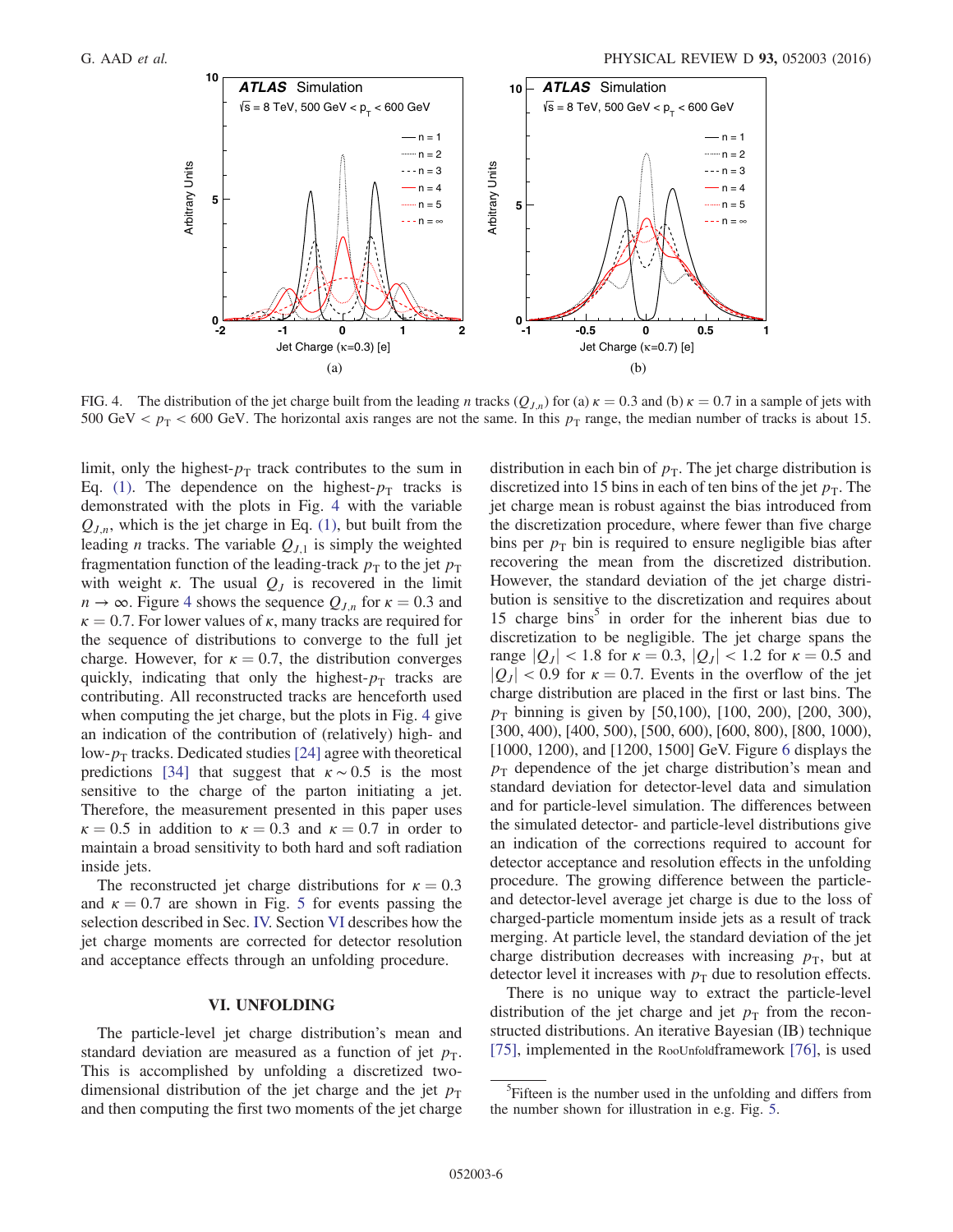<span id="page-7-0"></span>MEASUREMENT OF JET CHARGE IN DIJET EVENTS … PHYSICAL REVIEW D 93, 052003 (2016)



FIG. 5. The detector-level jet charge distributions for (a),(b) 50 GeV  $p_T$  < 100 GeV and (c), (d) 500 GeV  $p_T$  < 600 GeV for the more forward jet and (a), (c)  $\kappa = 0.3$  and (b), (d)  $\kappa = 0.7$ . The peak at zero in the top left plot is due to jets without any tracks.

to unfold the two-dimensional jet charge and jet  $p_T$ distribution. In the IB unfolding technique, the number of iterations and the prior distribution are the input parameters. In the first step, the raw data are corrected using the simulation to account for events that pass the fiducial selection at detector level, but not the corresponding selection at particle level; this correction is the fake factor. Then, the IB method iteratively applies Bayes' theorem using the response matrix to connect the prior to posterior at each step, with the nominal PYTHIA sample used for the initializing prior. The response matrix describes the bin migrations between the particle-level and detector-level two-dimensional jet charge and jet  $p_T$ distributions. While the response matrix is nearly diagonal, the resolution degrades at high  $p<sub>T</sub>$  where more bin-to-bin migrations from particle level to detector level occur. The number of iterations in the IB method trades off unfolding bias with statistical fluctuations. An optimal value of four <span id="page-7-1"></span>iterations is obtained by minimizing the bias when unfolding pseudodata HERWIG++ with PYTHIA as a test of the methodology. The last step of the unfolding applies another correction from simulation to the unfolded data to account for the differential rate of events passing the particle-level selection but not the detector-level selection; this correction is the inefficiency factor.

#### VII. SYSTEMATIC UNCERTAINTIES

All stages of the jet charge measurement are sensitive to sources of potential bias. The three stages of the measurement are listed below, with an overview of the systematic uncertainties that impact the results at each stage:

Correction factors: Fake and inefficiency factors are derived from simulation to account for the fraction of events that pass either the detector-level or particle-level fiducial selection, but not both. These factors are generally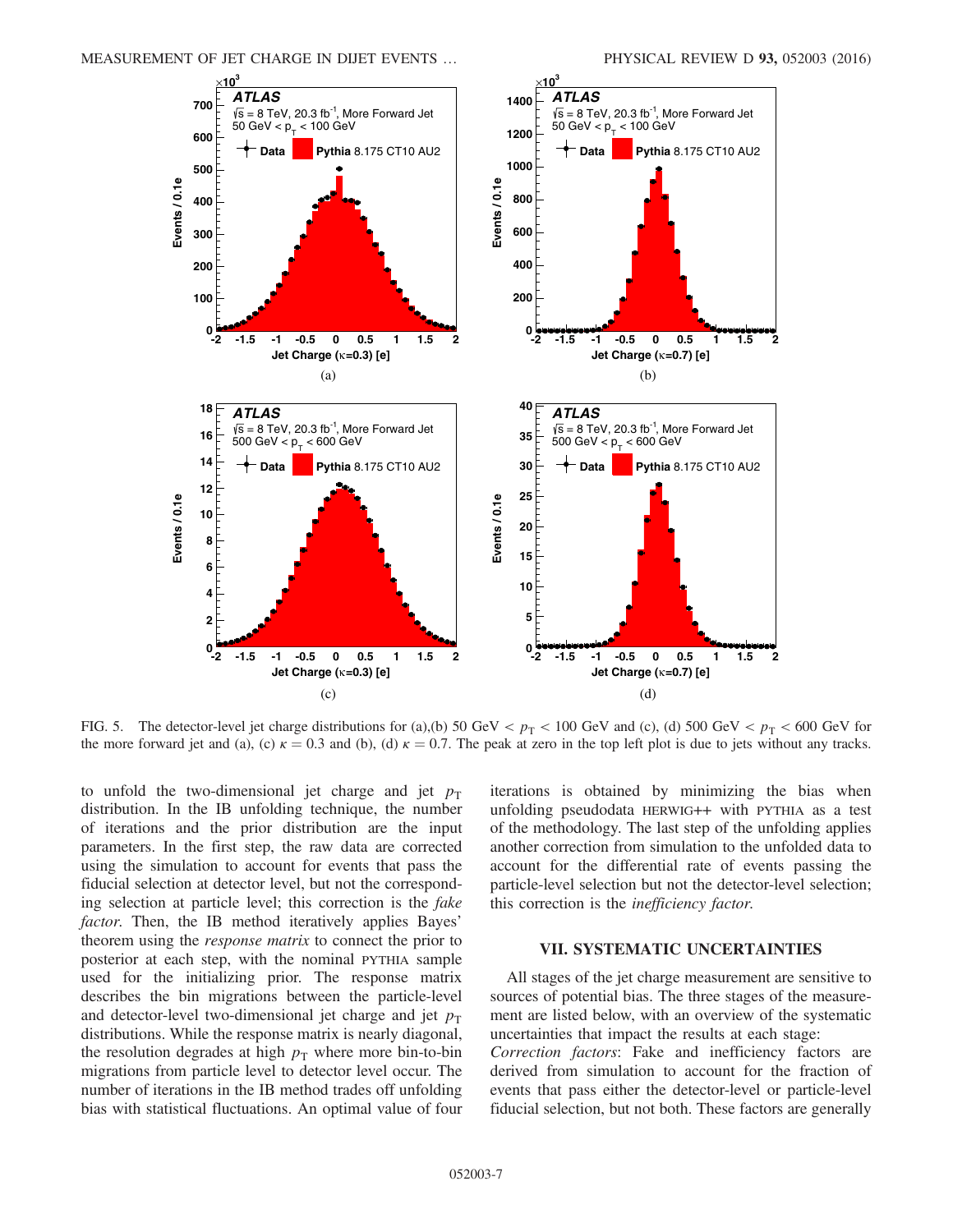<span id="page-8-1"></span>

<span id="page-8-2"></span>FIG. 6. The detector-level (data and simulation) and particle-level jet charge distribution's (a) average and (b) standard deviation as a function of the jet  $p_T$  for the more forward jet. The ratios in the bottom panel are constructed from the simulation, and show the prediction of detector-level PYTHIA over the data (top ratio), and detector-level PYTHIA over particle-level PYTHIA (bottom ratio). Bars on the data markers represent only the statistical uncertainties. For both (a) and (b),  $\kappa = 0.5$ .

between 0.9 and 1.0 except in the first  $p_T$  bin, where threshold effects introduce corrections that can be as large as 20%. Experimental uncertainties correlated with the detector-level selection acceptance, such as the jet energy scale uncertainty, result in uncertainties in these correction factors. An additional source of uncertainty on the correction factors is due to the explicit dependence on the particle-level jet charge and jet  $p_T$  spectra. A comparison of particle-level models (PYTHIA and HERWIG++) is used to estimate the impact on the correction factors.

Response matrix: For events that pass both the detectorlevel and particle-level fiducial selections, the response matrix describes migrations between bins when moving between the detector level and the particle level. The response matrix is taken from simulation and various experimental uncertainties on the jet charge and jet  $p_T$ spectra result in uncertainties in the matrix. Uncertainties can be divided into two classes: those impacting the calorimeter jet  $p<sub>T</sub>$  and those impacting track reconstruction inside jets.

Unfolding procedure: A data-driven technique is used to estimate the potential bias from a given choice of prior and number of iterations in the IB method [\[77\]](#page-21-21). The particle-level spectrum is reweighted using the response matrix so that the simulated detector-level spectrum has significantly improved agreement with data. The modified detector-level distribution is unfolded with the nominal response matrix and the difference between this and the reweighted particle-level spectrum is an indication of the bias due to the unfolding method (in particular, the choice of prior).

The following two subsections describe the impact of the detector-related sources of systematic uncertainty in more detail. Uncertainties on the calorimeter jet  $p<sub>T</sub>$  are described in Sec. [VII A](#page-7-1) and the uncertainties related to tracking are described in Sec. [VII B.](#page-8-0) Summaries of the systematic uncertainties for the more forward jet and  $\kappa = 0.5$  are found in Tables [II](#page-8-1) and [III](#page-8-2) for the average jet charge and the jet charge distribution's standard deviation, respectively.<sup>6</sup> The uncertainties for the more central jet are similar.

#### A. Calorimeter jet uncertainties

Jets are calibrated so that the detector-level  $p<sub>T</sub>$  is an unbiased measurement of the particle-level jet  $p_T$  and various data-driven techniques are used to derive in situ estimates of the difference in this calibration between the data and the simulation. Uncertainties in the energy scale and resolution of calibrated jets impact the jet charge in the normalization of Eq. [\(1\)](#page-3-3) (but preserve the jet charge sign) as well as the binning for the two-dimensional distribution. Complete details of this source of uncertainty can be found in Ref. [\[78\].](#page-21-22) There are many components of the jet energy scale uncertainty. The in situ correction is derived from data using the momentum balance in events with Z bosons (low  $p_T$ ) or photons (moderate  $p_T$ ) produced in association with jets as well as the balance of multijet (high  $p<sub>T</sub>$ ) and dijet (high  $|\eta|$ ) systems. Uncertainties on this method stem from

<span id="page-8-0"></span><sup>&</sup>lt;sup>6</sup>The uncertainties on the first  $p_T$  bin of the average jet charge are much larger than on the other bins because the mean is small compared to the resolution.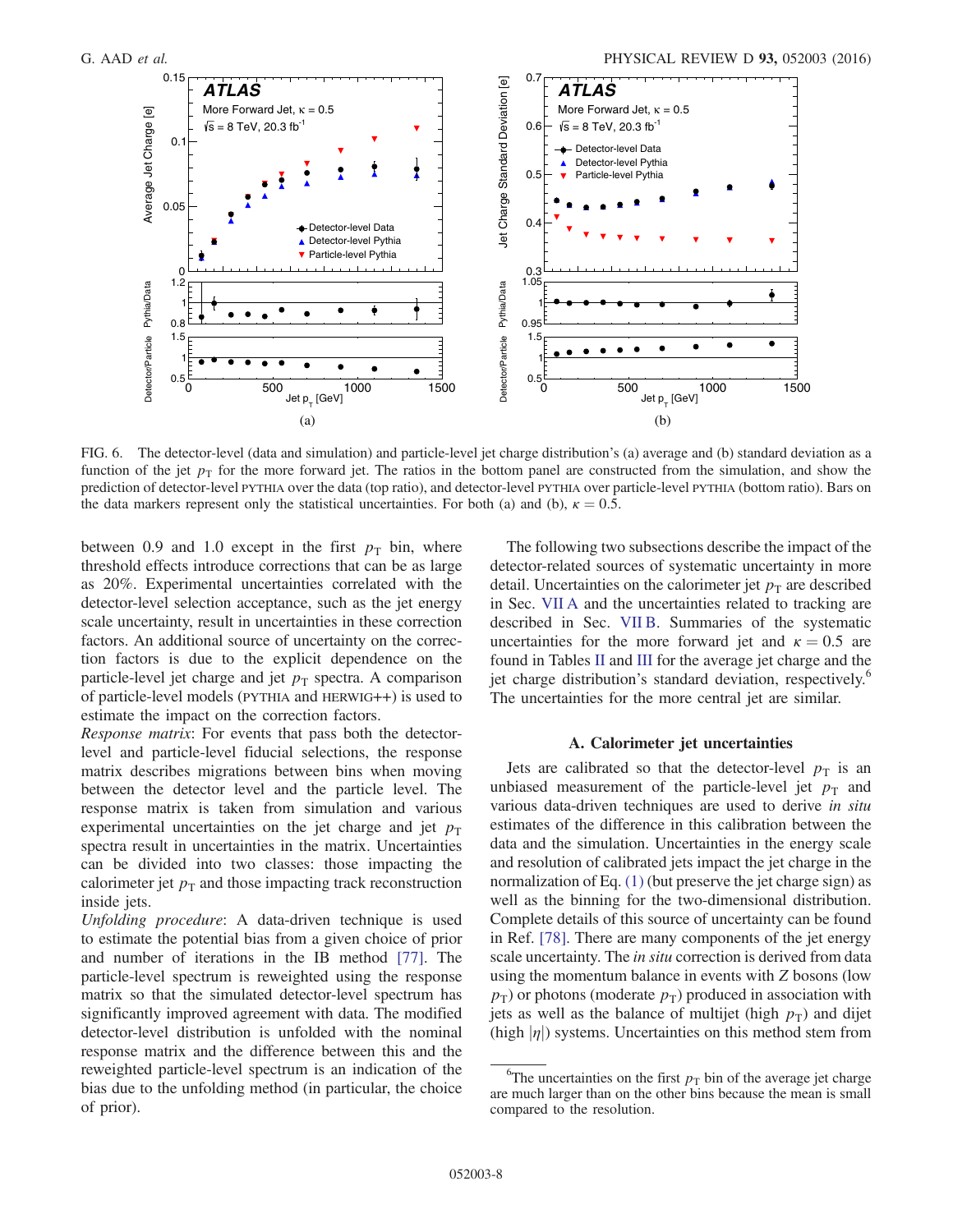<span id="page-9-0"></span>TABLE II. A summary of all the systematic uncertainties and their impact on the mean jet charge for  $\kappa = 0.5$  and the more forward jet. The correction factors are the fake and inefficiency corrections applied before/after the response matrix. The Other Tracking category includes uncertainty on the track reconstruction efficiency, track momentum resolution, charge misidentification, and fake track rate. All numbers are given in percent.

| Average Jet Charge         | Jet $p_T$ Range [100 GeV] |               |                  |               |               |               |                  |               |               |               |
|----------------------------|---------------------------|---------------|------------------|---------------|---------------|---------------|------------------|---------------|---------------|---------------|
| Systematic Uncertainty [%] | [0.5,1]                   | $[1,2]$       | [2,3]            | [3,4]         | [4,5]         | $[5,6]$       | [6, 8]           | [8,10]        | [10, 12]      | [12, 15]      |
| Total Jet Energy Scale     | $+8.4$                    | $+3.8$        | $+0.9$           | $+0.8$        | $+1.1$        | $+1.1$        | $+0.7$           | $+0.7$        | $+0.4$        | $+0.9$        |
|                            | $-13.6$                   | $-3.5$        | $-5.0$           | $-0.3$        | $-1.6$        | $-1.1$        | $-1.0$           | $-0.9$        | $-0.7$        | $-0.3$        |
| Jet Energy Resolution      | $+6.8$                    | $+2.3$        | $+0.7$           | $+0.7$        | $+0.3$        | $+0.3$        | $+0.1$           | $+0.1$        | $+0.1$        | $+0.3$        |
|                            | $-6.8$                    | $-2.3$        | $-0.7$           | $-0.7$        | $-0.3$        | $-0.3$        | $-0.1$           | $-0.1$        | $-0.1$        | $-0.3$        |
| Charged Energy Loss        | $+0.0$                    | $+0.0$        | $+0.0$           | $+0.0$        | $+1.7$        | $+1.5$        | $+1.5$           | $+1.5$        | $+1.6$        | $+3.6$        |
|                            | $-0.0$                    | $-0.0$        | $-0.0$           | $-0.0$        | $-0.0$        | $-0.0$        | $-0.0$           | $-0.0$        | $-0.0$        | $-0.0$        |
| Other Tracking             | $+3.3$                    | $+0.0$        | $+0.9$           | $+0.7$        | $+0.5$        | $+1.4$        | $+0.7$           | $+1.2$        | $+1.1$        | $+0.9$        |
| <b>Track Multiplicity</b>  | $-1.6$                    | $-0.4$        | $-0.2$           | $-0.1$        | $-0.4$        | $-0.6$        | $-0.9$           | $-1.2$        | $-1.3$        | $-1.7$        |
|                            | $+0.0$                    | $+0.1$        | $+0.0$           | $+0.0$        | $+0.0$        | $+0.0$        | $+0.0$           | $+0.0$        | $+0.0$        | $+0.0$        |
| <b>Correction Factors</b>  | $-1.5$                    | $-0.0$        | $-0.6$           | $-1.1$        | $-0.8$        | $-0.6$        | $-1.2$           | $-1.4$        | $-2.1$        | $-2.9$        |
|                            | $+23$                     | $+0.9$        | $+0.8$           | $+1.0$        | $+0.3$        | $+0.6$        | $+0.1$           | $+0.3$        | $+0.2$        | $+0.1$        |
| <b>Unfolding Procedure</b> | $-23$                     | $-0.9$        | $-0.8$           | $-1.0$        | $-0.3$        | $-0.6$        | $-0.1$           | $-0.3$        | $-0.2$        | $-0.1$        |
|                            | $+28$                     | $+2.4$        | $+0.3$           | $+0.2$        | $+0.2$        | $+0.3$        | $+1.1$           | $+1.0$        | $+1.6$        | $+0.6$        |
|                            | $-28$                     | $-2.4$        | $-0.3$           | $-0.2$        | $-0.2$        | $-0.3$        | $-1.1$           | $-1.0$        | $-1.6$        | $-0.6$        |
| <b>Total Systematic</b>    | $+39$<br>$-38$            | $+5.1$        | $+1.7$<br>$-5.2$ | $+1.6$        | $+2.1$        | $+2.4$        | $+2.1$<br>$-2.1$ | $+2.3$        | $+2.6$        | $+3.8$        |
| Data Statistics            | 28                        | $-4.9$<br>7.4 | 1.4              | $-1.7$<br>0.7 | $-1.9$<br>0.3 | $-1.6$<br>0.6 | 0.9              | $-2.3$<br>2.0 | $-3.0$<br>4.2 | $-3.4$<br>7.0 |
| <b>Total Uncertainty</b>   | $+48$                     | $+9.0$        | $+2.2$           | $+1.8$        | $+2.1$        | $+2.5$        | $+2.3$           | $+3.0$        | $+5.0$        | $+8.0$        |
|                            | $-47$                     | $-8.9$        | $-5.4$           | $-1.9$        | $-1.9$        | $-1.7$        | $-2.3$           | $-3.0$        | $-5.2$        | $-7.8$        |
| Measured Value [e]         | 0.014                     | 0.024         | 0.049            | 0.065         | 0.076         | 0.082         | 0.092            | 0.100         | 0.108         | 0.115         |

TABLE III. A summary of all the systematic uncertainties and their impact on the jet charge distribution's standard deviation for  $\kappa = 0.5$  and the more forward jet. The correction factors are the fake and inefficiency corrections applied before/after the response matrix. The Other Tracking category includes uncertainty on the track reconstruction efficiency, track momentum resolution, charge misidentification, and fake track rate. All numbers are given in percent.

| <b>Standard Deviation</b>                                                                       | Jet $p_T$ Range [100 GeV]                                                    |                                                                              |                                                                              |                                                                              |                                                                              |                                                                              |                                                                              |                                                                              |                                                                              |                                                                              |
|-------------------------------------------------------------------------------------------------|------------------------------------------------------------------------------|------------------------------------------------------------------------------|------------------------------------------------------------------------------|------------------------------------------------------------------------------|------------------------------------------------------------------------------|------------------------------------------------------------------------------|------------------------------------------------------------------------------|------------------------------------------------------------------------------|------------------------------------------------------------------------------|------------------------------------------------------------------------------|
| Systematic Uncertainty [%]                                                                      | [0.5,1]                                                                      | [1,2]                                                                        | [2,3]                                                                        | [3,4]                                                                        | [4,5]                                                                        | [5,6]                                                                        | [6, 8]                                                                       | [8,10]                                                                       | [10, 12]                                                                     | [12, 15]                                                                     |
| Total Jet Energy Scale<br>Jet Energy Resolution<br>Charged Energy Loss                          | $+1.9$<br>$-1.7$<br>$+1.3$<br>$-1.3$<br>$+0.0$<br>$-0.0$                     | $+1.5$<br>$-1.3$<br>$+0.3$<br>$-0.3$<br>$+0.0$<br>$-0.0$                     | $+1.1$<br>$-1.1$<br>$+0.1$<br>$-0.1$<br>$+0.0$<br>$-0.0$                     | $+1.1$<br>$-1.0$<br>$+0.2$<br>$-0.2$<br>$+0.0$<br>$-0.0$                     | $+0.9$<br>$-0.8$<br>$+0.3$<br>$-0.3$<br>$+0.2$<br>$-0.0$                     | $+1.0$<br>$-0.7$<br>$+0.4$<br>$-0.4$<br>$+0.3$<br>$-0.0$                     | $+0.8$<br>$-0.8$<br>$+0.2$<br>$-0.2$<br>$+0.3$<br>$-0.0$                     | $+0.7$<br>$-0.8$<br>$+0.2$<br>$-0.2$<br>$+0.3$<br>$-0.0$                     | $+0.5$<br>$-0.5$<br>$+0.2$<br>$-0.2$<br>$+0.4$<br>$-0.0$                     | $+0.5$<br>$-0.5$<br>$+0.2$<br>$-0.2$<br>$+1.1$<br>$-0.0$                     |
| Other Tracking<br><b>Track Multiplicity</b><br>Correction Factors<br><b>Unfolding Procedure</b> | $+0.0$<br>$-0.3$<br>$+0.0$<br>$-0.2$<br>$+0.9$<br>$-0.9$<br>$+1.9$<br>$-1.9$ | $+0.1$<br>$-0.3$<br>$+0.0$<br>$-0.3$<br>$+0.1$<br>$-0.1$<br>$+0.4$<br>$-0.4$ | $+0.2$<br>$-0.4$<br>$+0.0$<br>$-0.2$<br>$+0.0$<br>$-0.0$<br>$+0.0$<br>$-0.0$ | $+0.3$<br>$-0.4$<br>$+0.0$<br>$-0.1$<br>$+0.1$<br>$-0.1$<br>$+0.1$<br>$-0.1$ | $+0.4$<br>$-0.5$<br>$+0.0$<br>$-0.0$<br>$+0.0$<br>$-0.0$<br>$+0.2$<br>$-0.2$ | $+0.5$<br>$-0.4$<br>$+0.1$<br>$-0.0$<br>$+0.1$<br>$-0.1$<br>$+0.0$<br>$-0.0$ | $+0.5$<br>$-0.5$<br>$+0.2$<br>$-0.0$<br>$+0.0$<br>$-0.0$<br>$+0.1$<br>$-0.1$ | $+0.5$<br>$-0.5$<br>$+0.2$<br>$-0.0$<br>$+0.0$<br>$-0.0$<br>$+0.3$<br>$-0.3$ | $+0.5$<br>$-0.4$<br>$+0.3$<br>$-0.0$<br>$+0.0$<br>$-0.0$<br>$+0.4$<br>$-0.4$ | $+0.4$<br>$-0.4$<br>$+0.2$<br>$-0.0$<br>$+0.0$<br>$-0.0$<br>$+1.7$<br>$-1.7$ |
| <b>Total Systematic</b><br>Data Statistics<br><b>Total Uncertainty</b>                          | $+3.1$<br>$-3.0$<br>0.9<br>$+3.2$<br>$-3.1$                                  | $+1.6$<br>$-1.5$<br>0.3<br>$+1.6$<br>$-1.5$                                  | $+1.1$<br>$-1.2$<br>0.1<br>$+1.1$<br>$-1.2$                                  | $+1.2$<br>$-1.1$<br>0.1<br>$+1.2$<br>$-1.1$                                  | $+1.1$<br>$-1.0$<br>0.0<br>$+1.1$<br>$-1.0$                                  | $+1.2$<br>$-0.9$<br>0.1<br>$+1.2$<br>$-0.9$                                  | $+1.0$<br>$-0.9$<br>0.1<br>$+1.0$<br>$-1.0$                                  | $+1.0$<br>$-1.0$<br>0.3<br>$+1.1$<br>$-1.0$                                  | $+1.0$<br>$-0.8$<br>0.6<br>$+1.2$<br>$-1.0$                                  | $+2.1$<br>$-1.8$<br>1.0<br>$+2.4$<br>$-2.1$                                  |
| Measured Value [e]                                                                              | 0.410                                                                        | 0.387                                                                        | 0.375                                                                        | 0.372                                                                        | 0.370                                                                        | 0.369                                                                        | 0.368                                                                        | 0.367                                                                        | 0.362                                                                        | 0.355                                                                        |

the modeling of these processes in simulation. There is also a contribution from the response to single hadrons [\[79\]](#page-21-23). Additional sources of uncertainty are due to the modeling of the in-time and out-of-time pileup corrections to the jet energy scale as well as differences in the response due to the flavor of the jet. To assess the impact of each component of the jet energy scale uncertainty, the jet energies in simulation are shifted according to the  $p_T$ and  $\eta$ -dependent  $\pm 1\sigma$  variations. For a fixed variation, the response matrix, and fake and inefficiency factors are recomputed and the unfolding procedure is repeated. The resulting uncertainty on the jet charge distribution's mean and standard deviation is about 1% or less for jet  $p_T$ above 200 GeV. The jet energy resolution uncertainty is

derived using data-driven techniques in dijet events [\[80\]](#page-21-24). To assess the impact of a slightly larger jet energy resolution, jet energies are smeared according to  $p_T$ - and  $\eta$ -dependent factors and propagated through the entire unfolding procedure, as for the jet energy scale uncertainty. The jet energy resolution uncertainty is subdominant to the jet energy scale uncertainty.

#### B. Tracking uncertainties

Uncertainties on tracking are broken down into contributions related to (i) the efficiency of reconstructing tracks and (ii) measurements of those tracks that are successfully reconstructed. The uncertainty on the inclusive track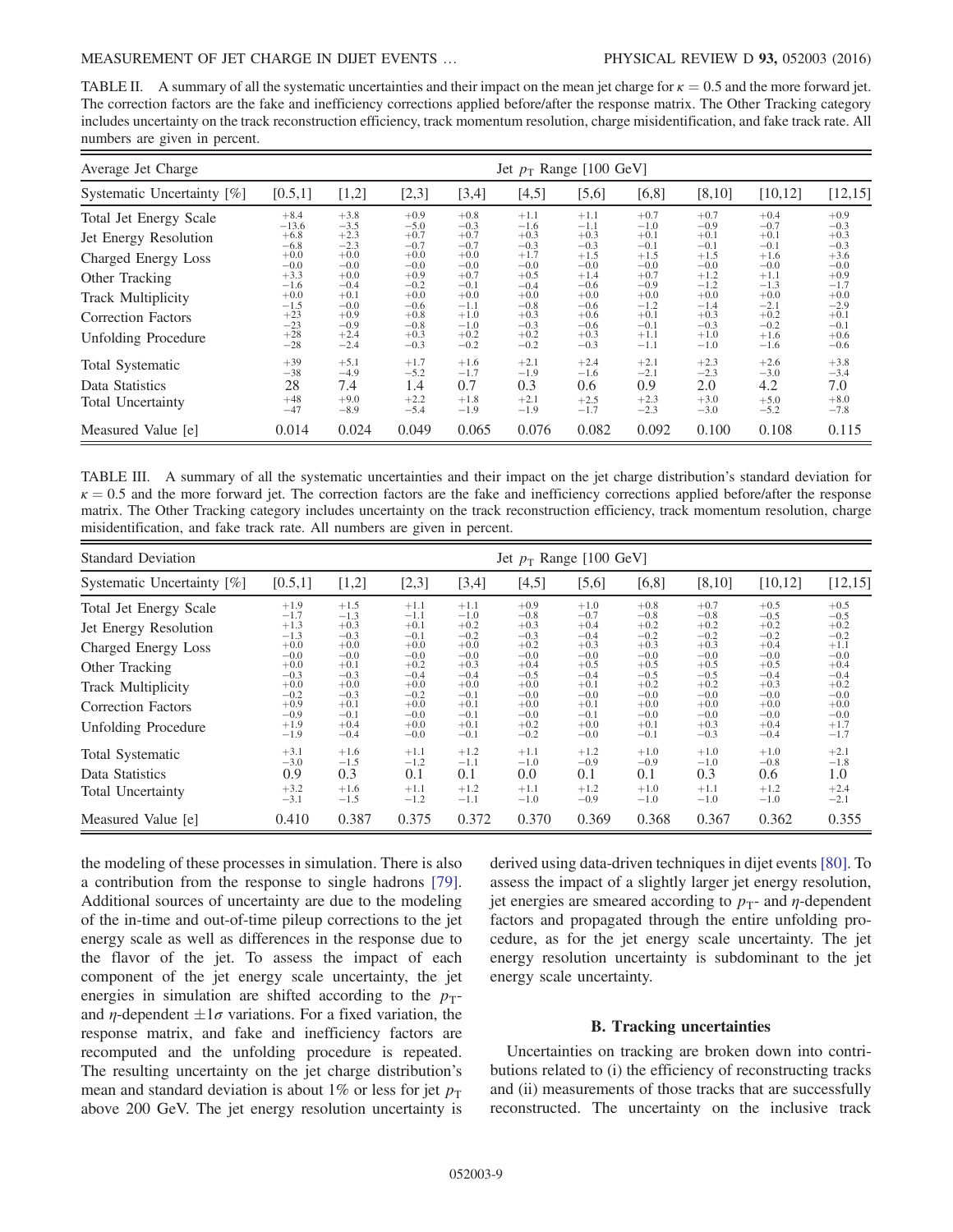

FIG. 7. (a): The average of the  $p_T$ -weighted ratio of charged particles that were matched to reconstructed tracks (Σ Matched charged  $p_T$ ) to all the charged particles (Σ charged $p_T$ ) as a function of the particle-level jet  $p_T$ . (b): The average of the ratio of the sum of  $p_T$  from tracks to the calorimeter jet  $p_T(\Sigma \text{ track } p_T/\text{Jet } p_T)$  as a function of jet  $p_T$  in both data and simulation. The momentum ratio of charged particles to all particles is nearly  $2/3$  due to the number of pion species (as indicated by the straight lines for HERWIG++ and PYTHIA predictions at particle level), but is not exactly  $2/3$  due to the presence of photons and kaons in the jet.

reconstruction efficiency is dominated by the uncertainty in the material in the ID. The amount of material is known to within ∼5% [\[81\].](#page-21-25) Simulated detector geometries with various levels of material in the ID within the measured uncertainties are used to estimate the track reconstruction efficiency uncertainty. These uncertainties are  $\eta$ - and  $p_T$ dependent, ranging from  $\leq 1\%$  for  $|\eta| < 2.1$  to  $\leq 4\%$  for  $2.1 \le |\eta| < 2.3$  and  $\le 7\%$  for  $2.3 \le |\eta| < 2.5$ . The impact of the uncertainty is estimated by randomly removing tracks within the  $p_T$ - and  $\eta$ -dependent probabilities, leading to a  $\leq 0.5\%$  uncertainty on the jet charge distribution's mean and standard deviation. An additional uncertainty accounts for the difference in efficiency between data and simulation due to the modeling of the track  $\chi^2$  per number of degrees of freedom (NDF) requirement. A requirement of  $\chi^2/NDF < 3$  is more than 99% efficient across jet and track  $p<sub>T</sub>$ , but the efficiency is generally higher in simulation than in data. The difference in the efficiency between data and simulation is  $\leq 10\%$  of the inefficiency. The impact of this mismodeling is evaluated by independently removing tracks with a probability that is 10% of the  $\chi^2/\text{NDF} < 3$ requirement inefficiency. As a result of this procedure, the jet charge distribution's mean and standard deviation change by  $\leq 0.1\%$  in most  $p_T$  bins.

In addition to the loss of tracks due to the material in the ID, tracks can be lost due to the busy environment inside the cores of jets. This loss can be studied in simulation by comparing the reconstructed charged-particle momentum with the charged-particle momentum inside the corresponding particle-level jet. In order to remove the impact of the <span id="page-10-1"></span><span id="page-10-0"></span>tracking resolution and the contribution from fake tracks already accounted for separately, reconstructed tracks in the simulation are matched with charged particles. The matching is performed by considering the energy deposited in the various layers of the ID by charged particles due to material interactions modeled with GEANT4. Weights are assigned to charged particles based on the energy deposited in detector elements that were used to reconstruct a given track. A match is declared if the weight for one charged particle is sufficiently high. Figure  $7(a)$  shows the ratio in simulation of the sum of the  $p<sub>T</sub>$  of charged particles that were matched to reconstructed tracks to the sum of the  $p<sub>T</sub>$  of all the charged particles as a function of the jet  $p_T$ . At low  $p_T$ , the ratio increases with  $p_T$  due to losses as a result of hadronic interactions with the material in the ID. Beyond about 200 GeV, the fraction monotonically decreases due to the loss of tracks in the core of the jet. A related quantity is  $\langle$ Σtrack $p_T$ /Jet $p_T$ , where the denominator is the reconstructed calorimeter jet  $p<sub>T</sub>$  and the numerator is a sum over tracks associated with the jet. Since the particle-level charged-to-neutral fraction of the energy is independent of  $p<sub>T</sub>$ , a degradation in this ratio can provide information about the loss of tracks inside the core of a jet in data. Figure [7\(b\)](#page-9-0) shows the distribution of  $\langle$ Σtrack $p_T$ /Jet $p_T$  as a function of jet  $p<sub>T</sub>$ . It exhibits trends very similar to those in Fig. [7\(a\),](#page-9-0) and in fact the relative loss (fraction with respect to the peak) is similar. The MC underestimates the loss by  $\lesssim$ 1%. The impact of the charged-particle momentum loss inside the cores of jets is estimated by randomly removing tracks with a  $p_T$ -dependent probability such that the relative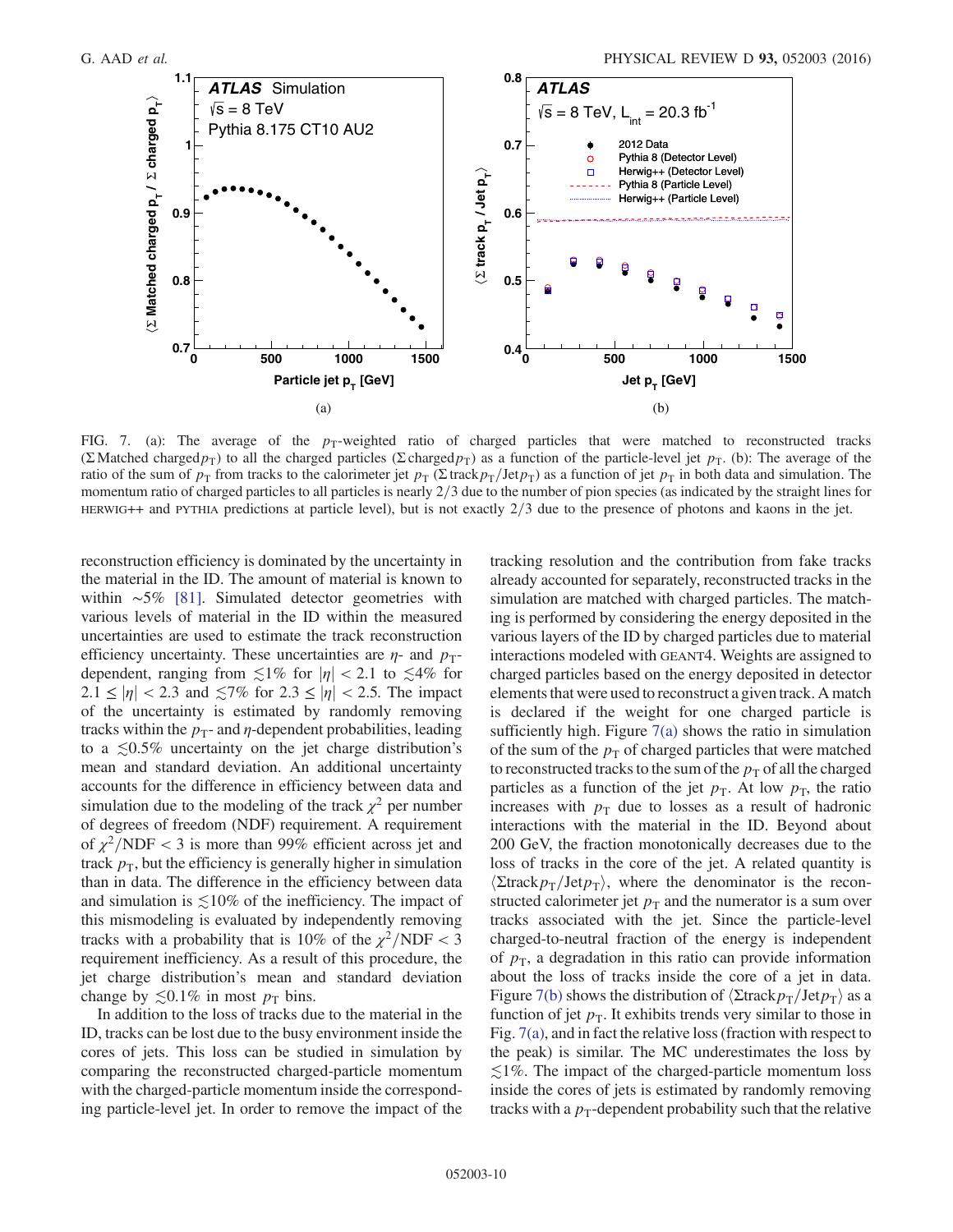<span id="page-11-1"></span>loss in the simulation matches that in the data. This uncertainty is negligible for jets with  $p_T < 400$  GeV, but is non-negligible for higher- $p<sub>T</sub>$  jets, resulting in a  $\leq 4\%$ uncertainty on the average jet charge in the highest  $p<sub>T</sub>$  bin.

The momentum resolution of isolated tracks has been well measured in  $J/\psi \rightarrow \mu\mu$  and  $Z \rightarrow \mu\mu$  events [\[82\]](#page-21-26). The scale and resolution of reconstructed muon candidates are shifted and smeared in the MC simulation to account for differences between the data and the simulation for  $m_{\mu\nu}$ . Generic tracks are not corrected in the same way as muon candidates reconstructed from the ID (and ignoring the muon spectrometer). Thus, the correction factors are taken here as the systematic uncertainty on the momentum resolution. The momentum resolution is parametrized as a sum in quadrature of a  $p_T^{-1}$ -dependent term, a constant term, and a term linear in the track  $p<sub>T</sub>$ , with coefficients  $r<sub>0</sub>$ ,  $r_1$ , and  $r_2$ , respectively. The first term accounts for fluctuations in the energy loss in the detector material, the second term captures effects due to multiple scattering, and the third term accounts for the intrinsic resolution caused by misalignment and the finite spatial resolution of ID hits. Unlike muon spectrometer tracks, ID tracks do not traverse a significant amount of material and so the energyloss coefficient  $r_0$  and its uncertainty are neglected. The uncertainties on  $r_1$ ,  $r_2$  and the momentum scale s are estimated by randomly smearing the  $p<sub>T</sub>$  of every track with |n|-dependent factors that are  $\lesssim 2\%$  for track  $p_T <$ 100 GeV and increase to 10–20% at 1 TeV depending on  $|\eta|$ . Propagating these variations through the unfolding procedure results in uncertainties that are subdominant to other uncertainties, but non-negligible (∼2%) in the highest  $p<sub>T</sub>$  bins for the average jet charge.

Aside from the track  $p<sub>T</sub>$ , the other track parameter that is relevant for the jet charge is the track charge. Especially at high  $p<sub>T</sub>$  when the tracks are very straight, the probability for misidentifying the track charge can become non-negligible. Simulated particles matched to generator-level information, as described above, are used to study the charge-flipping probability (charge misidentification rate) for nonfake tracks originating from charged particles inside jets (mostly pions). The rate predicted from the simulation is  $< 0.1\%$  for track  $p_T < 100 \text{ GeV}, 0.5\% \text{ for } 100 \text{ GeV} \leq p_T < 200 \text{ GeV}, 1\%$ for 200 GeV  $\leq p_T < 300$  GeV, 2% for 300 GeV  $\leq p_T <$ 400 GeV and 4% for  $p_T \ge 400$  GeV. Dedicated studies of charge flipping in searches for same-sign leptons [\[83\]](#page-21-27) suggest that the mismodeling of the charge-flipping rate is (much) less than 50%. Therefore, the impact of charge flipping on the jet charge measurement is conservatively estimated by randomly flipping the charge of tracks at 50% of the charge misidentification rate. The impact on the measured jet charge mean and standard deviation is negligible.

Random combinations of hits in the detector can be combined to form a reconstructed track. Tracks resulting in particular from multiparticle trajectories that have kinks can result in very large reconstructed track  $p_T$ . The quality criteria are effective at mitigating the presence of fake tracks, which constitute less than  $\leq 0.1\%$  of all reconstructed tracks. To determine the impact of fake tracks on the jet charge, fake tracks are randomly removed with a probability that is 50% of the rate in simulation. This results in a negligibly small uncertainty on the mean jet charge and a ≲0.5% uncertainty on the standard deviation of the jet charge distribution.

The tracking uncertainties described so far take into account the resolution and efficiency of reconstruction of charged-particle momenta. One last source of systematic uncertainty is the number of charged particles. The unfolding procedure uncertainty takes into account the uncertainty on the prior due to the charged-particle multiplicity, but the jet charge resolution also changes with the charged-particle multiplicity. To assess the impact on the response matrix of the mismodeled charged-particle multiplicity, the distribution of  $n_{\text{track}}$  is reweighted in the simulation per  $p_{\text{T}}$  bin and the relative difference when unfolding the nominal PYTHIA distribution with the reweighted PYTHIA distribution is taken as a systematic uncertainty.<sup>7</sup> This uncertainty is subdominant for the standard deviation across  $p_T$  and for the mean at low to moderate jet  $p<sub>T</sub>$ . For the mean jet charge, the largest uncertainty is with the smallest  $\kappa$  and for large  $p<sub>T</sub>$ , where it is 3–4% percent in the highest  $p_T$  bin for  $\kappa = 0.3$ and  $\kappa = 0.5$ .

#### VIII. RESULTS

<span id="page-11-0"></span>The data satisfying the event selection criteria described in Sec. [IV](#page-2-0) are unfolded according to the procedure in Sec. [VI](#page-5-0) and the average and standard deviation of the jet charge distribution are computed as a function of the jet  $p<sub>T</sub>$ . These results, along with the systematic uncertainties detailed in Sec. [VII,](#page-6-0) are discussed in Sec. [VIII A](#page-10-1). The PDF uncertainty and jet formation uncertainties in the theory predictions are compared to the unfolded data in Secs. [VIII B](#page-11-0) and [VIII C,](#page-12-0) respectively. Using PDF information as input, the average charge per jet flavor is extracted in Sec. [VIII E](#page-15-0) and its  $p_T$  dependence is studied in Sec. [VIII F.](#page-17-0)

#### A. Unfolded jet charge spectrum

The unfolded jet charge mean is shown as a function of the jet  $p_T$  in the top plots of Fig. [8](#page-11-1) for  $\kappa = 0.3, 0.5$  and 0.7. The average charge increases with jet  $p<sub>T</sub>$  due to the increase in up-flavor jets from PDF effects. The average charge increases from 0.01e at  $p_T \sim 100 \text{ GeV}$  to 0.15e at  $p_T \sim 1.5$  TeV. Systematic uncertainties are generally a few percent, except at low jet  $p<sub>T</sub>$  where the fractional uncertainty is large because the average jet charge in the denominator is small, and at high  $p<sub>T</sub>$  where the tracking

 $7$ Since the prior is also changed, this uncertainty at least partially includes the unfolding procedure uncertainty.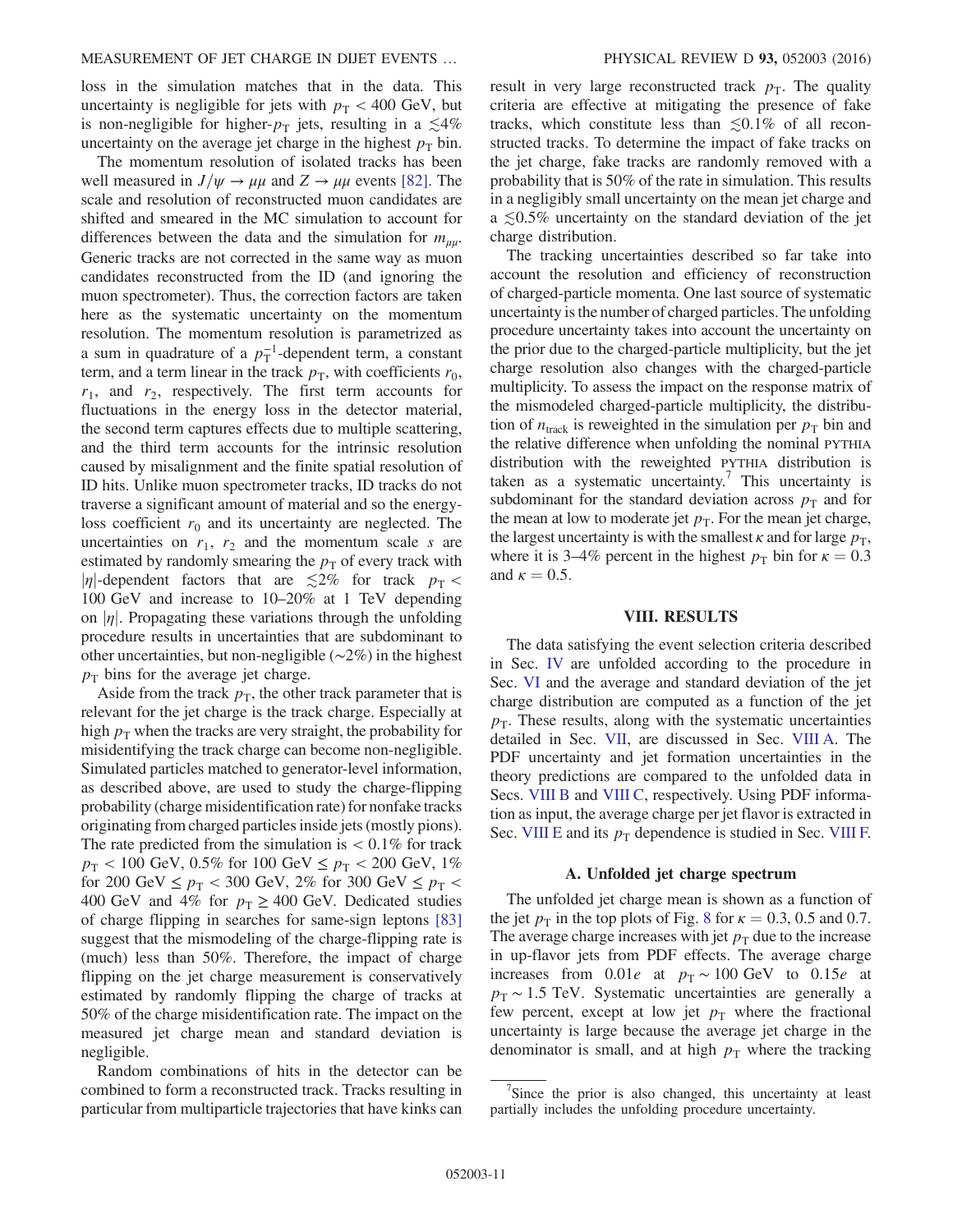<span id="page-12-1"></span>

<span id="page-12-2"></span><span id="page-12-0"></span>FIG. 8. The measured average (standard deviation) of the jet charge distribution on top (bottom) in units of the positron charge as a function of the jet  $p_T$  for  $\kappa = 0.3, 0.5$ , and 0.7 for the more forward jet (left) and the more central jet (right). The crossed lines in the bars on the data indicate the systematic uncertainty and the full extent of the bars is the sum in quadrature of the statistical and systematic uncertainties.

uncertainties are not negligible. The statistical uncertainty is estimated by repeating the measurement on an ensemble of bootstrapped data sets: each event is used in each pseudo-data set *n* times, where *n* is a random number distributed according to a Poisson distribution with mean one. The first bin suffers from large statistical uncertainties (up to 170%), but for the higher  $p<sub>T</sub>$  bins the systematic uncertainty is dominant, except at the highest  $p<sub>T</sub>$  bin where statistical and systematic uncertainties are of similar size (about 7%). The jet charge distributions of the more forward and more central jet differ in shape, in particular at low  $p_T$ , due to the different shape of the up-/down-flavor fractions in those bins as shown in Fig. [2\(b\)](#page-4-0).

Analogous results for the standard deviation of the jet charge distribution are shown in the bottom plots of Fig. [8](#page-11-1). Even though the standard deviation of the reconstructed jet charge distribution increases with jet  $p_T$  (Fig. [6](#page-7-0)), the particle-level value decreases and approaches an asymptote for  $p_T \gtrsim 300$  GeV.

#### B. Sensitivity of PDF modeling

Variations in the PDF set impact the relative flavor fractions and thus in turn change the jet charge distribution. Such changes do not vary much with  $\kappa$ , since the PDF impacts the jet charge distribution mostly through the flavor fractions. Figures [9](#page-12-1) and [10](#page-12-2) compare the unfolded distributions of the jet charge distribution's average and standard deviation with several PDF sets, with tuned predictions for PYTHIA for each PDF, and with the same AU2 family of tunes. The sampling of PDF sets results in a significant spread for the average jet charge, but has almost no effect on the standard deviation. CTEQ6L1 describes the data best, although the data/MC ratio has a stronger  $p_T$ dependence. In particular, the data/MC differences with CTEQ6L1 are up to 10% (15%) at moderate  $p<sub>T</sub>$  for the more forward (central) jet. For high  $p<sub>T</sub>$ , differences between data and simulation are less significant. NLO PDFs such as CT10 are consistently below the data by about 10–15%.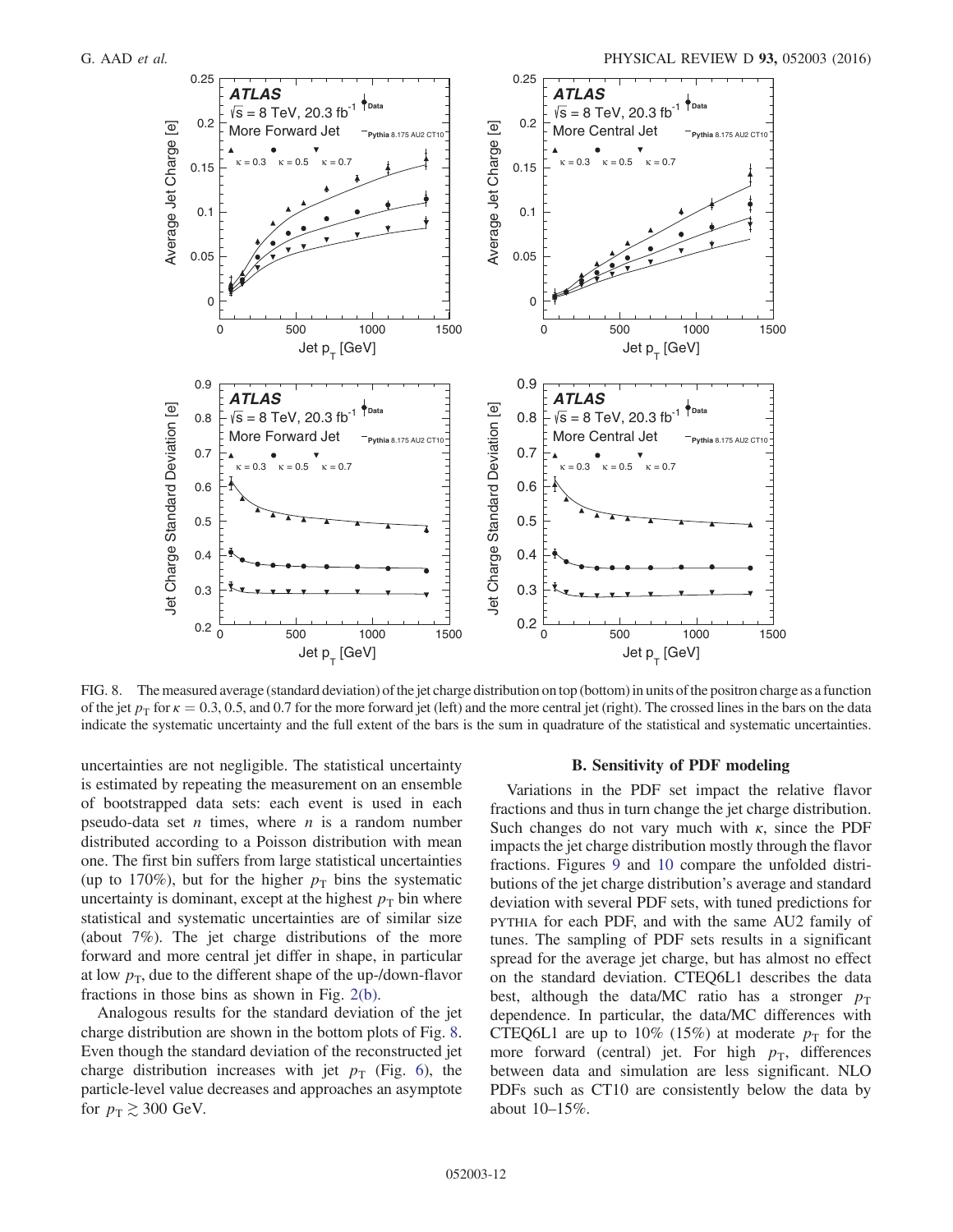<span id="page-13-0"></span>

FIG. 9. The average jet charge  $(k = 0.5)$  in units of the positron charge for (a) the more forward jet and (b) the more central jet compared with theory predictions due to various PDF sets. The crossed lines in the bars on the data indicate the statistical uncertainty and the full extent of the bars is the sum in quadrature of the statistical and systematic uncertainties.

#### C. Sensitivity of QCD models and tunes

The measurements presented in Sec. [VIII A](#page-10-1) show that there are qualitative differences between the data and the MC simulations, and comparisons in Sec. [VIII B](#page-11-0) suggest that variations in the PDF set cannot fully explain the differences. Differences in Sec. [VIII A](#page-10-1) between PYTHIA and HERWIG++ suggest that some aspect of the modeling of fragmentation could lead to the observed differences

between the simulation and the data. One possible source is the hadronization modeling, which differs between PYTHIA (Lund-string fragmentation) and HERWIG++ (cluster fragmentation). The modeling of final-state radiation (FSR) is expected to have an impact on the jet charge distribution because variations in the radiation lead to different energy flow around the initial parton and hence different fragmentation of the jet. The plots in



FIG. 10. The standard deviation of the jet charge ( $\kappa = 0.5$ ) distribution in units of the positron charge for (a) the more forward jet and (b) the more central jet compared with theory predictions due to various PDF sets. The crossed lines in the bars on the data indicate the statistical uncertainty and the full extent of the bars is the sum in quadrature of the statistical and systematic uncertainties.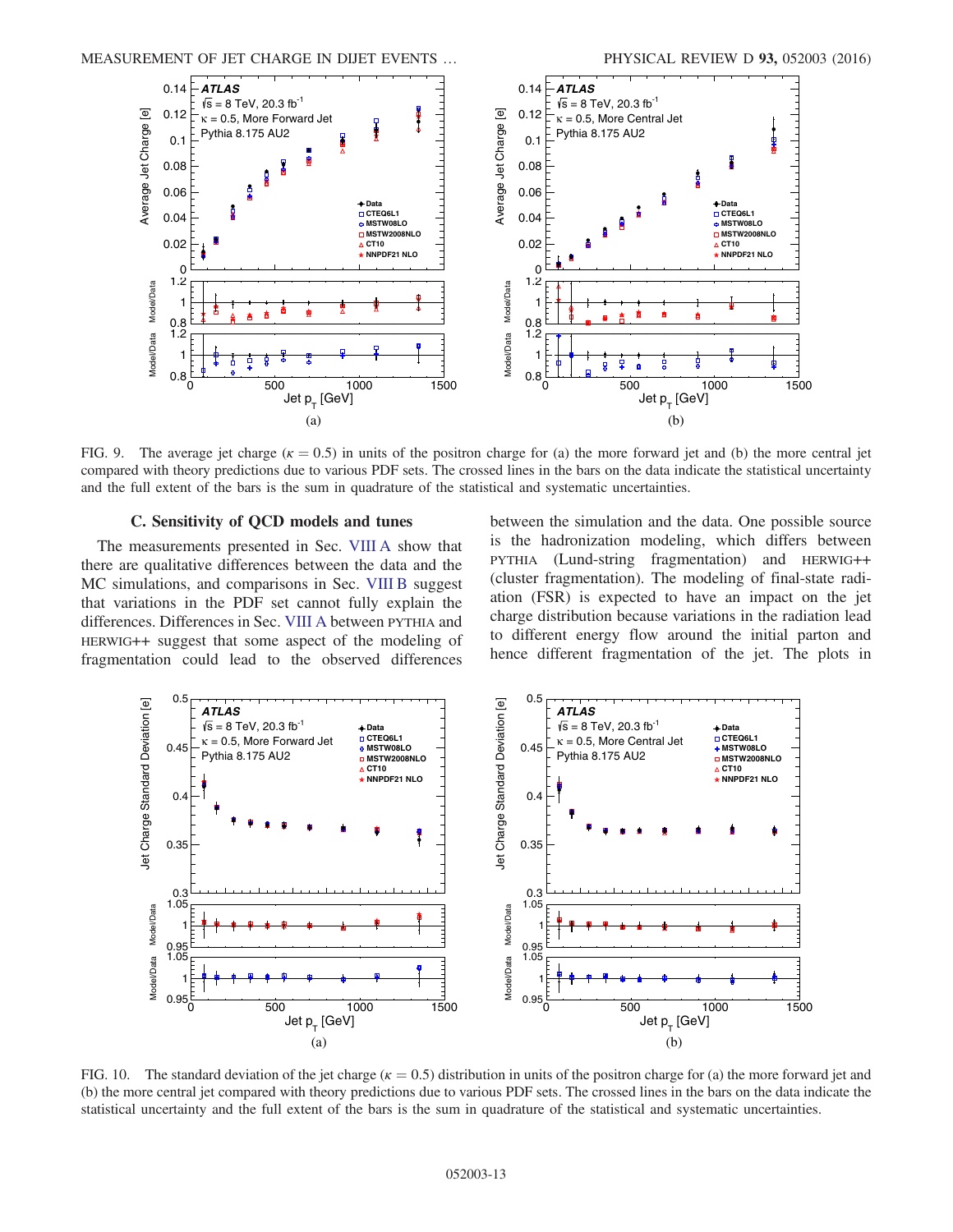<span id="page-14-0"></span>

FIG. 11. The average of the jet charge distribution in units of the positron charge for (a)  $\kappa = 0.3$ , (b) 0.5, and (c) 0.7 comparing various QCD MC models and tunes for the more forward jet. The crossed lines in the bars on the data indicate the statistical uncertainty and the full extent of the bars is the sum in quadrature of the statistical and systematic uncertainties.

Figs. [11](#page-13-0) and [12](#page-14-0) show the measured average jet charge and the jet charge distribution's standard deviation, respectively, for  $\kappa = 0.3$ , 0.5, and 0.7, compared to various models for a fixed PDF set (CTEQ6L1). In addition to PYTHIA 8 and HERWIG++ model predictions, Figs. [11](#page-13-0) and [12](#page-14-0) contain the predictions from PYTHIA 6 using the Perugia 2012 tune [\[84\]](#page-21-28) and the radHi and radLo Perugia 2012 tune variations. These Perugia tune variations test the sensitivity to higher/lower amounts of initial- and final-state radiation (via the scaling of  $\alpha_s$ ), although only variations of the FSR are important for the jet charge distribution. For the mean jet charge, PYTHIA 6 with the P2012 radLo tune is very similar to PYTHIA 8 with the AU2 tune. The spread in the average jet charge due to the difference between the radHi and radLo tunes increases with  $\kappa$ , since suppression of soft radiation makes the jet charge distribution more sensitive to the modeling of the energy fraction of the leading emissions. For the jet charge distribution's standard deviation, the sensitivity to the  $\alpha_s$  scaling is large at both high and low  $\kappa$ . However, the sensitivity is inverted: radHi gives a larger standard deviation for  $\kappa = 0.3$ , but a lower standard deviation for  $\kappa = 0.7$ . Other Perugia 2012 tunes have been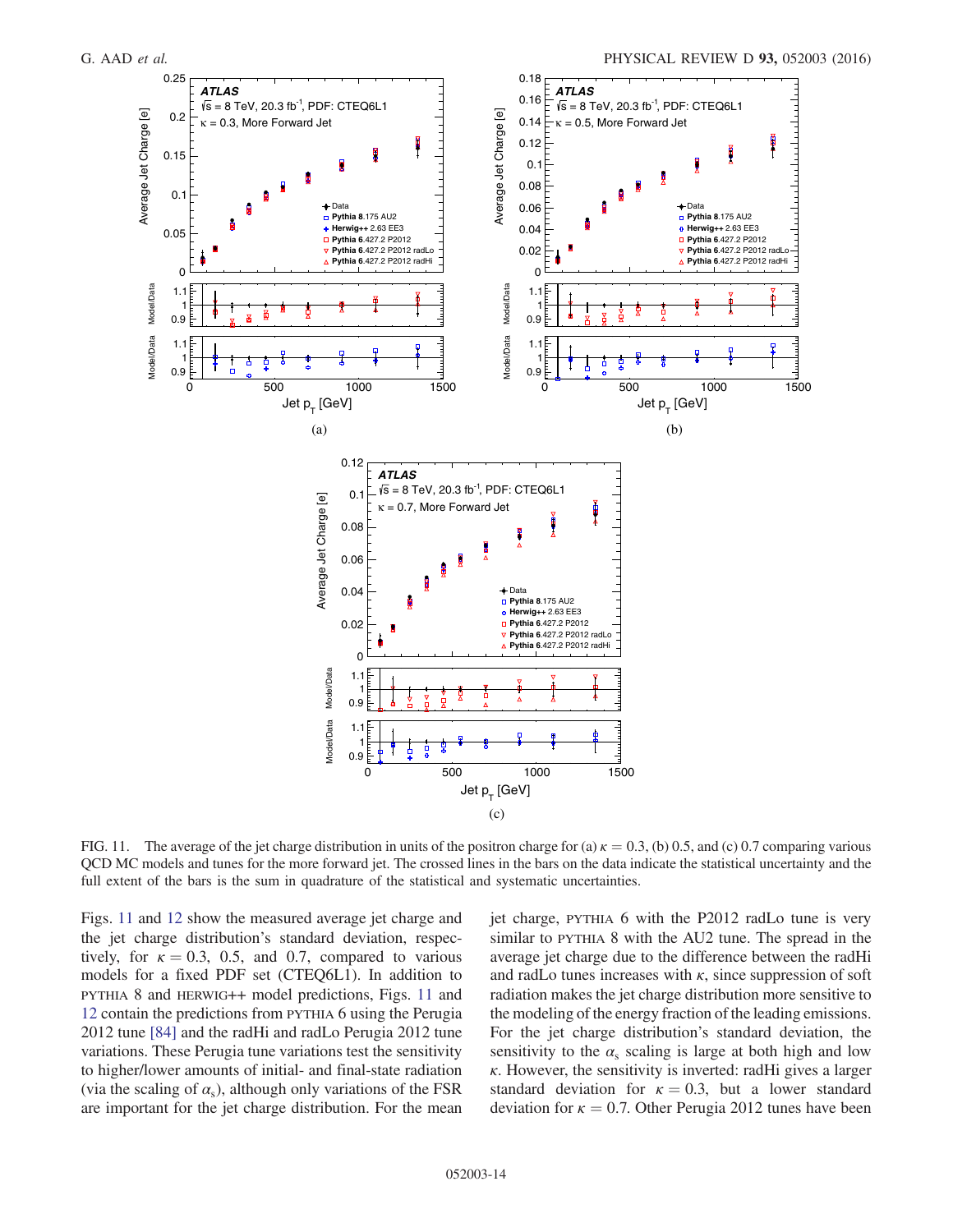<span id="page-15-1"></span>

FIG. 12. The standard deviation of the jet charge distribution in units of the positron charge for (a)  $\kappa = 0.3$ , (b) 0.5, and (c) 0.7 comparing various QCD MC models and tunes for the more forward jet. The crossed lines in the bars on the data indicate the statistical uncertainty and the full extent of the bars is the sum in quadrature of the statistical and systematic uncertainties.

studied, testing the sensitivity to color reconnection and multiple parton interactions, but the differences in the jet charge distribution's mean and standard deviation are small. The Perugia 2012 tunes may not fully capture the spread in nonperturbative effects, which is also suggested by the increasing difference between PYTHIA 8 and HERWIG++ for decreasing  $\kappa$ .

#### D. Model comparison overview

<span id="page-15-0"></span>Figures [13](#page-15-1) and [14](#page-16-0) show comparisons of the unfolded jet charge distribution's mean and standard deviation for different QCD simulations using LO and NLO PDF sets. The predictions using the CT10 NLO PDF set as shown in Fig. [13](#page-15-1) are generally about 10% below the data. Consistent with the expectation that the PDF and (nearly collinear) fragmentation are responsible for the jet charge distribution's mean and standard deviation, there does not seem to be an effect from the POWHEG NLO matrix element. For the jet charge distribution's standard deviation and  $\kappa = 0.3$ , the data falls between PYTHIA (larger standard deviation) and HERWIG++ (smaller standard deviation), but this trend is less evident for larger  $\kappa$  values, suggesting a difference due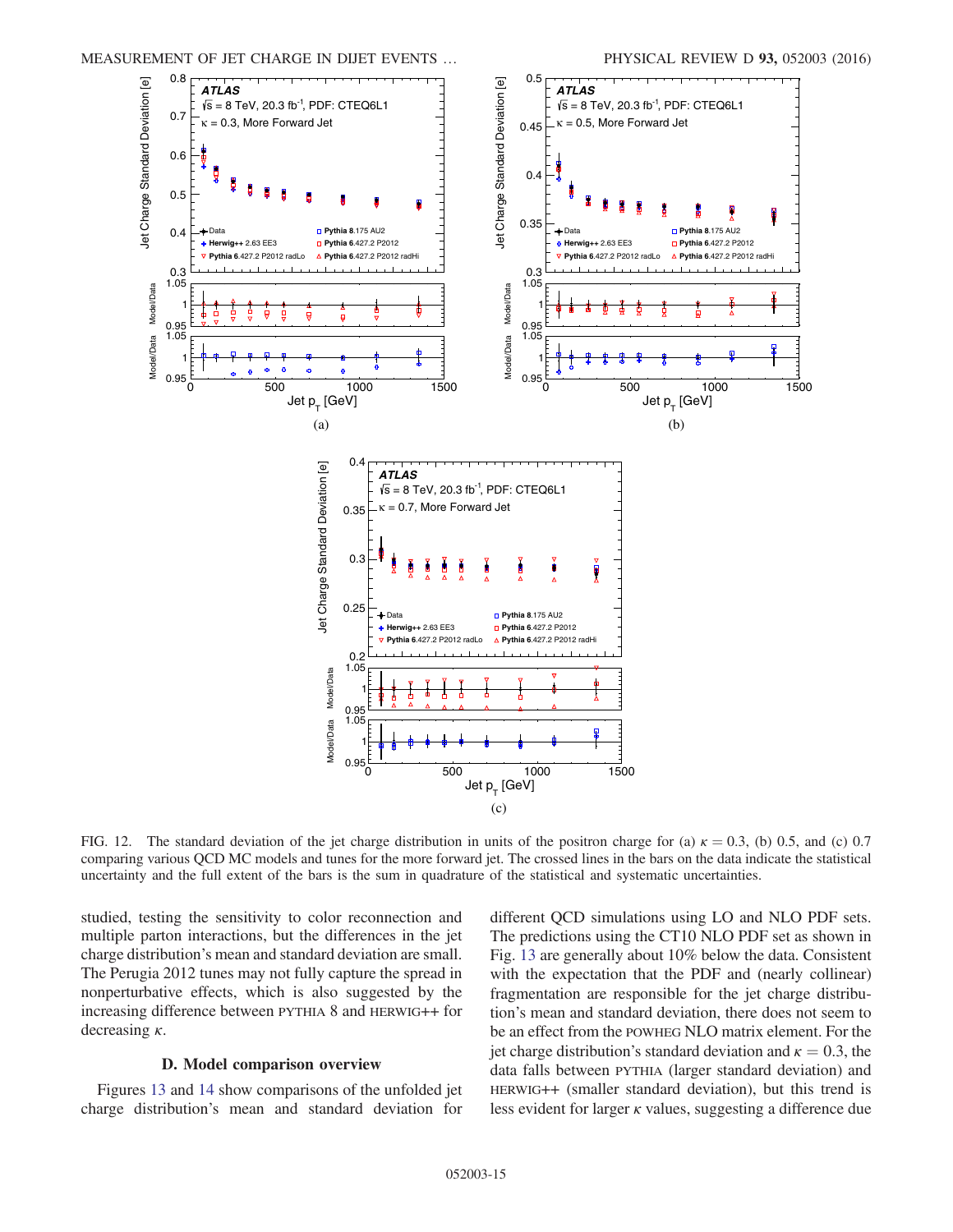<span id="page-16-0"></span>

FIG. 13. The measured average of the jet charge distribution (top), and the standard deviation (bottom), in units of the positron charge as a function of the jet  $p_T$  for  $\kappa = 0.3, 0.5$ , and 0.7 for the more forward jet (left) and the more central jet (right) using CT10 as the PDF set. The markers in the lower panel are artificially displaced horizontally to make distinguishing the three  $\kappa$  values easier. The POWHEG +PYTHIA curves are nearly on top of the PYTHIA curves. The crossed lines in the bars on the data indicate the systematic uncertainty and the full extent of the bars is the sum in quadrature of the statistical and systematic uncertainties.

<span id="page-16-1"></span>to soft tracks. As seen in Sec. [VIII B,](#page-11-0) comparisons with CTEQ6L1 show it to be a better model for the  $p_T$ dependence of the mean jet charge than CT10. The analogous plots to Fig. [8](#page-11-1) but using CTEQ6L1 instead of CT10 are shown in Fig. [14](#page-16-0). Generally, there is agreement between the simulation and the data with only a  $\lesssim 5\%$ difference in the lower  $p_T$  bins.

#### E. Extraction of the average up-quark and down-quark jet charges

In addition to understanding the trends in the jet charge distribution from PDFs, one can use PDFs to extract information about jets of a particular flavor. These exclusive interpretations rely on flavor-fraction information in PDFs and matrix element calculations to extract the jet charge distribution for particular jet (anti)flavors in each  $p_T$ bin. The required nonperturbative information is summarized in Fig. [2\(a\).](#page-4-0) Jets with flavors other than up/down/antiup/anti-down/gluon are not included in Fig. [2\(a\)](#page-4-0) and give a negligible contribution ( $\leq 2\%$ ) in the highest  $p<sub>T</sub>$  bins.

One way of extracting the up- and down-flavor average jet charges is to exploit the difference in flavor fractions shown in Fig. [2\(a\)](#page-4-0) between the more forward and the more central jets. Due to the  $p_T$ -balance requirement between the leading and subleading jet in the event selection, to a good approximation, the  $p_T$  spectrum is the same for the more forward and the more central jet. Assuming that the average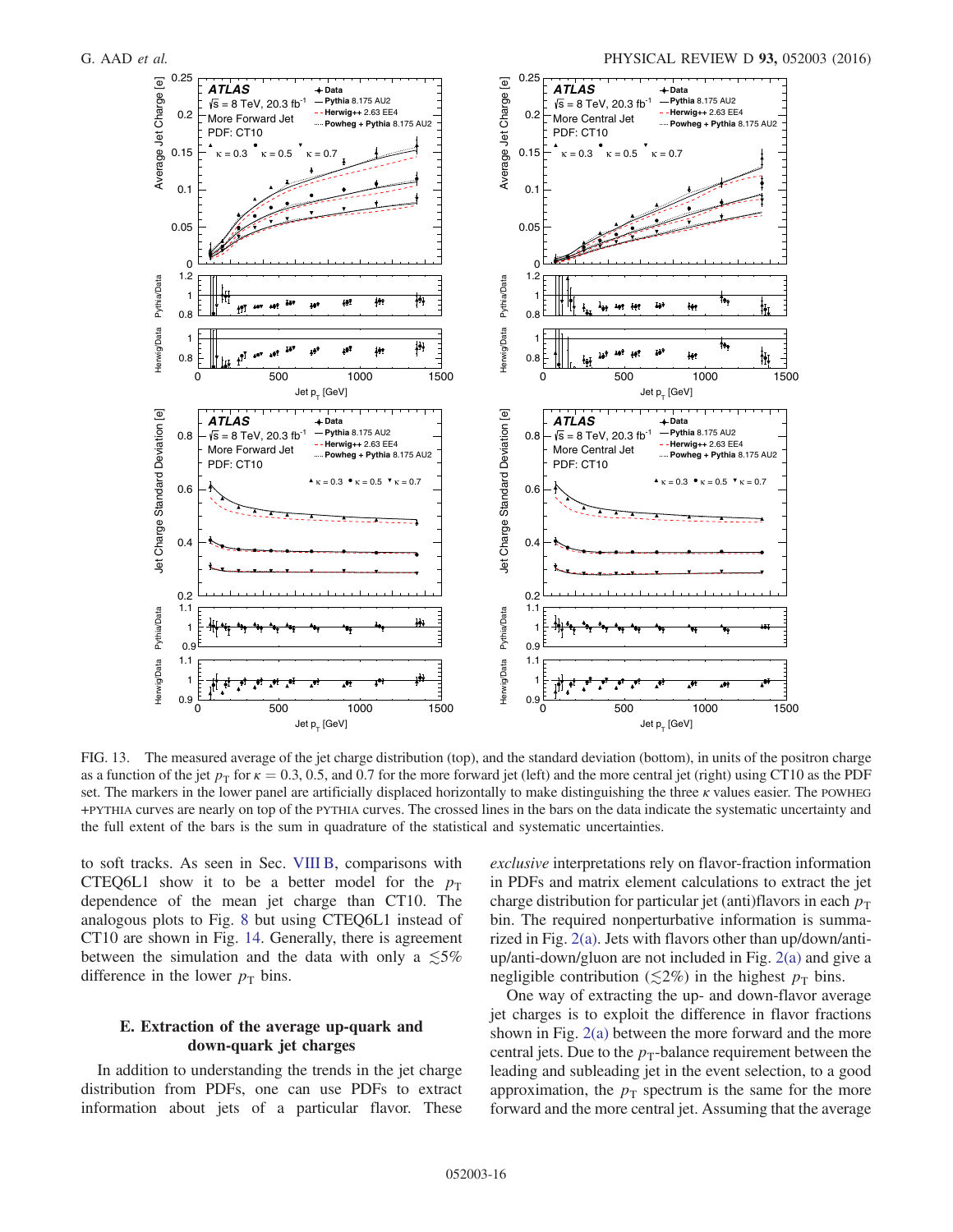<span id="page-17-1"></span>

<span id="page-17-0"></span>FIG. 14. The measured average of the jet charge distribution (top), and the standard deviation (bottom), in units of the positron charge as a function of the jet  $p_T$  for  $\kappa = 0.3, 0.5$ , and 0.7 for the more forward jet (left) and the more central jet (right) using CTEQ6L1 as the PDF set. The markers in the lower panel are artificially displaced horizontally to make distinguishing the three  $\kappa$  values easier. The crossed lines in the bars on the data indicate the systematic uncertainty and the full extent of the bars is the sum in quadrature of the statistical and systematic uncertainties.

jet charge of the sum of flavors that are not up/down/antiup/anti-down is zero, in each bin *i* of  $p_T$ :

<span id="page-17-2"></span>
$$
\langle Q_J^{\text{forward}} \rangle_i = (f_{\text{up,i}}^{\text{forward}} - f_{\text{anti-up,i}}^{\text{forward}}) Q_i^{\text{up}} + (f_{\text{down,i}}^{\text{forward}} - f_{\text{anti-down,i}}^{\text{forward}}) Q_i^{\text{down}},
$$
  

$$
\langle Q_J^{\text{central}} \rangle_i = (f_{\text{up,i}}^{\text{central}} - f_{\text{anti-up,i}}^{\text{central}}) Q_i^{\text{up}}
$$
  

$$
+ (f_{\text{down,i}}^{\text{central}} - f_{\text{anti-down,i}}^{\text{central}}) Q_i^{\text{down}},
$$
 (2)

where  $Q_j$  is the jet charge from Eq. [\(1\)](#page-3-3),  $f_{y,i}^x$  is the fraction of flavor y in  $p_T$  bin i for the jet  $x \in$ {more forward, more central} and  $Q_i^y$  is the average jet

<span id="page-17-3"></span>charge for such jets. The values  $f_{y,i}^x$  are taken from simulation (PYTHIA with CT10 PDF and AU2 tune), which then allows an extraction of  $Q_i^y$  by solving the system of equations in Eq. [\(2\)](#page-16-1). This extraction is performed separately in each  $p<sub>T</sub>$  bin. Figure [15](#page-17-1) shows the extracted up- and downflavor jet charges in bins of jet  $p<sub>T</sub>$ . At very high jet  $p<sub>T</sub>$ , the absolute quark-flavor fractions are large (Fig. [2\)](#page-4-0), but the difference between the more forward and more central jets is small and the statistical uncertainty is large. At low jet  $p_T$ , the difference between the more forward and more central jets is large (Fig. [2](#page-4-0)), but the absolute quark-flavor fraction is small and the statistical uncertainty is once again large because the mean jet charge is close to zero. In the limit that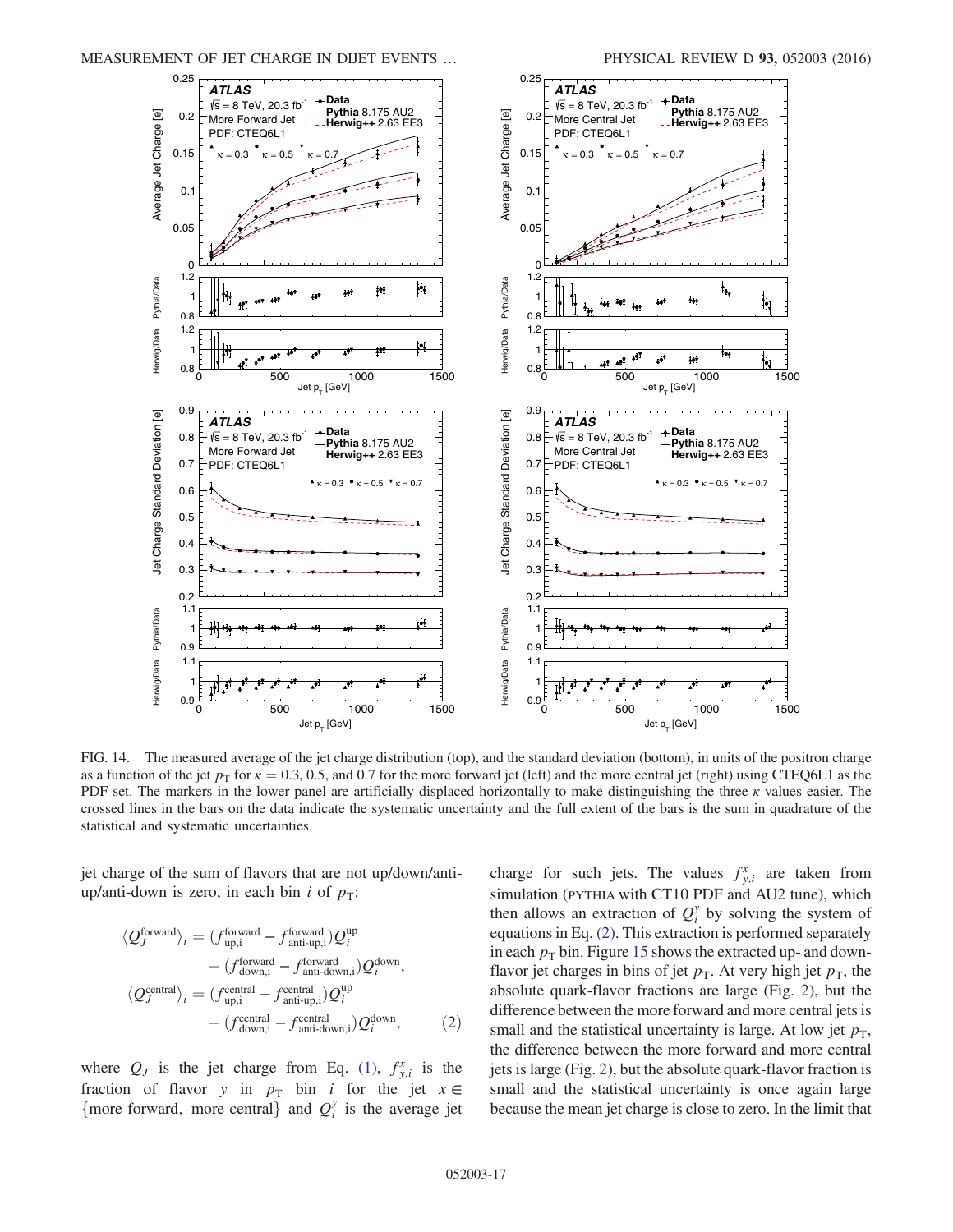

<span id="page-18-1"></span><span id="page-18-0"></span>FIG. 15. The extracted value of up- and down-quark jet charges in units of the positron charge in bins of jet  $p_T$  for  $\kappa = 0.3, 0.5$ , and 0.7. The error bars include statistical, experimental systematic, and CT10 PDF uncertainties added in quadrature. The thick part of the error bar indicates the PDF contribution to the total uncertainty and the horizontal line on each error bar indicates the contribution from the statistical uncertainty. The first two  $p<sub>T</sub>$  bins are excluded due to their very large uncertainties.

the flavor fractions are identical for the more forward and more central jet, the equations become degenerate and it is not possible to simultaneously extract the average up- and down-flavor jet charges. The uncertainties on the flavor fractions and on the measured average jet charges are propagated through the solutions of Eq. [\(2\).](#page-16-1) Generally, the uncertainty is larger for the down-flavor jets because the fraction of these jets is smaller than the fraction of upflavor jets.

#### F. Dependence of the up-quark and down-quark jet charge on  $p_T$

Using the methods of Sec. [VIII E](#page-15-0), one can examine the residual  $p_T$  dependence of the average jet charge *after* accounting for PDF effects. The inclusive jet charge has been shown to increase with  $p_T$  due to a mixing of jet flavors and the following subsection investigates the  $p<sub>T</sub>$ dependence of a fixed jet flavor. Section [VIII F 1](#page-17-2) describes the theory predictions and the extracted  $p_T$  dependence from the data is discussed in Sec. [VIII F 2.](#page-18-0)

#### 1. Theory prediction

Recent theoretical studies have shown that the energy dependence of jet charge moments is calculable pertur-batively [\[34,35\]](#page-20-5). At leading power (treating  $m_{\text{jet}}/E_{\text{jet}}$  as the expansion parameter), the charge defined with jet and track energies is equivalent to the one given in Eq. [\(1\)](#page-3-3), <span id="page-18-2"></span>since the jet opening angle is small. For jets defined by a radius R at an energy E, the average jet charge  $\langle Q_J \rangle$  is given by

$$
\langle Q_J \rangle = [1 + \mathcal{O}(\alpha_{\rm s})] \sum_{h} Q_h \tilde{D}_q^h(\kappa, E \times R), \qquad (3)
$$

where  $Q_h$  is the charge of hadron h and the functions  $\tilde{D}_q^h(\kappa, \mu)$  are the Mellin moments of the fragmentation functions

$$
\tilde{D}_q^h(\kappa,\mu) = \int_0^1 dx x^{\kappa} D_q^h(x,\mu). \tag{4}
$$

The fragmentation functions  $D_q^h(x,\mu)$  describe the probability for a hadron  $h$  to carry a momentum fraction  $x$  of a quark q at the energy scale  $\mu$  [\[85,86\].](#page-21-29) The  $\mathcal{O}(\alpha_s)$  correction is small and is dominated by the uncertainty on the fragmentation functions [\[34\].](#page-20-5) Ratios of  $\langle Q_J \rangle$  at different energies result in a cancellation of the leading corrections and associated uncertainties. Soft corrections to the average jet charge are small not only because of the additional suppression at  $\kappa > 0$  compared to collinear radiation, but also because the leading soft emissions are made of gluons, which carry no electric charge. Although gluons can split into quark and antiquark pairs, the same number of quarks and antiquarks go into the jet so that on average the jet charge is unchanged.<sup>8</sup>

The leading energy dependence of the average jet charge is due to the derivative of the fragmentation functions with respect to  $E$ , which is determined by the renormalization group equations for  $\tilde{D}_q^h(\kappa,\mu)$ :

$$
\frac{d}{d\ln\mu}\tilde{D}_q^h(\kappa,\mu) = \frac{\alpha_s}{\pi}\tilde{P}_{qq}(\kappa)\tilde{D}_q^h(\kappa,\mu) + \mathcal{O}(\alpha_s^2),\quad (5)
$$

where  $\tilde{P}_{qq}(\kappa)$  is the moment of the leading-order splitting function

$$
\tilde{P}_{qq}(\kappa) = C_F \int_0^1 dz (z^{\kappa} - 1) \frac{1 + z^2}{1 - z}.
$$
 (6)

Recalling that  $E/p<sub>T</sub>$  is constant at leading power for all particles in the jet, the prediction for the scale violation of a quark jet is given by

$$
\frac{p_{\rm T}}{\langle Q_{\kappa} \rangle} \frac{d}{dp_{\rm T}} \langle Q_{\kappa} \rangle = \frac{\alpha_{\rm s}}{\pi} \tilde{P}_{qq}(\kappa) \equiv c_{\kappa}
$$
  

$$
\approx \begin{cases} -0.024 \pm 0.004 & \kappa = 0.3, \\ -0.038 \pm 0.006 & \kappa = 0.5, \\ -0.049 \pm 0.008 & \kappa = 0.7 \end{cases} (7)
$$

<sup>&</sup>lt;sup>8</sup>This is not strictly true, as the soft radiation pattern depends on the partonic colors, which are correlated with electric charge, but these correlations are negligible compared to the other uncertainties.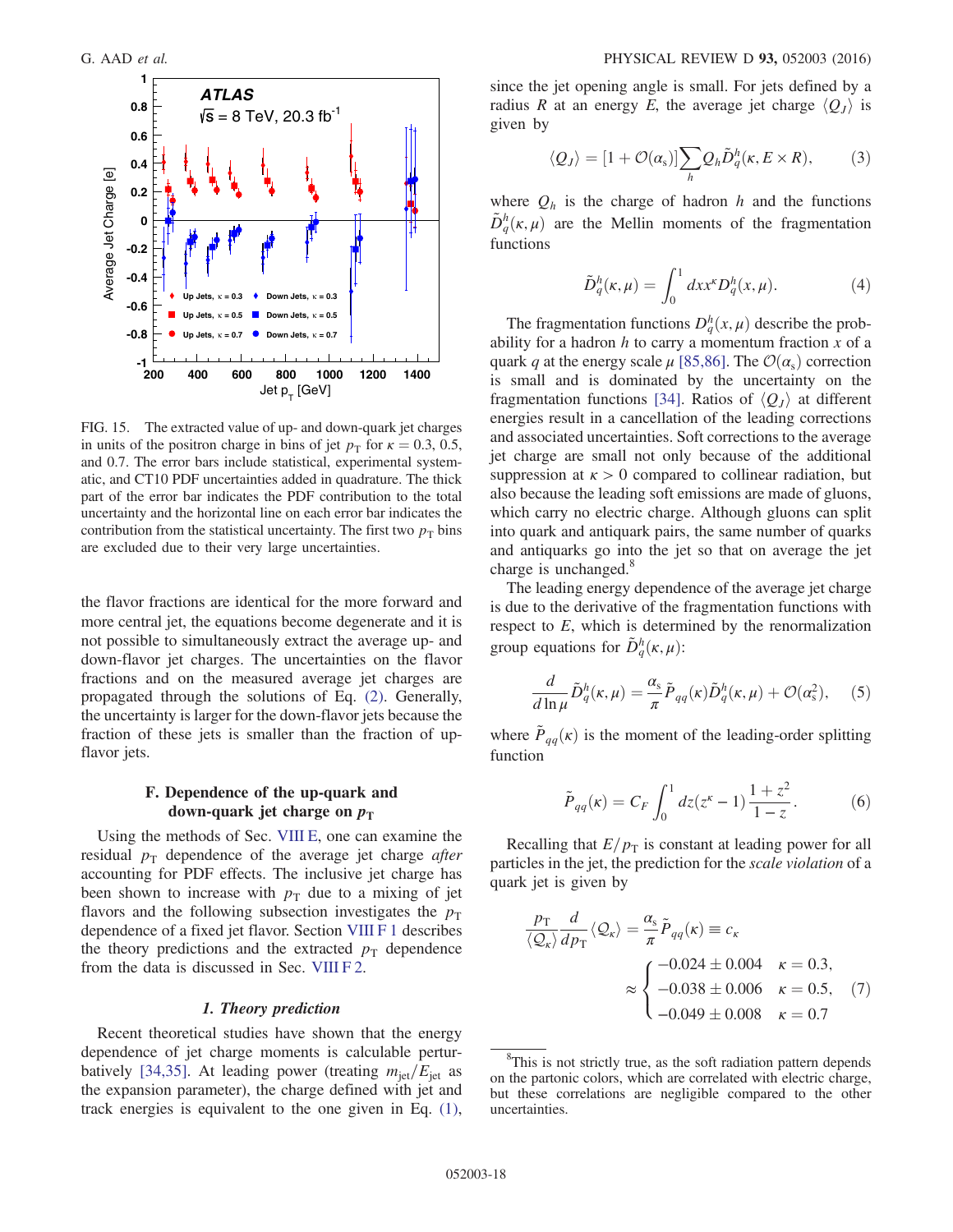where the last form consists of numerical approximations setting  $\mu = E \times R$  equal to 50 and 500 GeV with their average giving the central value, and using  $\alpha_s(50 \text{ GeV}) =$ 0.130 and  $\alpha_s(500 \text{ GeV}) = 0.094$ . Experimentally, one measures combinations of quark and gluon jets with the fractions of different partonic flavors varying with energy. The next subsection discusses how the scaling violation parameter, defined in Eq. [\(7\),](#page-17-3) can be extracted from the data.

#### 2. Extraction from the data

Since  $c_k \ll 1$  from Eq. [\(7\)](#page-17-3), one can approximate a linear dependence on  $c_{\kappa}$ :

$$
\langle Q_J \rangle (p_{\rm T}) = \bar{Q} (1 + c_{\kappa} \ln(p_{\rm T}/\bar{p}_{\rm T})) + \mathcal{O}(c_{\kappa}^2), \qquad (8)
$$

where  $\bar{Q} = \langle Q_J \rangle (\bar{p}_T)$  for some fixed (but arbitrary) transverse momentum,  $\bar{p}_T$ . Therefore, for a fixed  $p_T$  bin i, the measured charge is given as a superposition of the average jet charge for various jet flavors:

$$
\langle Q_i \rangle \approx \sum_f \beta_{f,i} \bar{Q}_f (1 + c_{\kappa} \ln(p_{\text{T},i}/\bar{p}_{\text{T}})), \tag{9}
$$

where  $\beta_{f,i}$  is the fraction of flavor f in bin i,  $\overline{Q}_f$  is the average jet charge of flavor f and  $\bar{p}_T$  is a fixed transverse momentum. Fitting the model in Eq. [\(9\)](#page-18-1) directly to the data to extract  $\overline{Q}_f$  is not practical because there are three parameters and only ten  $p<sub>T</sub>$  bins, some of which have very little sensitivity due to low fractions  $\beta$  or large uncertainties on  $\langle Q_J \rangle$ . One way around this is to extract  $\overline{Q}_f$  in one fixed bin of transverse momentum (denoted  $\overline{p}_T$ ) as described in Sec. [VIII E](#page-15-0). Then Eq. [\(9\)](#page-18-1) is highly constrained, with only one parameter for which each other bin of  $p_T$  gives an estimate. The systematic uncertainties are propagated through the fit treated as fully correlated between bins and the statistical uncertainty is treated coherently by bootstrapping. $\degree$  A weighted average is performed across all  $p<sub>T</sub>$  bins and for both the more forward and the more central jet. The procedure is summarized below:

- <span id="page-19-1"></span><span id="page-19-0"></span>(1) In the bin 600 GeV  $p_T < 800$  GeV, extract the values  $\bar{Q}_{\text{up}}$  and  $\bar{Q}_{\text{down}}$ . These values can be seen in the fifth  $p_T$  bin of Fig. [15.](#page-17-1)
- (2) With  $\bar{Q}_{\text{up}}$  and  $\bar{Q}_{\text{down}}$  fixed, extract the scale violation parameter estimate  $c_{k,i}$  in each  $p_T$  bin *i* by solving



FIG. 16. The extracted values of the scale violation parameter  $c_k$  from the data compared to theoretical calculations [\[34,35\]](#page-20-5). The error bars include statistical, experimental systematic, and PDF uncertainties added in quadrature. The thick part of the error bar indicates the PDF contribution to the total uncertainty and the horizontal line on each error bar indicates the contribution from the statistical uncertainty (each shown without adding in quadrature any other source of uncertainty).

$$
\langle Q_i \rangle_{\text{measured}} = \sum_f \beta_{f,i} \bar{Q}_f (1 + c_{\kappa,i} \ln(p_{\text{T},i}/\bar{p}_{\text{T}})) \tag{10}
$$

where  $\bar{p}_T = 700 \text{ GeV}$  is the bin center from the previous step.

- (3) Repeat the above procedure for all systematic variations and for all bootstrap pseudo-data sets to arrive at estimates of the uncertainty  $\sigma(c_{k,i})$  for each  $p_T$  bin *i*.
- (4) The central value for the extracted scale violation parameter is  $c_{\kappa} = \left(\sum_{i} c_{\kappa,i}/\sigma(c_{\kappa,i})\right) / \sum_{i} (1/\sigma(c_{\kappa,i}))$ .
- (5) The uncertainty  $\sigma(c_k)$  is determined by repeating step 3 with the nominal values  $c_{k,i}$  replaced by their systematic varied versions or the bootstrap pseudodata values for the statistical uncertainty estimate.

<span id="page-19-2"></span>The results are presented in Fig. [16](#page-18-2). The data support the prediction that  $c_{\kappa}$  < 0 and  $\partial c_{\kappa}/\partial \kappa$  < 0. Linear correlations between  $\kappa$  values can be determined using the bootstrapped data sets: about 0.9 between  $c_{0.3}$  and  $c_{0.5}$  as well as between  $c_{0.5}$  and  $c_{0.7}$ , while the correlation is about 0.7 between  $c_{0.3}$ and  $c_{0.7}$ . Thus, the three points are quite correlated, but there is additional information from considering more than one  $κ$  value.

#### IX. SUMMARY

This paper presents a measurement of the particle-level  $p_T$  dependence of the jet charge distribution's mean and standard deviation in dijet events from 20.3 fb<sup>-1</sup> of  $\sqrt{s}$  =

<sup>&</sup>lt;sup>9</sup>Pseudo-data sets are generated by adding each event in the nominal data set  $j$  times where  $j$  is a Poisson random variable with mean 1. Since events are coherently added, this respects the correlations in the statistical uncertainty for the more forward and central jet charges.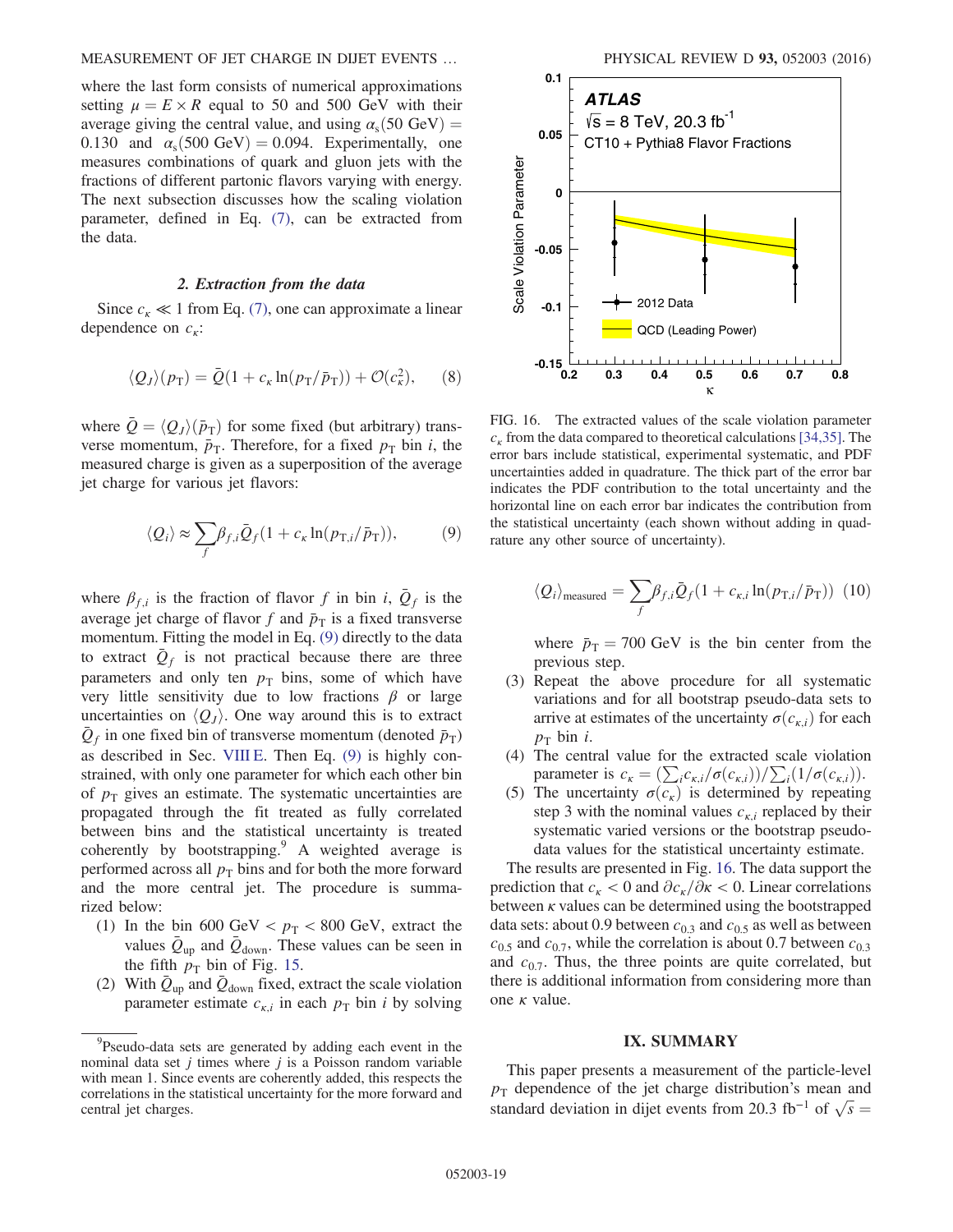8 TeV pp collision data recorded by the ATLAS detector at the LHC. The measured jet charge distribution was unfolded to correct for the detector acceptance and resolution for direct comparison to particle-level models. Comparisons were made at particle level between the measured jet charge distribution and various PDF sets and models of jet formation. Simulations with PYTHIA 8 using the CTEQ6L1 PDF set describe the average jet charge of the more forward jet within about 5% and the more central jet within about 10%. The jet charge distribution's standard deviation is described within 2%. HERWIG++ shows a similarly good agreement for  $p_T >$ 500 GeV and  $\kappa = 0.7$ . However, the HERWIG++ predictions decrease systematically for both the average and the standard deviation for decreasing  $\kappa$ . Predictions with the CT10 NLO PDF are systematically below the data across jet  $p_T$  for the average jet charge and systematically above for the jet charge distribution's standard deviation. Taking the PDFs as inputs, the average up- and down-flavor jet charges were extracted as a function of  $p<sub>T</sub>$  and were compared with predictions for scale violation. The data show that the average up- and down-quark jet charges decrease slightly with  $p<sub>T</sub>$  and this decrease increases with  $\kappa$ , as predicted. The particle-level spectra are publicly available [\[87\]](#page-21-30) for further interpretation and can serve as a benchmark for future measurements of the evolution of nonperturbative jet observables to validate QCD MC predictions and tune their free model parameters.

#### <span id="page-20-7"></span>ACKNOWLEDGMENTS

<span id="page-20-0"></span>We thank CERN for the very successful operation of the LHC, as well as the support staff from our institutions without whom ATLAS could not be operated efficiently. We acknowledge the support of ANPCyT, Argentina; YerPhI, Armenia; ARC, Australia; BMWFW and FWF, Austria; ANAS, Azerbaijan; SSTC, Belarus; CNPq and FAPESP, <span id="page-20-6"></span><span id="page-20-5"></span>Brazil; NSERC, NRC and CFI, Canada; CERN; CONICYT, Chile; CAS, MOST and NSFC, China; COLCIENCIAS, Colombia; MSMT CR, MPO CR and VSC CR, Czech Republic; DNRF, DNSRC and Lundbeck Foundation, Denmark; IN2P3-CNRS, CEA-DSM/IRFU, France; GNSF, Georgia; BMBF, HGF, and MPG, Germany; GSRT, Greece; RGC, Hong Kong SAR, China; ISF, I-CORE and Benoziyo Center, Israel; INFN, Italy; MEXT and JSPS, Japan; CNRST, Morocco; FOM and NWO, Netherlands; RCN, Norway; MNiSW and NCN, Poland; FCT, Portugal; MNE/IFA, Romania; MES of Russia and NRC KI, Russian Federation; JINR; MESTD, Serbia; MSSR, Slovakia; ARRS and MIZŠ, Slovenia; DST/ NRF, South Africa; MINECO, Spain; SRC and Wallenberg Foundation, Sweden; SERI, SNSF and Cantons of Bern and Geneva, Switzerland; MOST, Taiwan; TAEK, Turkey; STFC, United Kingdom; DOE and NSF, United States of America. In addition, individual groups and members have received support from BCKDF, the Canada Council, CANARIE, CRC, Compute Canada, FQRNT, and the Ontario Innovation Trust, Canada; EPLANET, ERC, FP7, Horizon 2020 and Marie Sk?odowska-Curie Actions, European Union; Investissements d'Avenir Labex and Idex, ANR, Region Auvergne and Fondation Partager le Savoir, France; DFG and AvH Foundation, Germany; Herakleitos, Thales and Aristeia programmes co-financed by EU-ESF and the Greek NSRF; BSF, GIF and Minerva, Israel; BRF, Norway; the Royal Society and Leverhulme Trust, United Kingdom. The crucial computing support from all WLCG partners is acknowledged gratefully, in particular from CERN and the ATLAS Tier-1 facilities at TRIUMF (Canada), NDGF (Denmark, Norway, Sweden), CC-IN2P3 (France), KIT/GridKA (Germany), INFN-CNAF (Italy), NL-T1 (Netherlands), PIC (Spain), ASGC (Taiwan), RAL (UK) and BNL (USA) and in the Tier-2 facilities worldwide.

- <span id="page-20-2"></span><span id="page-20-1"></span>[1] R. D. Field and R. P. Feynman, A parameterization of the properties of quark jets, [Nucl. Phys.](http://dx.doi.org/10.1016/0550-3213(78)90015-9) B136, 1 (1978).
- <span id="page-20-4"></span>[2] J. Berge et al., Net charge in deep inelastic antineutrinonucleon scattering, Phys. Lett. 91B[, 311 \(1980\)](http://dx.doi.org/10.1016/0370-2693(80)90456-6).
- [3] J. Berge et al., Quark jets from antineutrino interactions (I). Net charge and factorization in the quark jets, [Nucl. Phys.](http://dx.doi.org/10.1016/0550-3213(81)90207-8) B184[, 13 \(1981\)](http://dx.doi.org/10.1016/0550-3213(81)90207-8).
- [4] P. Allen et al., Multiplicity distributions in neutrinohydrogen interactions, Nucl. Phys. B181[, 385 \(1981\).](http://dx.doi.org/10.1016/0550-3213(81)90532-0)
- [5] P. Allen *et al.*, Charge properties of the hadronic system in  $\nu$ p and  $\bar{\nu}$ p interactions, Phys. Lett. 112B[, 88 \(1982\).](http://dx.doi.org/10.1016/0370-2693(82)90912-1)
- <span id="page-20-3"></span>[6] J. Albanese et al., Quark charge retention in final state hadrons from deep inelastic muon scattering, [Phys. Lett.](http://dx.doi.org/10.1016/0370-2693(84)91825-2) 144B[, 302 \(1984\).](http://dx.doi.org/10.1016/0370-2693(84)91825-2)
- <span id="page-20-15"></span><span id="page-20-12"></span><span id="page-20-11"></span><span id="page-20-10"></span><span id="page-20-9"></span><span id="page-20-8"></span>[7] S. Barlag et al., Charged hadron multiplicities in high energy  $\bar{v}_{\mu}$ n and  $\bar{v}_{\mu}$  interactions, Z. Phys. C 11[, 283 \(1982\).](http://dx.doi.org/10.1007/BF01578279)
- [8] R. Erickson et al., Charge retention in deep-inelastic electroproduction, [Phys. Rev. Lett.](http://dx.doi.org/10.1103/PhysRevLett.42.822) 42, 822 (1979).
- <span id="page-20-13"></span>[9] K. Abe et al. (SLD Collaboration), Measurement of the parity-violation parameter  $A_b$  from the left-right forwardbackward asymmetry of  $b$  quark production in  $Z^0$  decays using a momentum-weighted track-charge technique, [Phys.](http://dx.doi.org/10.1103/PhysRevLett.74.2890) Rev. Lett. 74[, 2890 \(1995\)](http://dx.doi.org/10.1103/PhysRevLett.74.2890).
- <span id="page-20-14"></span>[10] W. Braunschweig et al. (TASSO Collaboration), Measurement of the asymmetry of b quark production in  $e^+e^$ annihilation of  $\sqrt{s} = 35$  GeV, Z. Phys. C 48[, 433 \(1990\).](http://dx.doi.org/10.1007/BF01572023)
- [11] P. Abreu, W. Adam, F. Adami, T. Adye, T. Akesson, G. D. Alekseev, P. Allen, S. Almehed, and S. J. Alvsvaag, A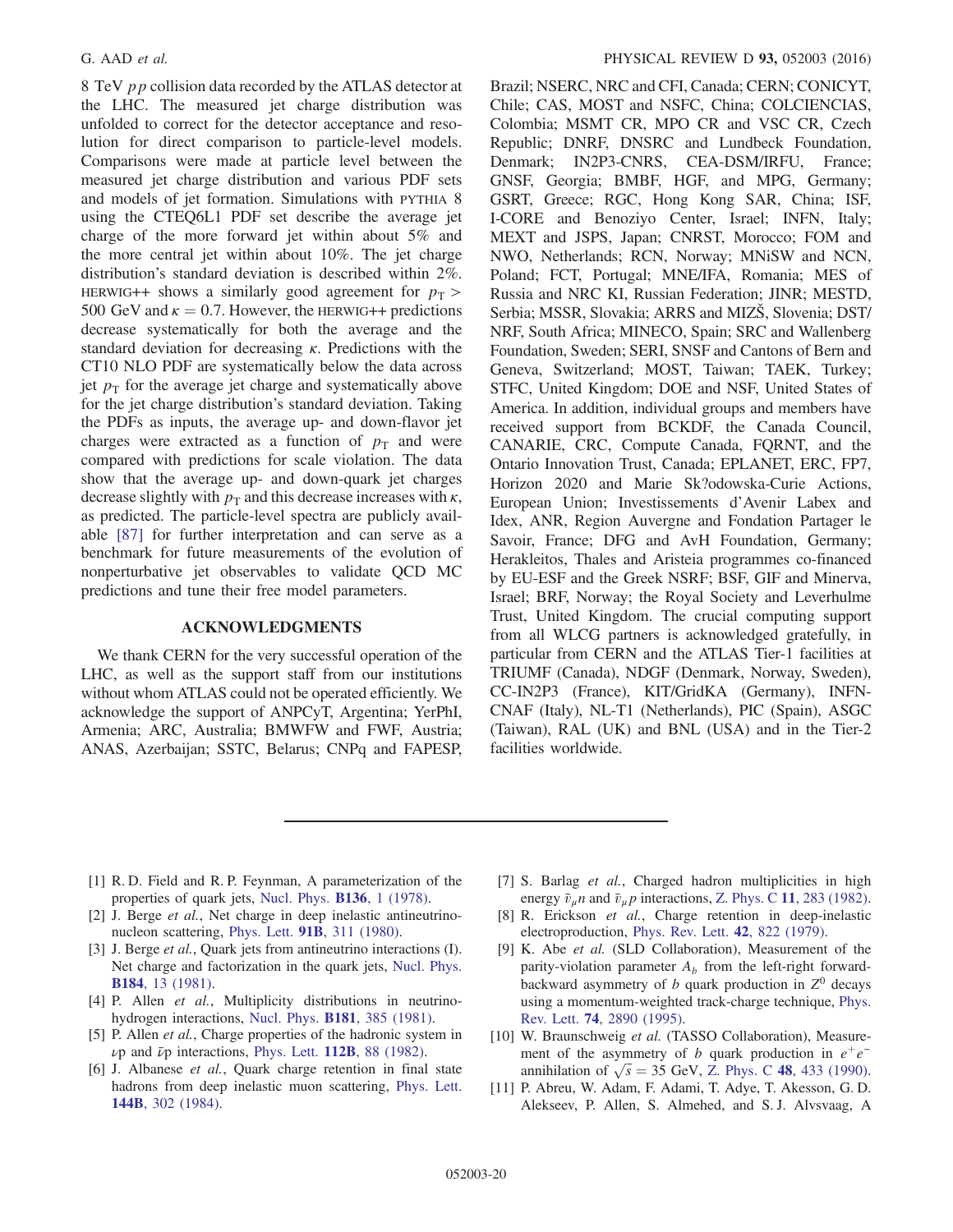<span id="page-21-0"></span>measurement of  $\sin^2\theta(W)$  from the charge asymmetry of hadronic events at the  $Z^0$  peak, [Phys. Lett. B](http://dx.doi.org/10.1016/0370-2693(92)90760-2) 277, 371 [\(1992\).](http://dx.doi.org/10.1016/0370-2693(92)90760-2)

- <span id="page-21-1"></span>[12] D. Decamp et al. (ALEPH Collaboration), Measurement of charge asymmetry in hadronic Z decays, [Phys. Lett. B](http://dx.doi.org/10.1016/0370-2693(91)90844-G) 259, [377 \(1991\)](http://dx.doi.org/10.1016/0370-2693(91)90844-G).
- <span id="page-21-2"></span>[13] P. D. Acton et al. (OPAL Collaboration), A measurement of the forward-backward charge asymmetry in hadronic decays of the  $Z^0$ , [Phys. Lett. B](http://dx.doi.org/10.1016/0370-2693(92)91546-L) 294, 436 (1992).
- <span id="page-21-3"></span>[14] R. Akers et al. (OPAL Collaboration), Measurement of the time dependence of  $B_d^0 \leftrightarrow \overline{B}_d^0$  mixing using a jet charge technique, [Phys. Lett. B](http://dx.doi.org/10.1016/0370-2693(94)90747-1) 327, 411 (1994).
- <span id="page-21-4"></span>[15] P. Abreu et al. (DELPHI Collaboration), Measurement of the  $B_d^0$  oscillation frequency using kaons, leptons and jet charge, Z. Phys. C 72[, 17 \(1996\).](http://dx.doi.org/10.1007/BF02909128)
- <span id="page-21-6"></span><span id="page-21-5"></span>[16] F. Abe *et al.* (CDF Collaboration), Measurement of  $B^0 - \bar{B}^0$ flavor oscillations using jet-charge and lepton flavor tagging in  $p\bar{p}$  collisions at  $\sqrt{s} = 1.8$  TeV, [Phys. Rev. D](http://dx.doi.org/10.1103/PhysRevD.60.072003) 60, 072003 [\(1999\).](http://dx.doi.org/10.1103/PhysRevD.60.072003)
- <span id="page-21-7"></span>[17] V. Abazov et al. (D0 Collaboration), Experimental discrimination between charge  $2e/3$  top quark and charge  $4e/3$ exotic quark production scenarios, [Phys. Rev. Lett.](http://dx.doi.org/10.1103/PhysRevLett.98.041801) 98, [041801 \(2007\).](http://dx.doi.org/10.1103/PhysRevLett.98.041801)
- <span id="page-21-8"></span>[18] T. Aaltonen et al. (CDF Collaboration), Exclusion of exotic top-like quarks with  $-4/3$  electric charge using jet-charge tagging in single-lepton  $t\bar{t}$  events at CDF, [Phys. Rev. D](http://dx.doi.org/10.1103/PhysRevD.88.032003) 88, [032003 \(2013\).](http://dx.doi.org/10.1103/PhysRevD.88.032003)
- <span id="page-21-9"></span>[19] ATLAS Collaboration, Measurement of the top quark charge in pp collisions at  $\sqrt{s} = 7$  TeV with the ATLAS detector, [J. High Energy Phys. 11 \(2013\) 031.](http://dx.doi.org/10.1007/JHEP11(2013)031)
- [20] R. Barate et al. (ALEPH Collaboration), Measurement of triple gauge-boson couplings at 172 GeV, [Phys. Lett. B](http://dx.doi.org/10.1016/S0370-2693(98)00061-6) 422, [369 \(1998\)](http://dx.doi.org/10.1016/S0370-2693(98)00061-6).
- [21] P. Abreu et al. (DELPHI Collaboration), Measurement of trilinear gauge boson couplings  $WWV$ ,  $(V = Z, \gamma)$  in  $e^+ e^$ collisions at 189 GeV, [Phys. Lett. B](http://dx.doi.org/10.1016/S0370-2693(01)00135-6) 502, 9 (2001).
- [22] M. Acciarri et al. (L3 Collaboration), Measurement of triple gauge boson couplings of the W boson at LEP, [Phys. Lett. B](http://dx.doi.org/10.1016/S0370-2693(99)01195-8) 467[, 171 \(1999\)](http://dx.doi.org/10.1016/S0370-2693(99)01195-8).
- <span id="page-21-10"></span>[23] G. Abbiendi et al. (OPAL Collaboration), Measurement of triple gauge boson couplings from  $W^+W^-$  production at LEP energies up to 189 GeV, [Eur. Phys. J. C](http://dx.doi.org/10.1007/s100520100597) 19, 1 (2001).
- <span id="page-21-11"></span>[24] ATLAS Collaboration, Jet charge studies with the ATLAS detector using  $\sqrt{s} = 8$  TeV proton-proton collision data, [https://cds.cern.ch/record/1572980.](https://cds.cern.ch/record/1572980)
- <span id="page-21-13"></span><span id="page-21-12"></span>[25] V. Khachatryan et al. (CMS Collaboration), Identification techniques for highly boosted W bosons that decay into hadrons, [J. High Energy Phys. 12 \(2014\) 017.](http://dx.doi.org/10.1007/JHEP12(2014)017)
- <span id="page-21-14"></span>[26] ATLAS Collaboration, Light-quark and gluon jet discrimination in pp collisions at  $\sqrt{s} = 7$  TeV with the ATLAS detector, [Eur. Phys. J. C](http://dx.doi.org/10.1140/epjc/s10052-014-3023-z) 74, 3023 (2014).
- <span id="page-21-15"></span>[27] P.D. Acton et al. (OPAL Collaboration), A study of the electric charge distributions of quark and gluon jets in hadronic  $Z^0$  decays, [Phys. Lett. B](http://dx.doi.org/10.1016/0370-2693(93)90437-M) 302, 523 (1993).
- [28] G. Arnison et al. (UA1 Collaboration), Analysis of the fragmentation properties of quark and gluon jets at the CERN SPS  $p\bar{p}$  collider, Nucl. Phys. **B276**[, 253 \(1986\).](http://dx.doi.org/10.1016/0550-3213(86)90296-8)
- <span id="page-21-31"></span>[29] G. Watt and R. Thorne, Study of Monte Carlo approach to experimental uncertainty propagation with MSTW 2008 PDFs, [J. High Energy Phys. 08 \(2012\) 052.](http://dx.doi.org/10.1007/JHEP08(2012)052)
- [30] L. A. Harland-Lang, A. D. Martin, P. Motylinski, and R. S. Thorne, Parton distributions in the LHC era: MMHT 2014 PDFs, [Eur. Phys. J. C](http://dx.doi.org/10.1140/epjc/s10052-015-3397-6) 75, 204 (2015).
- <span id="page-21-16"></span>[31] F. Aaron et al., Combined measurement and QCD analysis of the inclusive  $e^{\pm}p$  scattering cross sections at HERA, [J.](http://dx.doi.org/10.1007/JHEP01(2010)109) [High Energy Phys. 01 \(2010\) 109.](http://dx.doi.org/10.1007/JHEP01(2010)109)
- <span id="page-21-17"></span>[32] H. Abramowicz et al. (H1 and ZEUS Collaborations), Combination of measurements of inclusive deep inelastic  $e^{\pm}p$  scattering cross sections and QCD analysis of HERA data, [Eur. Phys. J. C](http://dx.doi.org/10.1140/epjc/s10052-015-3710-4) 75, 580 (2015).
- <span id="page-21-18"></span>[33] R. D. Ball et al., Parton distributions for the LHC Run II, [J.](http://dx.doi.org/10.1007/JHEP04(2015)040) [High Energy Phys. 04 \(2015\) 040.](http://dx.doi.org/10.1007/JHEP04(2015)040)
- <span id="page-21-19"></span>[34] W. J. Waalewijn, Calculating the charge of a jet, [Phys. Rev.](http://dx.doi.org/10.1103/PhysRevD.86.094030) D 86[, 094030 \(2012\)](http://dx.doi.org/10.1103/PhysRevD.86.094030).
- <span id="page-21-20"></span>[35] D. Krohn, T. Lin, M. D. Schwartz, and W. J. Waalewijn, Jet charge at the LHC, Phys. Rev. Lett. 110[, 212001 \(2013\).](http://dx.doi.org/10.1103/PhysRevLett.110.212001)
- [36] C. W. Bauer, S. Fleming, and M. E. Luke, Summing Sudakov logarithms in  $B \to X_s \gamma$  in effective field theory, Phys. Rev. D 63[, 014006 \(2000\)](http://dx.doi.org/10.1103/PhysRevD.63.014006).
- <span id="page-21-21"></span>[37] C. W. Bauer, S. Fleming, D. Pirjol, and I. W. Stewart, An Effective field theory for collinear and soft gluons: Heavy to light decays, Phys. Rev. D 63[, 114020 \(2001\)](http://dx.doi.org/10.1103/PhysRevD.63.114020).
- <span id="page-21-22"></span>[38] C. W. Bauer and I. W. Stewart, Invariant operators in collinear effective theory, [Phys. Lett. B](http://dx.doi.org/10.1016/S0370-2693(01)00902-9) 516, 134 (2001).
- <span id="page-21-23"></span>[39] C. W. Bauer, D. Pirjol, and I. W. Stewart, Soft collinear factorization in effective field theory, [Phys. Rev. D](http://dx.doi.org/10.1103/PhysRevD.65.054022) 65, [054022 \(2002\).](http://dx.doi.org/10.1103/PhysRevD.65.054022)
- [40] G Aad et al. (ATLAS Collaboration), The ATLAS experiment at the CERN Large Hadron Collider, [J. Instrum.](http://dx.doi.org/10.1088/1748-0221/3/08/S08003) 3, [S08003 \(2008\)](http://dx.doi.org/10.1088/1748-0221/3/08/S08003).
- <span id="page-21-24"></span>[41] ATLAS Collaboration, Performance of the ATLAS trigger system in 2010, [Eur. Phys. J. C](http://dx.doi.org/10.1140/epjc/s10052-011-1849-1) 72, 1849 (2012).
- <span id="page-21-25"></span>[42] ATLAS Collaboration, Data-quality requirements and event cleaning for jets and missing transverse energy reconstruction with the ATLAS detector in proton-proton collisions at a center-of-mass energy of  $\sqrt{s} = 7$  TeV, [https://cds.cern.ch/record/1277678.](https://cds.cern.ch/record/1277678)
- <span id="page-21-26"></span>[43] ATLAS Collaboration, Performance of primary vertex reconstruction in proton-proton collisions at  $\sqrt{s} = 7$  TeV in the ATLAS experiment, <https://cds.cern.ch/record/1281344>.
- <span id="page-21-27"></span>[44] T. Sjöstrand, S. Mrenna, and P. Z. Skands, A brief introduction to PYTHIA 8.1, [Comput. Phys. Commun.](http://dx.doi.org/10.1016/j.cpc.2008.01.036) 178, 852 [\(2008\).](http://dx.doi.org/10.1016/j.cpc.2008.01.036)
- [45] ATLAS Collaboration, Summary of ATLAS PYTHIA 8 tunes, <https://cds.cern.ch/record/1474107>.
- <span id="page-21-28"></span>[46] J.M. Campbell, J. Huston, and W. Stirling, Hard interactions of quarks and gluons: A primer for LHC physics, [Rep. Prog. Phys.](http://dx.doi.org/10.1088/0034-4885/70/1/R02) 70, 89 (2007).
- <span id="page-21-29"></span>[47] A. Sherstnev and R. Thorne, Parton distributions for LO generators, [Eur. Phys. J. C](http://dx.doi.org/10.1140/epjc/s10052-008-0610-x) 55, 553 (2008).
- <span id="page-21-30"></span>[48] H.-L. Lai, M. Guzzi, J. Huston, Z. Li, P. M. Nadolsky, J. Pumplin, and C.-P. Yuan, New parton distributions for collider physics, Phys. Rev. D 82[, 074024 \(2010\)](http://dx.doi.org/10.1103/PhysRevD.82.074024).
- [49] J. Gao, M. Guzzi, J. Huston, H.-L. Lai, Z. Li, P. Nadolsky, J. Pumplin, D. Stump, and C.-P. Yuan, The CT10 NNLO global analysis of QCD, Phys. Rev. D 89[, 033009 \(2014\).](http://dx.doi.org/10.1103/PhysRevD.89.033009)
- [50] M. Bähr et al., HERWIG++ physics and manual, [Eur. Phys. J.](http://dx.doi.org/10.1140/epjc/s10052-008-0798-9) C 58[, 639 \(2008\)](http://dx.doi.org/10.1140/epjc/s10052-008-0798-9).
- [51] K. Arnold et al., HERWIG++ 2.6 release note, [arXiv:](http://arXiv.org/abs/1205.4902) [1205.4902.](http://arXiv.org/abs/1205.4902)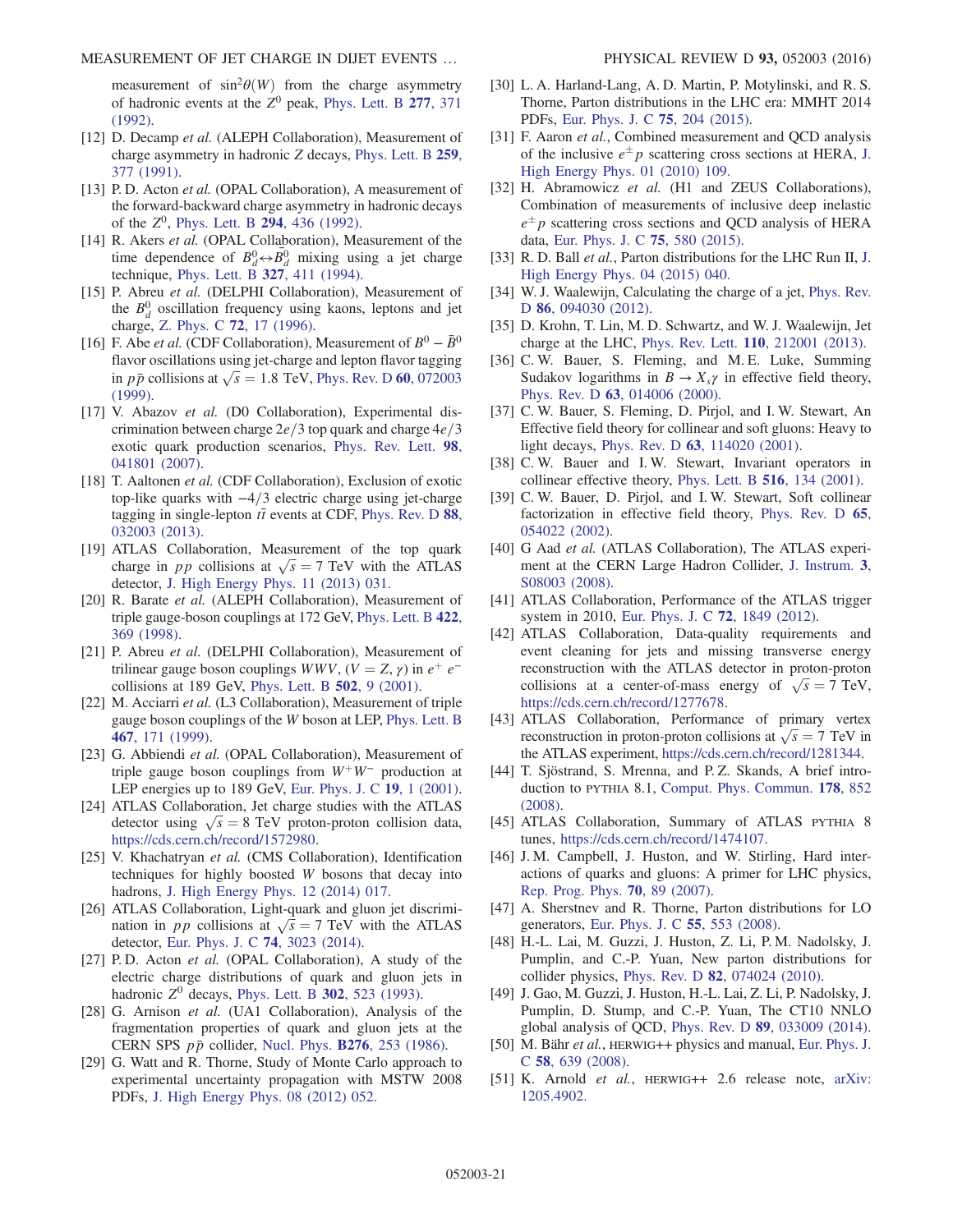- <span id="page-22-1"></span>[52] S. Gieseke, C. Rohr, and A. Siodmok, Colour reconnections in HERWIG++, [Eur. Phys. J. C](http://dx.doi.org/10.1140/epjc/s10052-012-2225-5) 72, 2225 (2012).
- [53] J. Pumplin, D. R. Stump, J. Huston, H.-L. Lai, P. Nadolsky, and W.-K. Tung, New generation of parton distributions with uncertainties from global QCD analysis, [J. High](http://dx.doi.org/10.1088/1126-6708/2002/07/012) [Energy Phys. 07 \(2002\) 012.](http://dx.doi.org/10.1088/1126-6708/2002/07/012)
- [54] T. Sjöstrand and P.Z. Skands, Transverse-momentumordered showers and interleaved multiple interactions, [Eur. Phys. J. C](http://dx.doi.org/10.1140/epjc/s2004-02084-y) 39, 129 (2005).
- [55] S. Gieseke, P. Stephens, and B. Webber, New formalism for QCD parton showers, [J. High Energy Phys. 12 \(2003\) 045.](http://dx.doi.org/10.1088/1126-6708/2003/12/045)
- [56] T. Sjöstrand and P. Z. Skands, Multiple interactions and the structure of beam remnants, [J. High Energy Phys. 03 \(2004\)](http://dx.doi.org/10.1088/1126-6708/2004/03/053) [053.](http://dx.doi.org/10.1088/1126-6708/2004/03/053)
- [57] M. Bähr, S. Gieseke, and M. H. Seymour, Simulation of multiple partonic interactions in HERWIG++, [J. High Energy](http://dx.doi.org/10.1088/1126-6708/2008/07/076) [Phys. 07 \(2008\) 076.](http://dx.doi.org/10.1088/1126-6708/2008/07/076)
- <span id="page-22-3"></span>[58] B. Andersson, G. Gustafson, G. Ingelman, and T. Sjöstrand, Parton fragmentation and string dynamics, [Phys. Rep.](http://dx.doi.org/10.1016/0370-1573(83)90080-7) 97, [31 \(1983\).](http://dx.doi.org/10.1016/0370-1573(83)90080-7)
- [59] B. Webber, A QCD model for jet fragmentation including soft gluon interference, Nucl. Phys. B238[, 492 \(1984\).](http://dx.doi.org/10.1016/0550-3213(84)90333-X)
- <span id="page-22-4"></span>[60] R. D. Ball, L. D. Debbio, S. Forte, A. Guffanti, J. I. Latorre, J. Rojo, and M. Ubiali, A first unbiased global NLO determination of parton distributions and their uncertainties, Nucl. Phys. B838[, 136 \(2010\).](http://dx.doi.org/10.1016/j.nuclphysb.2010.05.008)
- <span id="page-22-5"></span>[61] P. Nason, A New method for combining NLO QCD with shower Monte Carlo algorithms, [J. High Energy Phys. 11](http://dx.doi.org/10.1088/1126-6708/2004/11/040) [\(2004\) 040.](http://dx.doi.org/10.1088/1126-6708/2004/11/040)
- [62] S. Frixione, P. Nason, and C. Oleari, Matching NLO QCD computations with parton shower simulations: the POWHEG method, [J. High Energy Phys. 11 \(2007\) 070.](http://dx.doi.org/10.1088/1126-6708/2007/11/070)
- [63] S. Alioli, P. Nason, C. Oleari, and E. Re, A general framework for implementing NLO calculations in shower Monte Carlo programs: the POWHEG BOX, [J. High Energy](http://dx.doi.org/10.1007/JHEP06(2010)043) [Phys. 06 \(2010\) 043.](http://dx.doi.org/10.1007/JHEP06(2010)043)
- [64] S. Frixione, P. Nason, and G. Ridolfi, A positive-weight next-to-leading-order Monte Carlo for heavy flavour hadroproduction, [J. High Energy Phys. 09 \(2007\) 126.](http://dx.doi.org/10.1088/1126-6708/2007/09/126)
- [65] ATLAS Collaboration, The ATLAS simulation infrastructure, [Eur. Phys. J. C](http://dx.doi.org/10.1140/epjc/s10052-010-1429-9) 70, 823 (2010).
- [66] S. Agostinelli et al. (GEANT4 Collaboration), GEANT4: A simulation toolkit, [Nucl. Instrum. Methods Phys. Res., Sect.](http://dx.doi.org/10.1016/S0168-9002(03)01368-8) A 506[, 250 \(2003\).](http://dx.doi.org/10.1016/S0168-9002(03)01368-8)
- [67] M. Cacciari, G. P. Salam, and G. Soyez, The anti- $k_t$  jet clustering algorithm, [J. High Energy Phys. 04 \(2008\) 063.](http://dx.doi.org/10.1088/1126-6708/2008/04/063)
- <span id="page-22-0"></span>[68] M. Cacciari, G. P. Salam, and G. Soyez, FastJet user manual, [Eur. Phys. J. C](http://dx.doi.org/10.1140/epjc/s10052-012-1896-2) 72, 1896 (2012).
- [69] W Lampl et al., Calorimeter clustering algorithms: description and performance, [https://cds.cern.ch/record/1099735.](https://cds.cern.ch/record/1099735)
- [70] C. Cojocaru et al., Hadronic calibration of the ATLAS liquid argon end-cap calorimeter in the pseudorapidity region

 $1.6 < |\eta| < 1.8$  in beam tests, [Nucl. Instrum. Methods Phys.](http://dx.doi.org/10.1016/j.nima.2004.05.133) [Res., Sect. A](http://dx.doi.org/10.1016/j.nima.2004.05.133) 531, 481 (2004).

- [71] ATLAS Collaboration, Local hadronic calibration, URL: [https://cds.cern.ch/record/1112035.](https://cds.cern.ch/record/1112035)
- [72] ATLAS Collaboration, Pile-up subtraction and suppression for jets in ATLAS, Report No. ATLAS-CONF-2013-083, [https://cds.cern.ch/record/1570994.](https://cds.cern.ch/record/1570994)
- [73] M. Cacciari, G. P. Salam, and G. Soyez, The catchment area of jets, [J. High Energy Phys. 04 \(2008\) 005.](http://dx.doi.org/10.1088/1126-6708/2008/04/005)
- [74] A. Banfi, G. P. Salam, and G. Zanderighi, Infrared safe definition of jet flavor, [Eur. Phys. J. C](http://dx.doi.org/10.1140/epjc/s2006-02552-4) 47, 113 [\(2006\).](http://dx.doi.org/10.1140/epjc/s2006-02552-4)
- [75] G. DAgostini, A multidimensional unfolding method based on Bayes theorem, [Nucl. Instrum. Methods Phys. Res., Sect.](http://dx.doi.org/10.1016/0168-9002(95)00274-X) A 362[, 487 \(1995\).](http://dx.doi.org/10.1016/0168-9002(95)00274-X)
- [76] T. Adye, Unfolding algorithms and tests using RooUnfold, in Proceedings of the PHYSTAT 2011 Workshop, CERN, Geneva, Switzerland, January, 2011, edited by H. B. Prosper and L. Lyons (CERN, Geneva, 2011), p. 313.
- [77] B. Malaescu, An iterative, dynamically stabilized method of data unfolding, [arXiv:0907.3791.](http://arXiv.org/abs/0907.3791)
- [78] ATLAS Collaboration, Jet energy measurement and its systematic uncertainty in proton-proton collisions at  $\sqrt{s}$ 7 TeV with the ATLAS detector, [Eur. Phys. J. C](http://dx.doi.org/10.1140/epjc/s10052-014-3190-y) 75, 17 [\(2015\).](http://dx.doi.org/10.1140/epjc/s10052-014-3190-y)
- [79] ATLAS Collaboration, Single hadron response measurement and calorimeter jet energy scale uncertainty with the ATLAS detector at the LHC, [Eur. Phys. J. C](http://dx.doi.org/10.1140/epjc/s10052-013-2305-1) 73, 2305 [\(2013\).](http://dx.doi.org/10.1140/epjc/s10052-013-2305-1)
- [80] ATLAS Collaboration, Jet energy resolution in proton-proton collisions at  $\sqrt{s} = 7$  TeV recorded in 2010 with the ATLAS detector, [Eur. Phys. J. C](http://dx.doi.org/10.1140/epjc/s10052-013-2306-0) 73, 2306 [\(2013\).](http://dx.doi.org/10.1140/epjc/s10052-013-2306-0)
- [81] ATLAS Collaboration, A study of the material in the ATLAS inner detector using secondary hadronic interactions, J. Instrum. 7[, P01013 \(2012\)](http://dx.doi.org/10.1088/1748-0221/7/01/P01013).
- [82] ATLAS Collaboration, Measurement of the muon reconstruction performance of the ATLAS detector using 2011 and 2012 LHC proton-proton collision data, [Eur. Phys.](http://dx.doi.org/10.1140/epjc/s10052-014-3130-x) J. C 74[, 3130 \(2014\)](http://dx.doi.org/10.1140/epjc/s10052-014-3130-x).
- [83] ATLAS Collaboration, Search for anomalous production of prompt same-sign lepton pairs and pair-produced doubly charged Higgs bosons with  $\sqrt{s} = 8 \text{ TeV}$  pp collisions using the ATLAS detector, [J. High Energy Phys. 03](http://dx.doi.org/10.1007/JHEP03(2015)041) [\(2015\) 041.](http://dx.doi.org/10.1007/JHEP03(2015)041)
- [84] P. Z. Skands, Tuning Monte Carlo generators: the Perugia tunes, Phys. Rev. D 82[, 074018 \(2010\)](http://dx.doi.org/10.1103/PhysRevD.82.074018).
- [85] J. C. Collins and D. E. Soper, Parton distribution and decay functions, Nucl. Phys. B194[, 445 \(1982\).](http://dx.doi.org/10.1016/0550-3213(82)90021-9)
- [86] J. C. Collins and D. E. Soper, Back-to-back jets in QCD, Nucl. Phys. B193[, 381 \(1981\).](http://dx.doi.org/10.1016/0550-3213(81)90339-4)
- [87] [http://hepdata.cedar.ac.uk/.](http://hepdata.cedar.ac.uk/)

<span id="page-22-2"></span>G. Aad,<sup>85</sup> B. Abbott,<sup>113</sup> J. Abdallah,<sup>151</sup> O. Abdinov,<sup>11</sup> R. Aben,<sup>107</sup> M. Abolins,<sup>90</sup> O. S. AbouZeid,<sup>158</sup> H. Abramowicz,<sup>153</sup> H. Abreu,<sup>152</sup> R. Abreu,<sup>116</sup> Y. Abulaiti,<sup>146a,146b</sup> B. S. Acharya,<sup>164a,164[b,a](#page-34-0)</sup> L. Adamczyk,<sup>38a</sup> D. L. Adams,<sup>25</sup> J. Adelman,<sup>108</sup> S. Adomeit,<sup>100</sup> T. Adye,<sup>131</sup> A. A. Affolder,<sup>74</sup> T. Agatonovic-Jovin,<sup>13</sup> J. Agricola,<sup>54</sup> J. A. Aguilar-Saavedra,<sup>126a,126f</sup>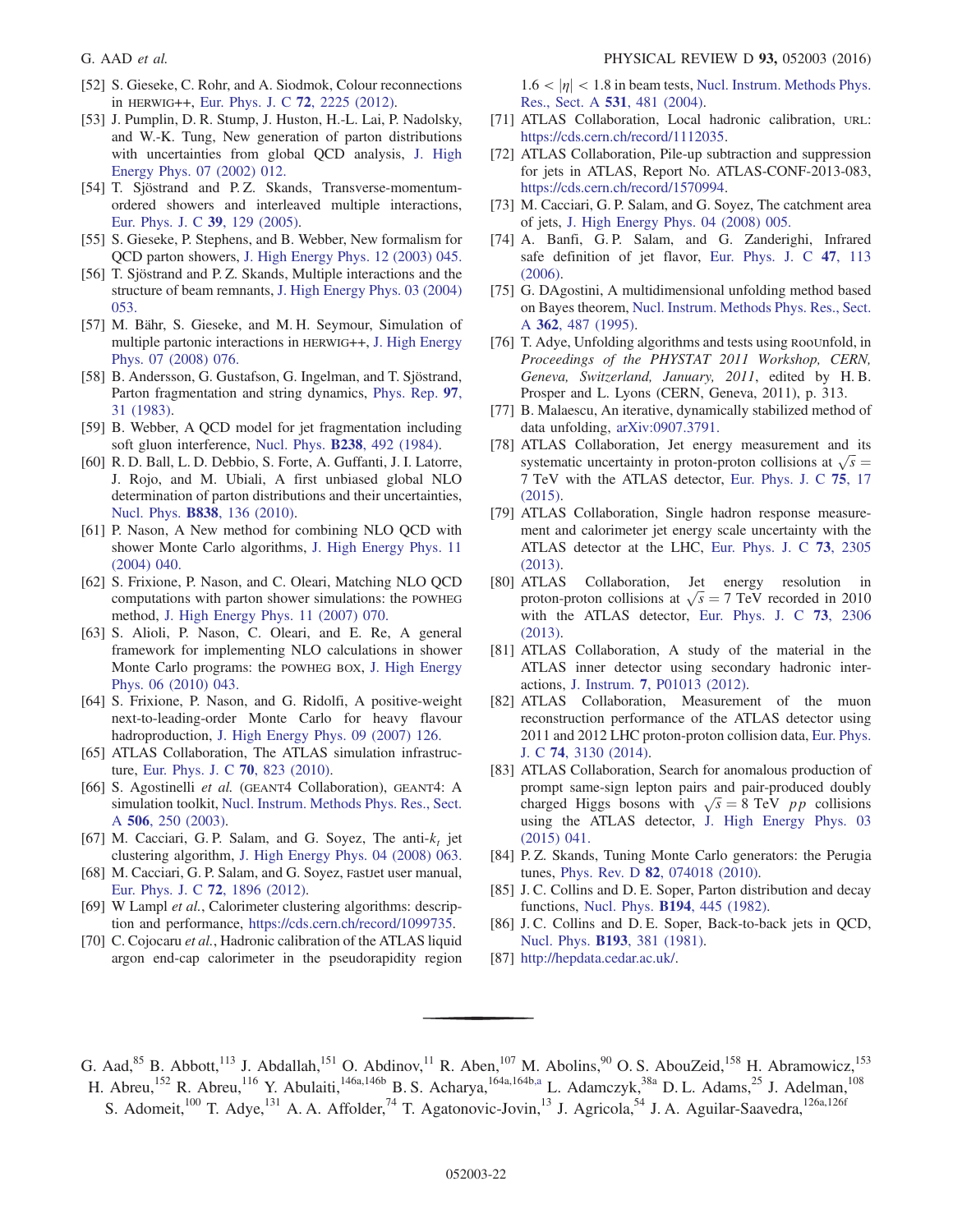<span id="page-23-5"></span><span id="page-23-4"></span><span id="page-23-3"></span><span id="page-23-2"></span><span id="page-23-1"></span><span id="page-23-0"></span>S. P. Ahlen,<sup>22</sup> F. Ahmadov,<sup>6[5,b](#page-34-1)</sup> G. Aielli,<sup>133a,133b</sup> H. Akerstedt,<sup>146a,146b</sup> T. P. A. Åkesson,<sup>81</sup> A. V. Akimov,<sup>96</sup> G. L. Alberghi,<sup>20a,20b</sup> J. Albert,<sup>169</sup> S. Albrand,<sup>55</sup> M. J. Alconada Verzini,<sup>71</sup> M. Aleksa,<sup>30</sup> I. N. Aleksandrov,<sup>65</sup> C. Alexa,<sup>26b</sup> G. Alexander,<sup>153</sup> T. Alexopoulos,<sup>10</sup> M. Alhroob,<sup>113</sup> G. Alimonti,<sup>91a</sup> L. Alio,<sup>85</sup> J. Alison,<sup>31</sup> S. P. Alkire,<sup>35</sup> B. M. M. Allbrooke,<sup>149</sup> P. P. Allport,<sup>18</sup> A. Aloisio,<sup>104a,104b</sup> A. Alonso,<sup>36</sup> F. Alonso,<sup>71</sup> C. Alpigiani,<sup>138</sup> A. Altheimer,<sup>35</sup> B. Alvarez Gonzalez,<sup>30</sup> D. Álvarez Piqueras,<sup>167</sup> M. G. Alviggi,<sup>104a,104b</sup> B. T. Amadio,<sup>15</sup> K. Amako,<sup>66</sup> Y. Amaral Coutinho,<sup>24a</sup> C. Amelung,<sup>23</sup> D. Amidei,<sup>89</sup> S. P. Amor Dos Santos,<sup>126a,126c</sup> A. Amorim,<sup>126a,126b</sup> S. Amoroso,<sup>48</sup> N. Amram,<sup>153</sup> G. Amundsen,  $^{23}$  C. Anastopoulos,  $^{139}$  L. S. Ancu,  $^{49}$  N. Andari,  $^{108}$  T. Andeen,  $^{35}$  C. F. Anders,  $^{58b}$  G. Anders,  $^{30}$  J. K. Anders,  $^{74}$ K. J. Anderson,<sup>31</sup> A. Andreazza,<sup>91a,91b</sup> V. Andrei,<sup>58a</sup> S. Angelidakis,<sup>9</sup> I. Angelozzi,<sup>107</sup> P. Anger,<sup>44</sup> A. Angerami,<sup>35</sup> F. Anghinolfi,<sup>30</sup> A. V. Anisenkov,<sup>109[,c](#page-34-2)</sup> N. Anjos,<sup>12</sup> A. Annovi,<sup>124a,124b</sup> M. Antonelli,<sup>47</sup> A. Antonov,<sup>98</sup> J. Antos.<sup>144b</sup> F. Anulli,<sup>132a</sup> M. Aoki,<sup>66</sup> L. Aperio Bella,<sup>18</sup> G. Arabidze,<sup>90</sup> Y. Arai,<sup>66</sup> J. P. Araque,<sup>126a</sup> A. T. H. Arce,<sup>45</sup> F. A. Arduh,<sup>71</sup> J-F. Arguin,<sup>95</sup> S. Argyropoulos,<sup>63</sup> M. Arik,<sup>19a</sup> A. J. Armbruster,<sup>30</sup> O. Arnaez,<sup>30</sup> H. Arnold,<sup>48</sup> M. Arratia,<sup>28</sup> O. Arslan,<sup>21</sup> A. Artamonov,<sup>97</sup> G. Artoni,<sup>23</sup> S. Asai,<sup>155</sup> N. Asbah,<sup>42</sup> A. Ashkenazi,<sup>153</sup> B. Åsman,<sup>146a,146b</sup> L. Asquith,<sup>149</sup> K. Assamagan,<sup>25</sup> R. Astalos,<sup>144a</sup> M. Atkinson,<sup>165</sup> N. B. Atlay,<sup>141</sup> K. Augsten,<sup>128</sup> M. Aurousseau,<sup>145b</sup> G. Avolio,<sup>30</sup> B. Axen,<sup>15</sup> M. K. Ayoub,<sup>117</sup> G. Azuelos, <sup>9[5,d](#page-34-3)</sup> M. A. Baak, <sup>30</sup> A. E. Baas, <sup>58a</sup> M. J. Baca, <sup>18</sup> C. Bacci, <sup>134a,134b</sup> H. Bachacou, <sup>136</sup> K. Bachas, <sup>154</sup> M. Backes, <sup>30</sup> M. Backhaus,<sup>30</sup> P. Bagiacchi,<sup>132a,132b</sup> P. Bagnaia,<sup>132a,132b</sup> Y. Bai,<sup>33a</sup> T. Bain,<sup>35</sup> J. T. Baines,<sup>131</sup> O. K. Baker,<sup>176</sup> E. M. Baldin,<sup>10[9,c](#page-34-2)</sup> P. Balek,<sup>129</sup> T. Balestri,<sup>148</sup> F. Balli,<sup>84</sup> W. K. Balunas,<sup>122</sup> E. Banas,<sup>39</sup> Sw. Banerjee,<sup>173</sup> A. A. E. Bannoura,<sup>175</sup> L. Barak,<sup>30</sup> E. L. Barberio,<sup>88</sup> D. Barberis,<sup>50a,50b</sup> M. Barbero,<sup>85</sup> T. Barillari,<sup>101</sup> M. Barisonzi,<sup>164a,164b</sup> T. Barklow,<sup>143</sup> N. Barlow,<sup>28</sup> S. L. Barnes,<sup>84</sup> B. M. Barnett,<sup>131</sup> R. M. Barnett,<sup>15</sup> Z. Barnovska,<sup>5</sup> A. Baroncelli,<sup>134a</sup> G. Barone,<sup>23</sup> A. J. Barr,<sup>120</sup> F. Barreiro, <sup>82</sup> J. Barreiro Guimarães da Costa, <sup>57</sup> R. Bartoldus, <sup>143</sup> A. E. Barton, <sup>72</sup> P. Bartos, <sup>144a</sup> A. Basalaev, <sup>123</sup> A. Bassalat, <sup>117</sup> A. Basye,<sup>165</sup> R. L. Bates,<sup>53</sup> S. J. Batista,<sup>158</sup> J. R. Batley,<sup>28</sup> M. Battaglia,<sup>137</sup> M. Bauce,<sup>132a,132b</sup> F. Bauer,<sup>136</sup> H. S. Bawa,<sup>14[3,e](#page-34-4)</sup> J. B. Beacham, <sup>111</sup> M. D. Beattie, <sup>72</sup> T. Beau, <sup>80</sup> P. H. Beauchemin, <sup>161</sup> R. Beccherle, <sup>124a, 124b</sup> P. Bechtle, <sup>21</sup> H. P. Beck, <sup>17, f</sup> K. Becker,<sup>120</sup> M. Becker,<sup>83</sup> M. Beckingham,<sup>170</sup> C. Becot,<sup>117</sup> A. J. Beddall,<sup>19b</sup> A. Beddall,<sup>19b</sup> V. A. Bednyakov,<sup>65</sup> C. P. Bee,<sup>148</sup> L. J. Beemster,<sup>107</sup> T. A. Beermann,<sup>30</sup> M. Begel,<sup>25</sup> J. K. Behr,<sup>120</sup> C. Belanger-Champagne,<sup>87</sup> W. H. Bell,<sup>49</sup> G. Bella,<sup>153</sup> L. Bellagamba,<sup>20a</sup> A. Bellerive,<sup>29</sup> M. Bellomo,<sup>86</sup> K. Belotskiy,<sup>98</sup> O. Beltramello,<sup>30</sup> O. Benary,<sup>153</sup> D. Benchekroun,<sup>135a</sup> M. Bender,<sup>100</sup> K. Bendtz,<sup>146a,146b</sup> N. Benekos,<sup>10</sup> Y. Benhammou,<sup>153</sup> E. Benhar Noccioli,<sup>49</sup> J. A. Benitez Garcia,<sup>159b</sup> D. P. Benjamin,<sup>45</sup> J. R. Bensinger,<sup>23</sup> S. Bentvelsen,<sup>107</sup> L. Beresford,<sup>120</sup> M. Beretta,<sup>47</sup> D. Berge,<sup>107</sup> E. Bergeaas Kuutmann,<sup>166</sup> N. Berger,<sup>5</sup> F. Berghaus,<sup>169</sup> J. Beringer,<sup>15</sup> C. Bernard,<sup>22</sup> N. R. Bernard,<sup>86</sup> C. Bernius,<sup>110</sup> F. U. Bernlochner,<sup>21</sup> T. Berry,<sup>77</sup> P. Berta,<sup>129</sup> C. Bertella,<sup>83</sup> G. Bertoli,<sup>146a,146b</sup> F. Bertolucci,<sup>124a,124b</sup> C. Bertsche,<sup>113</sup> D. Bertsche,<sup>113</sup> M. I. Besana,<sup>91a</sup> G. J. Besjes,<sup>36</sup> O. Bessidskaia Bylund,<sup>146a,146b</sup> M. Bessner,<sup>42</sup> N. Besson,<sup>136</sup> C. Betancourt,<sup>48</sup> S. Bethke,<sup>101</sup> A. J. Bevan,<sup>76</sup> W. Bhimji,<sup>15</sup> R. M. Bianchi,<sup>125</sup> L. Bianchini,<sup>23</sup> M. Bianco,<sup>30</sup> O. Biebel,<sup>100</sup> D. Biedermann,<sup>16</sup> S. P. Bieniek,<sup>78</sup> N. V. Biesuz,<sup>124a,124b</sup> M. Biglietti,<sup>134a</sup> J. Bilbao De Mendizabal,<sup>49</sup> H. Bilokon,<sup>47</sup> M. Bindi,<sup>54</sup> S. Binet,<sup>117</sup> A. Bingul,<sup>19b</sup> C. Bini,<sup>132a,132b</sup> S. Biondi,<sup>20a,20b</sup> D. M. Bjergaard,<sup>45</sup> C. W. Black,<sup>150</sup> J. E. Black,<sup>143</sup> K. M. Black,<sup>22</sup> D. Blackburn,<sup>138</sup> R. E. Blair, <sup>6</sup> J.-B. Blanchard, <sup>136</sup> J. E. Blanco, <sup>77</sup> T. Blazek, <sup>144a</sup> I. Bloch, <sup>42</sup> C. Blocker, <sup>23</sup> W. Blum, <sup>83,[†](#page-34-6)</sup> U. Blumenschein, <sup>54</sup> S. Blunier,<sup>32a</sup> G. J. Bobbink,<sup>107</sup> V. S. Bobrovnikov,<sup>109[,c](#page-34-2)</sup> S. S. Bocchetta,<sup>81</sup> A. Bocci,<sup>45</sup> C. Bock,<sup>100</sup> M. Boehler,<sup>48</sup> J. A. Bogaerts,<sup>30</sup> D. Bogavac,<sup>13</sup> A. G. Bogdanchikov,<sup>109</sup> C. Bohm,<sup>146a</sup> V. Boisvert,<sup>77</sup> T. Bold,<sup>38a</sup> V. Boldea,<sup>26b</sup> A. S. Boldyrev,<sup>99</sup> M. Bomben,<sup>80</sup> M. Bona,<sup>76</sup> M. Boonekamp,<sup>136</sup> A. Borisov,<sup>130</sup> G. Borissov,<sup>72</sup> S. Borroni,<sup>42</sup> J. Bortfeldt,<sup>100</sup> V. Bortolotto,  $60a, 60b, 60c$  K. Bos,  $107$  D. Boscherini,  $20a$  M. Bosman,  $12$  J. Boudreau,  $125$  J. Bouffard,  $2$  E. V. Bouhova-Thacker,  $72$ D. Boumediene,<sup>34</sup> C. Bourdarios,<sup>117</sup> N. Bousson,<sup>114</sup> S. K. Boutle,<sup>53</sup> A. Boveia,<sup>30</sup> J. Boyd,<sup>30</sup> I. R. Boyko,<sup>65</sup> I. Bozic,<sup>13</sup> J. Bracinik,<sup>18</sup> A. Brandt,<sup>8</sup> G. Brandt,<sup>54</sup> O. Brandt,<sup>58a</sup> U. Bratzler,<sup>156</sup> B. Brau,<sup>86</sup> J. E. Brau,<sup>116</sup> H. M. Braun,<sup>175[†](#page-34-6)</sup> W. D. Breaden Madden,<sup>53</sup> K. Brendlinger,<sup>122</sup> A. J. Brennan,<sup>88</sup> L. Brenner,<sup>107</sup> R. Brenner,<sup>166</sup> S. Bressler,<sup>172</sup> K. Bristow,<sup>145c</sup> T. M. Bristow,  $^{46}$  D. Britton,  $^{53}$  D. Britzger,  $^{42}$  F. M. Brochu,  $^{28}$  I. Brock,  $^{21}$  R. Brock,  $^{90}$  J. Bronner,  $^{101}$  G. Brooijmans,  $^{35}$ T. Brooks,<sup>77</sup> W. K. Brooks,<sup>32b</sup> J. Brosamer,<sup>15</sup> E. Brost,<sup>116</sup> P. A. Bruckman de Renstrom,<sup>39</sup> D. Bruncko,<sup>144b</sup> R. Bruneliere,<sup>48</sup> A. Bruni,<sup>20a</sup> G. Bruni,<sup>20a</sup> M. Bruschi,<sup>20a</sup> N. Bruscino,<sup>21</sup> L. Bryngemark,<sup>81</sup> T. Buanes,<sup>14</sup> Q. Buat,<sup>142</sup> P. Buchholz,<sup>141</sup> A. G. Buckley,<sup>53</sup> S. I. Buda,<sup>26b</sup> I. A. Budagov,<sup>65</sup> F. Buehrer,<sup>48</sup> L. Bugge,<sup>119</sup> M. K. Bugge,<sup>119</sup> O. Bulekov,<sup>98</sup> D. Bullock,<sup>8</sup> H. Burckhart,<sup>30</sup> S. Burdin,<sup>74</sup> C. D. Burgard,<sup>48</sup> B. Burghgrave,<sup>108</sup> S. Burke,<sup>131</sup> I. Burmeister,<sup>43</sup> E. Busato,<sup>34</sup> D. Büscher,<sup>48</sup> V. Büscher,  $83$  P. Bussey,  $53$  J. M. Butler,  $22$  A. I. Butt,  $3$  C. M. Buttar,  $53$  J. M. Butterworth,  $78$  P. Butti,  $107$  W. Buttinger,  $25$ A. Buzatu,<sup>53</sup> A. R. Buzykaev,<sup>10[9,c](#page-34-2)</sup> S. Cabrera Urbán,<sup>167</sup> D. Caforio,<sup>128</sup> V. M. Cairo,<sup>37a,37b</sup> O. Cakir,<sup>4a</sup> N. Calace,<sup>49</sup> P. Calafiura, <sup>15</sup> A. Calandri, <sup>136</sup> G. Calderini, <sup>80</sup> P. Calfayan, <sup>100</sup> L. P. Caloba, <sup>24a</sup> D. Calvet, <sup>34</sup> S. Calvet, <sup>34</sup> R. Camacho Toro, <sup>31</sup> S. Camarda,<sup>42</sup> P. Camarri,<sup>133a,133b</sup> D. Cameron,<sup>119</sup> R. Caminal Armadans,<sup>165</sup> S. Campana,<sup>30</sup> M. Campanelli,<sup>78</sup>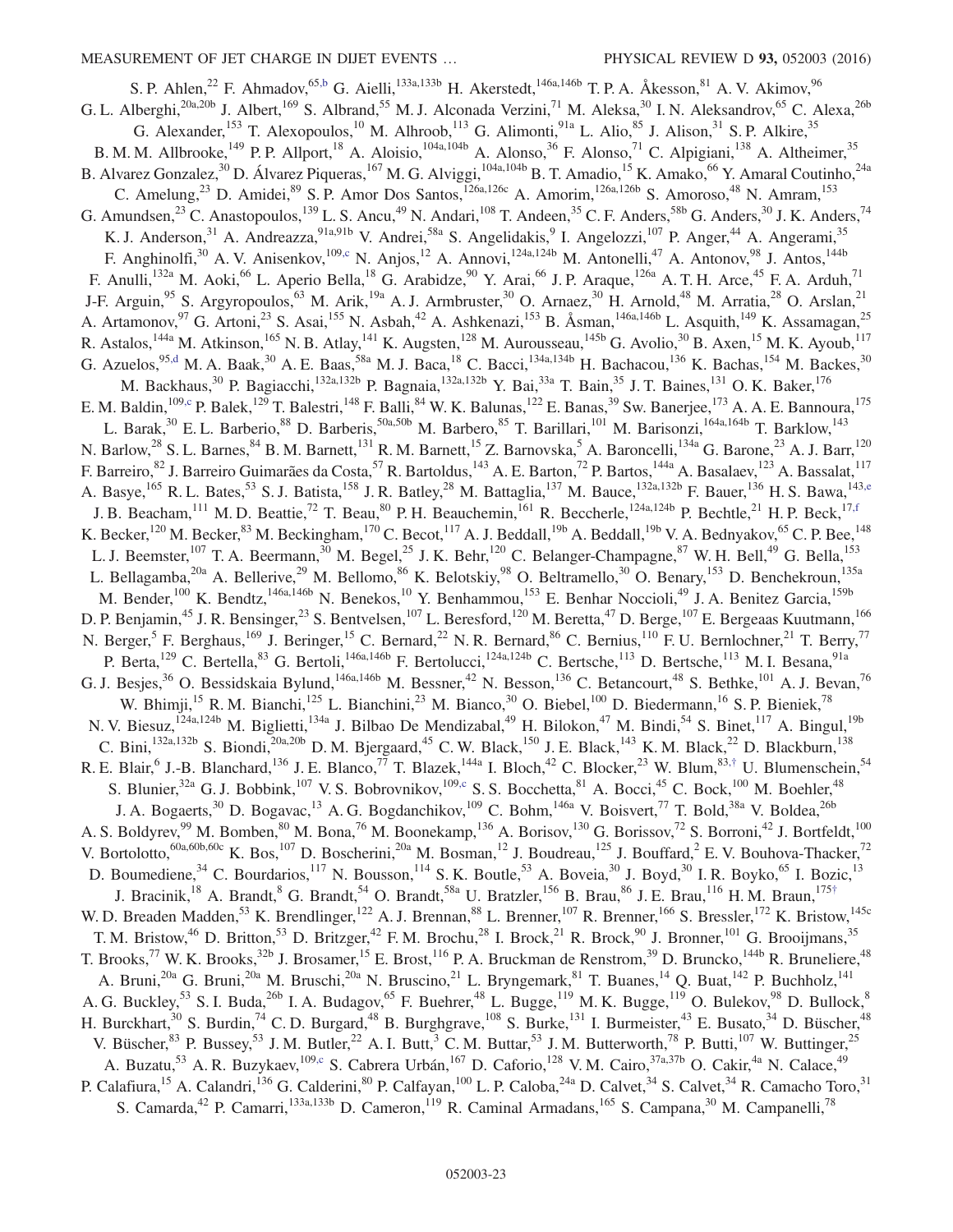<span id="page-24-5"></span><span id="page-24-4"></span><span id="page-24-3"></span><span id="page-24-2"></span><span id="page-24-1"></span><span id="page-24-0"></span>A. Campoverde,<sup>148</sup> V. Canale,<sup>104a,104b</sup> A. Canepa,<sup>159a</sup> M. Cano Bret,<sup>33e</sup> J. Cantero,<sup>82</sup> R. Cantrill,<sup>126a</sup> T. Cao,<sup>40</sup> M. D. M. Capeans Garrido,<sup>30</sup> I. Caprini,<sup>26b</sup> M. Caprini,<sup>26b</sup> M. Capua,<sup>37a,37b</sup> R. Caputo,<sup>83</sup> R. M. Carbone,<sup>35</sup> R. Cardarelli,<sup>133a</sup> F. Cardillo,<sup>48</sup> T. Carli,<sup>30</sup> G. Carlino,<sup>104a</sup> L. Carminati,<sup>91a,91b</sup> S. Caron,<sup>106</sup> E. Carquin,<sup>32a</sup> G. D. Carrillo-Montoya,<sup>30</sup> J. R. Carter,<sup>28</sup> J. Carvalho,<sup>126a,126c</sup> D. Casadei,<sup>78</sup> M. P. Casado,<sup>12</sup> M. Casolino,<sup>12</sup> E. Castaneda-Miranda,<sup>145a</sup> A. Castelli,<sup>107</sup> V. Castillo Gimenez,<sup>167</sup> N. F. Castro,<sup>126a[,g](#page-34-7)</sup> P. Catastini,<sup>57</sup> A. Catinaccio,<sup>30</sup> J. R. Catmore,<sup>119</sup> A. Cattai,<sup>30</sup> J. Caudron,<sup>83</sup> V. Cavaliere,<sup>165</sup> D. Cavalli,<sup>91a</sup> M. Cavalli-Sforza,<sup>12</sup> V. Cavasinni,<sup>124a,124b</sup> F. Ceradini,<sup>134a,134b</sup> B. C. Cerio,<sup>45</sup> K. Cerny,<sup>129</sup> A. S. Cerqueira,<sup>24b</sup> A. Cerri,<sup>149</sup> L. Cerrito,<sup>76</sup> F. Cerutti,<sup>15</sup> M. Cerv,<sup>30</sup> A. Cervelli,<sup>17</sup> S. A. Cetin,<sup>19c</sup> A. Chafaq,<sup>135a</sup> D. Chakraborty,<sup>108</sup> I. Chalupkova,<sup>129</sup> P. Chang,<sup>165</sup> J. D. Chapman,<sup>28</sup> D. G. Charlton,<sup>18</sup> C. C. Chau,<sup>158</sup> C. A. Chavez Barajas,  $^{149}$  S. Cheatham,  $^{152}$  A. Chegwidden,  $^{90}$  S. Chekanov,  $^{6}$  S. V. Chekulaev,  $^{159a}$  G. A. Chelkov,  $^{65,h}$  $^{65,h}$  $^{65,h}$ M. A. Chelstowska,  $89$  C. Chen,  $64$  H. Chen,  $25$  K. Chen,  $148$  L. Chen,  $33d, i$  S. Chen,  $33c$  S. Chen,  $155$  X. Chen,  $33f$  Y. Chen,  $67$ H. C. Cheng,  $89$  Y. Cheng,  $31$  A. Cheplakov,  $65$  E. Cheremushkina,  $130$  R. Cherkaoui El Moursli,  $135$ e V. Chernyatin,  $25$ [†](#page-34-6) E. Cheu, 7 L. Chevalier,<sup>136</sup> V. Chiarella,<sup>47</sup> G. Chiarelli,<sup>124a,124b</sup> G. Chiodini,<sup>73a</sup> A. S. Chisholm,<sup>18</sup> R. T. Chislett,<sup>78</sup> A. Chitan,<sup>26b</sup> M. V. Chizhov,<sup>65</sup> K. Choi,<sup>61</sup> S. Chouridou,<sup>9</sup> B. K. B. Chow,<sup>100</sup> V. Christodoulou,<sup>78</sup> D. Chromek-Burckhart,<sup>30</sup> J. Chudoba,<sup>127</sup> A. J. Chuinard,<sup>87</sup> J. J. Chwastowski,<sup>39</sup> L. Chytka,<sup>115</sup> G. Ciapetti,<sup>132a,132b</sup> A. K. Ciftci,<sup>4a</sup> D. Cinca,<sup>53</sup> V. Cindro,<sup>75</sup> I. A. Cioara,<sup>21</sup> A. Ciocio,<sup>15</sup> F. Cirotto,<sup>104a,104b</sup> Z. H. Citron,<sup>172</sup> M. Ciubancan,<sup>26b</sup> A. Clark,<sup>49</sup> B. L. Clark,<sup>57</sup> P. J. Clark,<sup>46</sup> R. N. Clarke,<sup>15</sup> C. Clement,<sup>146a,146b</sup> Y. Coadou,<sup>85</sup> M. Cobal,<sup>164a,164c</sup> A. Coccaro,<sup>49</sup> J. Cochran,<sup>64</sup> L. Coffey,<sup>23</sup> J. G. Cogan,<sup>143</sup> L. Colasurdo,<sup>106</sup> B. Cole,<sup>35</sup> S. Cole,<sup>108</sup> A. P. Colijn,<sup>107</sup> J. Collot,<sup>55</sup> T. Colombo,<sup>58c</sup> G. Compostella,<sup>101</sup> P. Conde Muiño,<sup>126a,126b</sup> E. Coniavitis,<sup>48</sup> S. H. Connell,<sup>145b</sup> I. A. Connelly,<sup>77</sup> V. Consorti,<sup>48</sup> S. Constantinescu,<sup>26b</sup> C. Conta,<sup>121a,121b</sup> G. Conti,<sup>30</sup> F. Conventi,<sup>104a[,j](#page-34-10)</sup> M. Cooke,<sup>15</sup> B. D. Cooper,<sup>78</sup> A. M. Cooper-Sarkar,<sup>120</sup> T. Cornelissen,<sup>175</sup> M. Corradi,<sup>20a</sup> F. Corriveau,<sup>87[,k](#page-34-11)</sup> A. Corso-Radu,<sup>163</sup> A. Cortes-Gonzalez,<sup>12</sup> G. Cortiana,<sup>101</sup> G. Costa,<sup>91a</sup> M. J. Costa,<sup>167</sup> D. Costanzo,<sup>139</sup> D. Côté, <sup>8</sup> G. Cottin,<sup>28</sup> G. Cowan,<sup>77</sup> B. E. Cox, <sup>84</sup> K. Cranmer, <sup>110</sup> G. Cree, <sup>29</sup> S. Crépé-Renaudin, <sup>55</sup> F. Crescioli,<sup>80</sup> W. A. Cribbs,<sup>146a,146b</sup> M. Crispin Ortuzar,<sup>120</sup> M. Cristinziani,<sup>21</sup> V. Croft,<sup>106</sup> G. Crosetti,<sup>37a,37b</sup> T. Cuhadar Donszelmann,<sup>139</sup> J. Cummings,<sup>176</sup> M. Curatolo,<sup>47</sup> J. Cúth,<sup>83</sup> C. Cuthbert,<sup>150</sup> H. Czirr,<sup>141</sup> P. Czodrowski,<sup>3</sup> S. D'Auria,<sup>53</sup> M. D'Onofrio,<sup>74</sup> M. J. Da Cunha Sargedas De Sousa,<sup>126a,126b</sup> C. Da Via, <sup>84</sup> W. Dabrowski,<sup>38a</sup> A. Dafinca,<sup>120</sup> T. Dai,<sup>89</sup> O. Dale,<sup>14</sup> F. Dallaire,<sup>95</sup> C. Dallapiccola,<sup>86</sup> M. Dam,<sup>36</sup> J. R. Dandoy,<sup>31</sup> N. P. Dang,<sup>48</sup> A. C. Daniells,<sup>18</sup> M. Danninger, <sup>168</sup> M. Dano Hoffmann, <sup>136</sup> V. Dao, <sup>48</sup> G. Darbo, <sup>50a</sup> S. Darmora, <sup>8</sup> J. Dassoulas, <sup>3</sup> A. Dattagupta, <sup>61</sup> W. Davey, <sup>21</sup> C. David,<sup>169</sup> T. Davidek,<sup>129</sup> E. Davies,<sup>120,1</sup> M. Davies,<sup>153</sup> P. Davison,<sup>78</sup> Y. Davygora,<sup>58a</sup> E. Dawe,<sup>88</sup> I. Dawson,<sup>139</sup> R. K. Daya-Ishmukhametova,  $8^6$  K. De,  $8$  R. de Asmundis,  $104a$  A. De Benedetti,  $113$  S. De Castro,  $20a,20b$  S. De Cecco,  $80$ N. De Groot,<sup>106</sup> P. de Jong,<sup>107</sup> H. De la Torre,<sup>82</sup> F. De Lorenzi,<sup>64</sup> D. De Pedis,<sup>132a</sup> A. De Salvo,<sup>132a</sup> U. De Sanctis,<sup>149</sup> A. De Santo,<sup>149</sup> J. B. De Vivie De Regie,<sup>117</sup> W. J. Dearnaley,<sup>72</sup> R. Debbe,<sup>25</sup> C. Debenedetti,<sup>137</sup> D. V. Dedovich,<sup>65</sup> I. Deigaard,<sup>107</sup> J. Del Peso,<sup>82</sup> T. Del Prete,<sup>124a,124b</sup> D. Delgove,<sup>117</sup> F. Deliot,<sup>136</sup> C. M. Delitzsch,<sup>49</sup> M. Deliyergiyev,<sup>75</sup> A. Dell'Acqua,<sup>30</sup> L. Dell'Asta,<sup>22</sup> M. Dell'Orso,<sup>124a,124b</sup> M. Della Pietra,<sup>104a[,j](#page-34-10)</sup> D. della Volpe,<sup>49</sup> M. Delmastro,<sup>5</sup> P. A. Delsart,<sup>55</sup> C. Deluca,<sup>107</sup> D. A. DeMarco,<sup>158</sup> S. Demers,<sup>176</sup> M. Demichev,<sup>65</sup> A. Demilly,<sup>80</sup> S. P. Denisov,<sup>130</sup> D. Derendarz,<sup>39</sup> J. E. Derkaoui,<sup>135d</sup> F. Derue,<sup>80</sup> P. Dervan,<sup>74</sup> K. Desch,<sup>21</sup> C. Deterre,<sup>42</sup> P. O. Deviveiros,<sup>30</sup> A. Dewhurst,<sup>131</sup> S. Dhaliwal,<sup>23</sup> A. Di Ciaccio,<sup>133a,133b</sup> L. Di Ciaccio,<sup>5</sup> A. Di Domenico,<sup>132a,132b</sup> C. Di Donato,<sup>104a,104b</sup> A. Di Girolamo,<sup>30</sup> B. Di Girolamo,<sup>30</sup> A. Di Mattia,<sup>152</sup> B. Di Micco,<sup>134a,134b</sup> R. Di Nardo,<sup>47</sup> A. Di Simone,<sup>48</sup> R. Di Sipio,<sup>158</sup> D. Di Valentino,<sup>29</sup> C. Diaconu,<sup>85</sup> M. Diamond,<sup>158</sup> F. A. Dias,<sup>46</sup> M. A. Diaz,<sup>32a</sup> E. B. Diehl,<sup>89</sup> J. Dietrich,<sup>16</sup> S. Diglio,<sup>85</sup> A. Dimitrievska,<sup>13</sup> J. Dingfelder,<sup>21</sup> P. Dita, <sup>26b</sup> S. Dita, <sup>26b</sup> F. Dittus, <sup>30</sup> F. Djama, <sup>85</sup> T. Djobava, <sup>51b</sup> J. I. Djuvsland, <sup>58a</sup> M. A. B. do Vale, <sup>24c</sup> D. Dobos, <sup>30</sup> M. Dobre, <sup>26b</sup> C. Doglioni,<sup>81</sup> T. Dohmae,<sup>155</sup> J. Dolejsi,<sup>129</sup> Z. Dolezal,<sup>129</sup> B. A. Dolgoshein,<sup>98[†](#page-34-6)</sup> M. Donadelli,<sup>24d</sup> S. Donati,<sup>124a,124b</sup> P. Dondero,  $^{121a,121b}$  J. Donini,  $^{34}$  J. Dopke,  $^{131}$  A. Doria,  $^{104a}$  M. T. Dova,  $^{71}$  A. T. Doyle,  $^{53}$  E. Drechsler,  $^{54}$  M. Dris,  $^{10}$ E. Dubreuil,<sup>34</sup> E. Duchovni,<sup>172</sup> G. Duckeck,<sup>100</sup> O. A. Ducu,<sup>26b,85</sup> D. Duda,<sup>107</sup> A. Dudarev,<sup>30</sup> L. Duflot,<sup>117</sup> L. Duguid,<sup>77</sup> M. Dührssen,<sup>30</sup> M. Dunford,<sup>58a</sup> H. Duran Yildiz,<sup>4a</sup> M. Düren,<sup>52</sup> A. Durglishvili,<sup>51b</sup> D. Duschinger,<sup>44</sup> B. Dutta,<sup>42</sup> M. Dyndal,<sup>38a</sup> C. Eckardt,<sup>42</sup> K. M. Ecker,<sup>101</sup> R. C. Edgar,<sup>89</sup> W. Edson,<sup>2</sup> N. C. Edwards,<sup>46</sup> W. Ehrenfeld,<sup>21</sup> T. Eifert,<sup>30</sup> G. Eigen, <sup>14</sup> K. Einsweiler, <sup>15</sup> T. Ekelof, <sup>166</sup> M. El Kacimi, <sup>135c</sup> M. Ellert, <sup>166</sup> S. Elles, <sup>5</sup> F. Ellinghaus, <sup>175</sup> A. A. Elliot, <sup>169</sup> N. Ellis,<sup>30</sup> J. Elmsheuser,<sup>100</sup> M. Elsing,<sup>30</sup> D. Emeliyanov,<sup>131</sup> Y. Enari,<sup>155</sup> O. C. Endner,<sup>83</sup> M. Endo,<sup>118</sup> J. Erdmann,<sup>43</sup> A. Ereditato,<sup>17</sup> G. Ernis,<sup>175</sup> J. Ernst,<sup>2</sup> M. Ernst,<sup>25</sup> S. Errede,<sup>165</sup> E. Ertel,<sup>83</sup> M. Escalier,<sup>117</sup> H. Esch,<sup>43</sup> C. Escobar,<sup>125</sup> B. Esposito,<sup>47</sup> A. I. Etienvre,<sup>136</sup> E. Etzion,<sup>153</sup> H. Evans,<sup>61</sup> A. Ezhilov,<sup>123</sup> L. Fabbri,<sup>20a,20b</sup> G. Facini,<sup>31</sup> R. M. Fakhrutdinov,<sup>130</sup> S. Falciano,<sup>132a</sup> R. J. Falla,<sup>78</sup> J. Faltova,<sup>129</sup> Y. Fang,<sup>33a</sup> M. Fanti,<sup>91a,91b</sup> A. Farbin,<sup>8</sup> A. Farilla,<sup>134a</sup> T. Farooque,<sup>12</sup> S. Farrell,<sup>15</sup> S. M. Farrington,<sup>170</sup> P. Farthouat,<sup>30</sup> F. Fassi,<sup>135e</sup> P. Fassnacht,<sup>30</sup> D. Fassouliotis,<sup>9</sup> M. Faucci Giannelli,<sup>77</sup> A. Favareto,<sup>50a,50b</sup>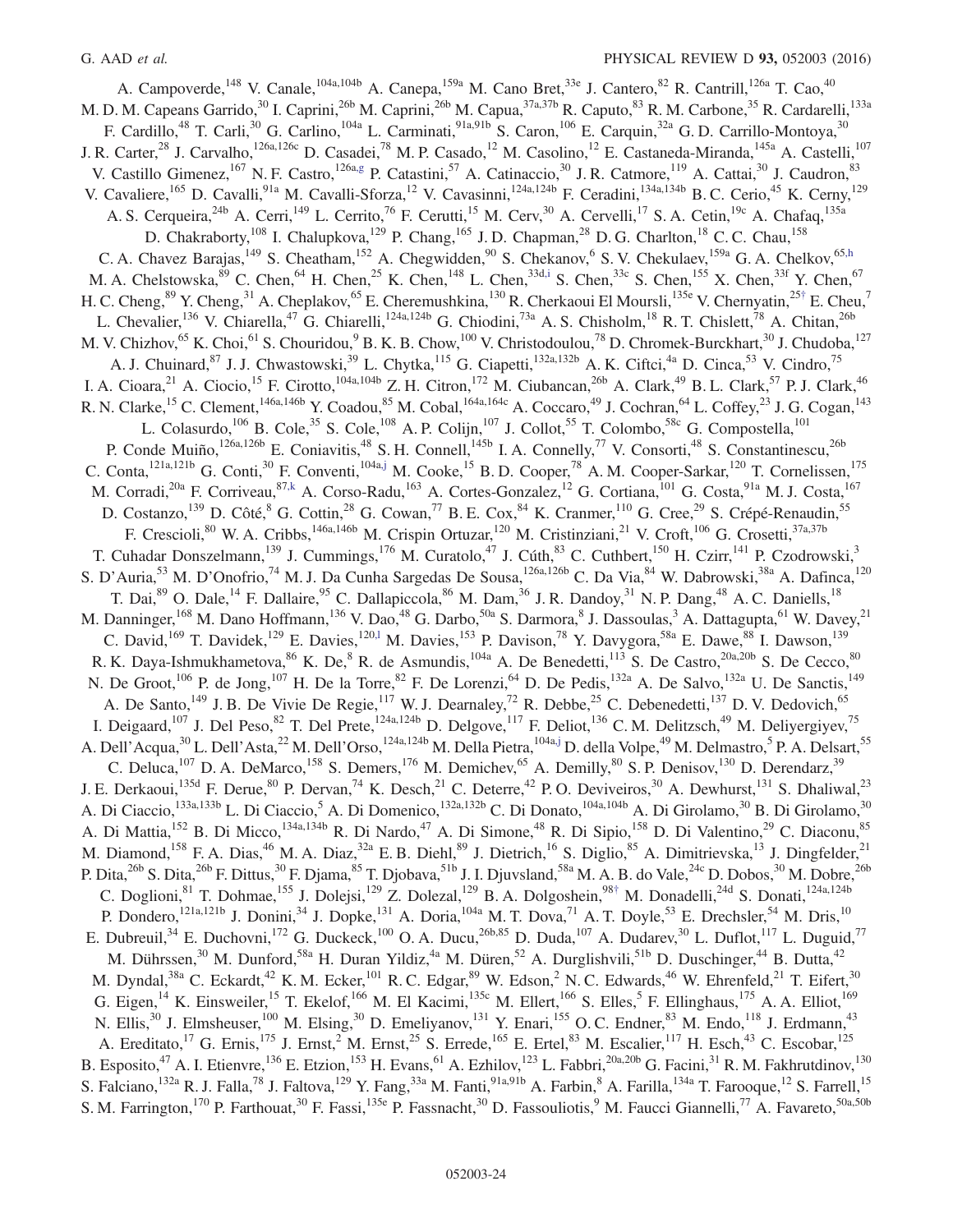<span id="page-25-8"></span><span id="page-25-7"></span><span id="page-25-6"></span><span id="page-25-5"></span><span id="page-25-4"></span><span id="page-25-3"></span><span id="page-25-2"></span><span id="page-25-1"></span><span id="page-25-0"></span>L. Fayard,  $^{117}$  O. L. Fedin,  $^{123,m}$  $^{123,m}$  $^{123,m}$  W. Fedorko,  $^{168}$  S. Feigl,  $^{30}$  L. Feligioni,  $^{85}$  C. Feng,  $^{33d}$  E. J. Feng,  $^{30}$  H. Feng,  $^{89}$  A. B. Fenyuk,  $^{130}$ L. Feremenga, <sup>8</sup> P. Fernandez Martinez, <sup>167</sup> S. Fernandez Perez, <sup>30</sup> J. Ferrando, <sup>53</sup> A. Ferrari, <sup>166</sup> P. Ferrari, <sup>107</sup> R. Ferrari, <sup>121a</sup> D. E. Ferreira de Lima,<sup>53</sup> A. Ferrer,<sup>167</sup> D. Ferrere,<sup>49</sup> C. Ferretti,<sup>89</sup> A. Ferretto Parodi,<sup>50a,50b</sup> M. Fiascaris,<sup>31</sup> F. Fiedler,<sup>83</sup> A. Filipčič,<sup>75</sup> M. Filipuzzi,<sup>42</sup> F. Filthaut,<sup>106</sup> M. Fincke-Keeler,<sup>169</sup> K. D. Finelli,<sup>150</sup> M. C. N. Fiolhais,<sup>126a,126c</sup> L. Fiorini,<sup>167</sup> A. Firan,<sup>40</sup> A. Fischer,<sup>2</sup> C. Fischer,<sup>12</sup> J. Fischer,<sup>175</sup> W. C. Fisher,<sup>90</sup> N. Flaschel,<sup>42</sup> I. Fleck,<sup>141</sup> P. Fleischmann,<sup>89</sup> G. T. Fletcher,<sup>139</sup> G. Fletcher,<sup>76</sup> R. R. M. Fletcher,<sup>122</sup> T. Flick,<sup>175</sup> A. Floderus,<sup>81</sup> L. R. Flores Castillo,<sup>60a</sup> M. J. Flowerdew,<sup>101</sup> A. Formica,  $^{136}$  A. Forti,  $^{84}$  D. Fournier,  $^{117}$  H. Fox,  $^{72}$  S. Fracchia,  $^{12}$  P. Francavilla,  $^{80}$  M. Franchini,  $^{20a,20b}$  D. Francis,  $^{30}$ L. Franconi,<sup>119</sup> M. Franklin,<sup>57</sup> M. Frate,<sup>163</sup> M. Fraternali,<sup>121a,121b</sup> D. Freeborn,<sup>78</sup> S. T. French,<sup>28</sup> F. Friedrich,<sup>44</sup> D. Froidevaux,<sup>30</sup> J. A. Frost,<sup>120</sup> C. Fukunaga,<sup>156</sup> E. Fullana Torregrosa,<sup>83</sup> B. G. Fulsom,<sup>143</sup> T. Fusayasu,<sup>102</sup> J. Fuster,<sup>167</sup> C. Gabaldon,<sup>55</sup> O. Gabizon,<sup>175</sup> A. Gabrielli,<sup>20a,20b</sup> A. Gabrielli,<sup>15</sup> G. P. Gach,<sup>18</sup> S. Gadatsch,<sup>30</sup> S. Gadomski,<sup>49</sup> G. Gagliardi,<sup>50a,50b</sup> P. Gagnon,<sup>61</sup> C. Galea,<sup>106</sup> B. Galhardo,<sup>126a,126c</sup> E. J. Gallas,<sup>120</sup> B. J. Gallop,<sup>131</sup> P. Gallus,<sup>128</sup> G. Galster,<sup>36</sup> K. K. Gan,  $^{111}$  J. Gao,  $^{33b,85}$  Y. Gao,  $^{46}$  Y. S. Gao,  $^{143,e}$  $^{143,e}$  $^{143,e}$  F. M. Garay Walls,  $^{46}$  F. Garberson,  $^{176}$  C. García,  $^{167}$ J. E. García Navarro,<sup>167</sup> M. Garcia-Sciveres,<sup>15</sup> R. W. Gardner,<sup>31</sup> N. Garelli,<sup>143</sup> V. Garonne,<sup>119</sup> C. Gatti,<sup>47</sup> A. Gaudiello,<sup>50a,50b</sup> G. Gaudio, <sup>121a</sup> B. Gaur, <sup>141</sup> L. Gauthier, <sup>95</sup> P. Gauzzi, <sup>132a,132b</sup> I. L. Gavrilenko, <sup>96</sup> C. Gay, <sup>168</sup> G. Gaycken, <sup>21</sup> E. N. Gazis, <sup>10</sup> P. Ge,<sup>33d</sup> Z. Gecse,<sup>168</sup> C. N. P. Gee,<sup>131</sup> Ch. Geich-Gimbel,<sup>21</sup> M. P. Geisler,<sup>58a</sup> C. Gemme,<sup>50a</sup> M. H. Genest,<sup>55</sup> S. Gentile,<sup>132a,132b</sup> M. George,<sup>54</sup> S. George,<sup>77</sup> D. Gerbaudo,<sup>163</sup> A. Gershon,<sup>153</sup> S. Ghasemi,<sup>141</sup> H. Ghazlane,<sup>135b</sup> B. Giacobbe,<sup>20a</sup> S. Giagu,<sup>132a,132b</sup> V. Giangiobbe,<sup>12</sup> P. Giannetti,<sup>124a,124b</sup> B. Gibbard,<sup>25</sup> S. M. Gibson,<sup>77</sup> M. Gignac,<sup>168</sup> M. Gilchriese,<sup>15</sup> T. P. S. Gillam,<sup>28</sup> D. Gillberg,<sup>30</sup> G. Gilles,<sup>34</sup> D. M. Gingrich,<sup>3[,d](#page-34-3)</sup> N. Giokaris,<sup>9</sup> M. P. Giordani,<sup>164a,164c</sup> F. M. Giorgi,<sup>20a</sup> F. M. Giorgi,<sup>16</sup> P. F. Giraud,<sup>136</sup> P. Giromini,<sup>47</sup> D. Giugni,<sup>91a</sup> C. Giuliani,<sup>48</sup> M. Giulini,<sup>58b</sup> B. K. Gjelsten,<sup>119</sup> S. Gkaitatzis,<sup>154</sup> I. Gkialas,<sup>154</sup> E. L. Gkougkousis,<sup>117</sup> L. K. Gladilin,<sup>99</sup> C. Glasman,<sup>82</sup> J. Glatzer,<sup>30</sup> P. C. F. Glaysher,<sup>46</sup> A. Glazov,<sup>42</sup> M. Goblirsch-Kolb,<sup>101</sup> J. R. Goddard,<sup>76</sup> J. Godlewski,<sup>39</sup> S. Goldfarb,<sup>89</sup> T. Golling,<sup>49</sup> D. Golubkov,<sup>130</sup> A. Gomes,<sup>126a,126b,126d</sup> R. Gonçalo,<sup>126a</sup> J. Goncalves Pinto Firmino Da Costa,<sup>136</sup> L. Gonella,<sup>21</sup> S. González de la Hoz,<sup>167</sup> G. Gonzalez Parra,<sup>12</sup> S. Gonzalez-Sevilla,<sup>49</sup> L. Goossens,<sup>30</sup> P. A. Gorbounov,<sup>97</sup> H. A. Gordon,<sup>25</sup> I. Gorelov,<sup>105</sup> B. Gorini,<sup>30</sup> E. Gorini,<sup>73a,73b</sup> A. Gorišek,<sup>75</sup> E. Gornicki,<sup>39</sup> A. T. Goshaw,<sup>45</sup> C. Gössling,<sup>43</sup> M. I. Gostkin,<sup>65</sup> D. Goujdami,<sup>135c</sup> A. G. Goussiou,<sup>138</sup> N. Govender,<sup>145b</sup> E. Gozani,<sup>152</sup> H. M. X. Grabas,<sup>137</sup> L. Graber,<sup>54</sup> I. Grabowska-Bold,<sup>38a</sup> P. O. J. Gradin,<sup>166</sup> P. Grafström,<sup>20a,20b</sup> K-J. Grahn,<sup>42</sup> J. Gramling,<sup>49</sup> E. Gramstad,<sup>119</sup> S. Grancagnolo,<sup>16</sup> V. Gratchev,<sup>123</sup> H. M. Gray,<sup>30</sup> E. Graziani,<sup>134a</sup> Z. D. Greenwood,<sup>7[9,n](#page-34-14)</sup> C. Grefe,<sup>21</sup> K. Gregersen,<sup>78</sup> I. M. Gregor,<sup>42</sup> P. Grenier,<sup>143</sup> J. Griffiths,<sup>8</sup> A. A. Grillo,<sup>137</sup> K. Grimm,<sup>72</sup> S. Grinstein,<sup>12,0</sup> Ph. Gris,<sup>34</sup> J.-F. Grivaz,<sup>117</sup> J. P. Grohs,<sup>44</sup> A. Grohsjean,<sup>42</sup> E. Gross,<sup>172</sup> J. Grosse-Knetter,<sup>54</sup> G. C. Grossi,<sup>79</sup> Z. J. Grout,<sup>149</sup> L. Guan,<sup>89</sup> J. Guenther,<sup>128</sup> F. Guescini,<sup>49</sup> D. Guest,<sup>176</sup> O. Gueta,<sup>153</sup> E. Guido,<sup>50a,50b</sup> T. Guillemin,<sup>117</sup> S. Guindon,<sup>2</sup> U. Gul,<sup>53</sup> C. Gumpert,<sup>44</sup> J. Guo,<sup>33e</sup> Y. Guo,<sup>33[b,p](#page-34-16)</sup> S. Gupta,<sup>120</sup> G. Gustavino,  $^{132a,132b}$  P. Gutierrez,  $^{113}$  N. G. Gutierrez Ortiz,  $^{78}$  C. Gutschow,  $^{44}$  C. Guyot,  $^{136}$  C. Gwenlan,  $^{120}$  C. B. Gwilliam,  $^{74}$ A. Haas,<sup>110</sup> C. Haber,<sup>15</sup> H. K. Hadavand, <sup>8</sup> N. Haddad,<sup>135e</sup> P. Haefner,<sup>21</sup> S. Hageböck,<sup>21</sup> Z. Hajduk,<sup>39</sup> H. Hakobyan,<sup>177</sup> M. Haleem,<sup>42</sup> J. Haley,<sup>114</sup> D. Hall,<sup>120</sup> G. Halladjian,<sup>90</sup> G. D. Hallewell,<sup>85</sup> K. Hamacher,<sup>175</sup> P. Hamal,<sup>115</sup> K. Hamano,<sup>169</sup> A. Hamilton,<sup>145a</sup> G. N. Hamity,<sup>139</sup> P. G. Hamnett,<sup>42</sup> L. Han,<sup>33b</sup> K. Hanagaki,<sup>6[6,q](#page-34-17)</sup> K. Hanawa,<sup>155</sup> M. Hance,<sup>137</sup> B. Haney,<sup>122</sup> P. Hanke,<sup>58a</sup> R. Hanna,<sup>136</sup> J. B. Hansen,<sup>36</sup> J. D. Hansen,<sup>36</sup> M. C. Hansen,<sup>21</sup> P. H. Hansen,<sup>36</sup> K. Hara,<sup>160</sup> A. S. Hard,<sup>173</sup> T. Harenberg,<sup>175</sup> F. Hariri,<sup>117</sup> S. Harkusha,<sup>92</sup> R. D. Harrington,<sup>46</sup> P. F. Harrison,<sup>170</sup> F. Hartjes,<sup>107</sup> M. Hasegawa,<sup>67</sup> Y. Hasegawa,<sup>140</sup> A. Hasib,<sup>113</sup> S. Hassani,<sup>136</sup> S. Haug,<sup>17</sup> R. Hauser,<sup>90</sup> L. Hauswald,<sup>44</sup> M. Havranek,<sup>127</sup> C.M. Hawkes,<sup>18</sup> R. J. Hawkings,  $30\,$  A. D. Hawkins,  $81\,$  T. Hayashi,  $160\,$  D. Hayden,  $90\,$  C. P. Hays,  $120\,$  J. M. Hays,  $76\,$  H. S. Hayward,  $74\,$ S. J. Haywood,<sup>131</sup> S. J. Head,<sup>18</sup> T. Heck,<sup>83</sup> V. Hedberg,<sup>81</sup> L. Heelan,<sup>8</sup> S. Heim,<sup>122</sup> T. Heim,<sup>175</sup> B. Heinemann,<sup>15</sup> L. Heinrich,<sup>110</sup> J. Hejbal,<sup>127</sup> L. Helary,<sup>22</sup> S. Hellman,<sup>146a,146b</sup> D. Hellmich,<sup>21</sup> C. Helsens,<sup>12</sup> J. Henderson,<sup>120</sup> R. C. W. Henderson,<sup>72</sup> Y. Heng,<sup>173</sup> C. Hengler,<sup>42</sup> S. Henkelmann,<sup>168</sup> A. Henrichs,<sup>176</sup> A. M. Henriques Correia,<sup>30</sup> S. Henrot-Versille,<sup>117</sup> G. H. Herbert,<sup>16</sup> Y. Hernández Jiménez,<sup>167</sup> G. Herten,<sup>48</sup> R. Hertenberger,<sup>100</sup> L. Hervas,<sup>30</sup> G. G. Hesketh,<sup>78</sup> N. P. Hessey,<sup>107</sup> J. W. Hetherly,<sup>40</sup> R. Hickling,<sup>76</sup> E. Higón-Rodriguez,<sup>167</sup> E. Hill,<sup>169</sup> J. C. Hill,<sup>28</sup> K. H. Hiller,<sup>42</sup> S. J. Hillier,<sup>18</sup> I. Hinchliffe,<sup>15</sup> E. Hines,<sup>122</sup> R. R. Hinman,<sup>15</sup> M. Hirose,<sup>157</sup> D. Hirschbuehl,<sup>175</sup> J. Hobbs,<sup>148</sup> N. Hod,<sup>107</sup> M. C. Hodgkinson,<sup>139</sup> P. Hodgson,<sup>139</sup> A. Hoecker,<sup>30</sup> M. R. Hoeferkamp,<sup>105</sup> F. Hoenig,<sup>100</sup> M. Hohlfeld,<sup>83</sup> D. Hohn,<sup>21</sup> T. R. Holmes,<sup>15</sup> M. Homann,<sup>43</sup> T. M. Hong,<sup>125</sup> W. H. Hopkins,<sup>116</sup> Y. Horii,<sup>103</sup> A. J. Horton,<sup>142</sup> J-Y. Hostachy,<sup>55</sup> S. Hou,<sup>151</sup> A. Hoummada,<sup>135a</sup> J. Howard,<sup>120</sup> J. Howarth,<sup>42</sup> M. Hrabovsky,<sup>115</sup> I. Hristova,<sup>16</sup> J. Hrivnac,<sup>117</sup> T. Hryn'ova,<sup>5</sup> A. Hrynevich,  $93$  C. Hsu,  $145c$  P. J. Hsu,  $151x$  S.-C. Hsu,  $138$  D. Hu,  $35$  Q. Hu,  $35b$  X. Hu,  $89$  Y. Huang,  $42$  Z. Hubacek,  $128$  F. Hubaut,  $85$ F. Huegging,<sup>21</sup> T. B. Huffman,<sup>120</sup> E. W. Hughes,<sup>35</sup> G. Hughes,<sup>72</sup> M. Huhtinen,<sup>30</sup> T. A. Hülsing,<sup>83</sup> N. Huseynov,<sup>65[,b](#page-34-1)</sup>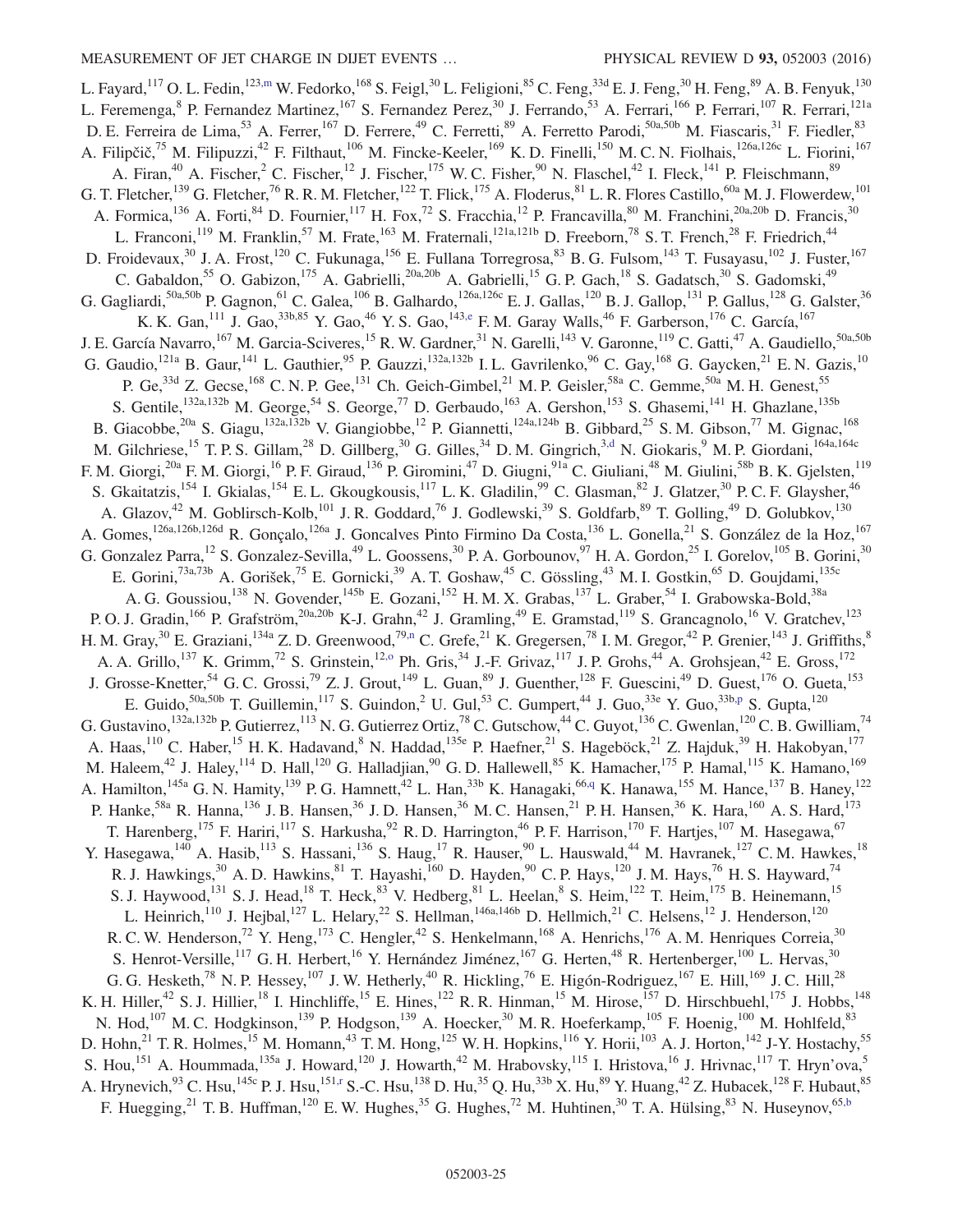<span id="page-26-1"></span><span id="page-26-0"></span>J. Huston,<sup>90</sup> J. Huth,<sup>57</sup> G. Iacobucci,<sup>49</sup> G. Iakovidis,<sup>25</sup> I. Ibragimov,<sup>141</sup> L. Iconomidou-Fayard,<sup>117</sup> E. Ideal,<sup>176</sup> Z. Idrissi,<sup>135e</sup> P. Iengo,<sup>30</sup> O. Igonkina,<sup>107</sup> T. Iizawa,<sup>171</sup> Y. Ikegami,<sup>66</sup> K. Ikematsu,<sup>141</sup> M. Ikeno,<sup>66</sup> Y. Ilchenko,<sup>31[,s](#page-34-19)</sup> D. Iliadis,<sup>154</sup> N. Ilic,<sup>143</sup> T. Ince,<sup>101</sup> G. Introzzi,<sup>121a,121b</sup> P. Ioannou,<sup>9</sup> M. Iodice,<sup>134a</sup> K. Iordanidou,<sup>35</sup> V. Ippolito,<sup>57</sup> A. Irles Quiles,<sup>167</sup> C. Isaksson,<sup>166</sup> M. Ishino,<sup>68</sup> M. Ishitsuka,<sup>157</sup> R. Ishmukhametov,<sup>111</sup> C. Issever,<sup>120</sup> S. Istin,<sup>19a</sup> J. M. Iturbe Ponce,<sup>84</sup> R. Iuppa,<sup>133a,133b</sup> J. Ivarsson,  $81$  W. Iwanski,  $39$  H. Iwasaki,  $66$  J. M. Izen,  $41$  V. Izzo,  $104a$  S. Jabbar,  $3$  B. Jackson,  $122$  M. Jackson,  $74$  P. Jackson,  $1$ M. R. Jaekel,<sup>30</sup> V. Jain,<sup>2</sup> K. Jakobs,<sup>48</sup> S. Jakobsen,<sup>30</sup> T. Jakoubek,<sup>127</sup> J. Jakubek,<sup>128</sup> D. O. Jamin,<sup>114</sup> D. K. Jana,<sup>79</sup> E. Jansen,<sup>78</sup> R. Jansky,  $^{62}$  J. Janssen,  $^{21}$  M. Janus,  $^{54}$  G. Jarlskog,  $^{81}$  N. Javadov,  $^{65,b}$  $^{65,b}$  $^{65,b}$  T. Javůrek,  $^{48}$  L. Jeanty,  $^{15}$  J. Jejelava,  $^{51a,t}$  $^{51a,t}$  $^{51a,t}$  G.-Y. Jeng,  $^{150}$ D. Jennens,<sup>88</sup> P. Jenni,<sup>48[,u](#page-34-21)</sup> J. Jentzsch,<sup>43</sup> C. Jeske,<sup>170</sup> S. Jézéquel,<sup>5</sup> H. Ji,<sup>173</sup> J. Jia,<sup>148</sup> Y. Jiang,<sup>33b</sup> S. Jiggins,<sup>78</sup> J. Jimenez Pena,  $^{167}$  S. Jin,  $^{33a}$  A. Jinaru,  $^{26b}$  O. Jinnouchi,  $^{157}$  M. D. Joergensen,  $^{36}$  P. Johansson,  $^{139}$  K. A. Johns, W. J. Johnson,<sup>138</sup> K. Jon-And,<sup>146a,146b</sup> G. Jones,<sup>170</sup> R. W. L. Jones,<sup>72</sup> T. J. Jones,<sup>74</sup> J. Jongmanns,<sup>58a</sup> P. M. Jorge,<sup>126a,126b</sup> K. D. Joshi,  $84$  J. Jovicevic,  $159a$  X. Ju,  $173$  P. Jussel,  $62$  A. Juste Rozas,  $12,0$  M. Kaci,  $167$  A. Kaczmarska,  $39$  M. Kado,  $117$ H. Kagan,<sup>111</sup> M. Kagan,<sup>143</sup> S. J. Kahn,<sup>85</sup> E. Kajomovitz,<sup>45</sup> C. W. Kalderon,<sup>120</sup> S. Kama,<sup>40</sup> A. Kamenshchikov,<sup>130</sup> N. Kanaya, <sup>155</sup> S. Kaneti, <sup>28</sup> V. A. Kantserov, <sup>98</sup> J. Kanzaki, <sup>66</sup> B. Kaplan, <sup>110</sup> L. S. Kaplan, <sup>173</sup> A. Kapliy, <sup>31</sup> D. Kar, <sup>145c</sup> K. Karakostas,<sup>10</sup> A. Karamaoun,<sup>3</sup> N. Karastathis,<sup>10,107</sup> M. J. Kareem,<sup>54</sup> E. Karentzos,<sup>10</sup> M. Karnevskiy,<sup>83</sup> S. N. Karpov,<sup>65</sup> Z. M. Karpova,<sup>65</sup> K. Karthik,<sup>110</sup> V. Kartvelishvili,<sup>72</sup> A. N. Karyukhin,<sup>130</sup> K. Kasahara,<sup>160</sup> L. Kashif,<sup>173</sup> R. D. Kass,<sup>111</sup> A. Kastanas,<sup>14</sup> Y. Kataoka,<sup>155</sup> C. Kato,<sup>155</sup> A. Katre,<sup>49</sup> J. Katzy,<sup>42</sup> K. Kawade,<sup>103</sup> K. Kawagoe,<sup>70</sup> T. Kawamoto,<sup>155</sup> G. Kawamura,<sup>54</sup> S. Kazama,<sup>155</sup> V. F. Kazanin,<sup>10[9,c](#page-34-2)</sup> R. Keeler,<sup>169</sup> R. Kehoe,<sup>40</sup> J. S. Keller,<sup>42</sup> J. J. Kempster,<sup>7</sup> H. Keoshkerian, <sup>84</sup> O. Kepka, <sup>127</sup> B. P. Kerševan, <sup>75</sup> S. Kersten, <sup>175</sup> R. A. Keyes, <sup>87</sup> F. Khalil-zada, <sup>11</sup> H. Khandanyan, <sup>146a, 146b</sup> A. Khanov,<sup>114</sup> A. G. Kharlamov,<sup>109[,c](#page-34-2)</sup> T. J. Khoo,<sup>28</sup> V. Khovanskiy,<sup>97</sup> E. Khramov,<sup>65</sup> J. Khubua,<sup>51[b,v](#page-34-22)</sup> S. Kido,<sup>67</sup> H. Y. Kim,<sup>8</sup> S. H. Kim,<sup>160</sup> Y. K. Kim,<sup>31</sup> N. Kimura,<sup>154</sup> O. M. Kind,<sup>16</sup> B. T. King,<sup>74</sup> M. King,<sup>167</sup> S. B. King,<sup>168</sup> J. Kirk,<sup>131</sup> A. E. Kiryunin, <sup>101</sup> T. Kishimoto, <sup>67</sup> D. Kisielewska, <sup>38a</sup> F. Kiss, <sup>48</sup> K. Kiuchi, <sup>160</sup> O. Kivernyk, <sup>136</sup> E. Kladiva, <sup>144b</sup> M. H. Klein, <sup>35</sup> M. Klein,<sup>74</sup> U. Klein,<sup>74</sup> K. Kleinknecht,<sup>83</sup> P. Klimek,<sup>146a,146b</sup> A. Klimentov,<sup>25</sup> R. Klingenberg,<sup>43</sup> J. A. Klinger,<sup>139</sup> T. Klioutchnikova,  $30$  E.-E. Kluge,  $58a$  P. Kluit,  $107$  S. Kluth,  $101$  J. Knapik,  $39$  E. Kneringer,  $62$  E. B. F. G. Knoops,  $85$  A. Knue,  $53$ A. Kobayashi,<sup>155</sup> D. Kobayashi,<sup>157</sup> T. Kobayashi,<sup>155</sup> M. Kobel,<sup>44</sup> M. Kocian,<sup>143</sup> P. Kodys,<sup>129</sup> T. Koffas,<sup>29</sup> E. Koffeman,<sup>107</sup> L. A. Kogan,<sup>120</sup> S. Kohlmann,<sup>175</sup> Z. Kohout,<sup>128</sup> T. Kohriki,<sup>66</sup> T. Koi,<sup>143</sup> H. Kolanoski,<sup>16</sup> M. Kolb,<sup>58b</sup> I. Koletsou,<sup>5</sup> A. A. Komar, <sup>96[†](#page-34-6)</sup> Y. Komori,<sup>155</sup> T. Kondo, <sup>66</sup> N. Kondrashova, <sup>42</sup> K. Köneke, <sup>48</sup> A. C. König, <sup>106</sup> T. Kono, <sup>66</sup> R. Konoplich,<sup>11[0,w](#page-34-23)</sup> N. Konstantinidis,<sup>78</sup> R. Kopeliansky,<sup>152</sup> S. Koperny,<sup>38a</sup> L. Köpke,<sup>83</sup> A. K. Kopp,<sup>48</sup> K. Korcyl,<sup>39</sup> K. Kordas,<sup>154</sup> A. Korn,<sup>78</sup> A. A. Korol,<sup>109[,c](#page-34-2)</sup> I. Korolkov,<sup>12</sup> E. V. Korolkova,<sup>139</sup> O. Kortner,<sup>101</sup> S. Kortner,<sup>101</sup> T. Kosek,<sup>129</sup> V. V. Kostyukhin,<sup>21</sup> V. M. Kotov,<sup>65</sup> A. Kotwal,<sup>45</sup> A. Kourkoumeli-Charalampidi,<sup>154</sup> C. Kourkoumelis,<sup>9</sup> V. Kouskoura,<sup>25</sup> A. Koutsman,<sup>159a</sup> R. Kowalewski,<sup>169</sup> T. Z. Kowalski,<sup>38a</sup> W. Kozanecki,<sup>136</sup> A. S. Kozhin,<sup>130</sup> V. A. Kramarenko,<sup>99</sup> G. Kramberger,<sup>75</sup> D. Krasnopevtsev,<sup>98</sup> M. W. Krasny,<sup>80</sup> A. Krasznahorkay,<sup>30</sup> J. K. Kraus,<sup>21</sup> A. Kravchenko,<sup>25</sup> S. Kreiss,<sup>110</sup> M. Kretz,<sup>58c</sup> J. Kretzschmar,<sup>74</sup> K. Kreutzfeldt,<sup>52</sup> P. Krieger,<sup>158</sup> K. Krizka,<sup>31</sup> K. Kroeninger,<sup>43</sup> H. Kroha,<sup>101</sup> J. Kroll,<sup>122</sup> J. Kroseberg,<sup>21</sup> J. Krstic,<sup>13</sup> U. Kruchonak,<sup>65</sup> H. Krüger,<sup>21</sup> N. Krumnack,<sup>64</sup> A. Kruse,<sup>173</sup> M. C. Kruse,<sup>45</sup> M. Kruskal,<sup>22</sup> T. Kubota,<sup>88</sup> H. Kucuk,<sup>78</sup> S. Kuday,<sup>4b</sup> S. Kuehn,<sup>48</sup> A. Kugel,<sup>58c</sup> F. Kuger,<sup>174</sup> A. Kuhl,<sup>137</sup> T. Kuhl,<sup>42</sup> V. Kukhtin,<sup>65</sup> R. Kukla,<sup>136</sup> Y. Kulchitsky,  $92$  S. Kuleshov,  $32$ b M. Kuna,  $132a,132b$  T. Kunigo,  $68$  A. Kupco,  $127$  H. Kurashige,  $67$  Y. A. Kurochkin,  $92$  V. Kus,  $127$ E. S. Kuwertz,<sup>169</sup> M. Kuze,<sup>157</sup> J. Kvita,<sup>115</sup> T. Kwan,<sup>169</sup> D. Kyriazopoulos,<sup>139</sup> A. La Rosa,<sup>137</sup> J. L. La Rosa Navarro,<sup>24d</sup> L. La Rotonda,<sup>37a,37b</sup> C. Lacasta,<sup>167</sup> F. Lacava,<sup>132a,132b</sup> J. Lacey,<sup>29</sup> H. Lacker,<sup>16</sup> D. Lacour,<sup>80</sup> V. R. Lacuesta,<sup>167</sup> E. Ladygin,<sup>65</sup> R. Lafaye,<sup>5</sup> B. Laforge,<sup>80</sup> T. Lagouri,<sup>176</sup> S. Lai,<sup>54</sup> L. Lambourne,<sup>78</sup> S. Lammers,<sup>61</sup> C. L. Lampen,<sup>7</sup> W. Lampl,<sup>7</sup> E. Lançon,<sup>136</sup> U. Landgraf,<sup>48</sup> M. P. J. Landon,<sup>76</sup> V. S. Lang,<sup>58a</sup> J. C. Lange,<sup>12</sup> A. J. Lankford,<sup>163</sup> F. Lanni,<sup>25</sup> K. Lantzsch,<sup>21</sup> A. Lanza,<sup>121a</sup> S. Laplace, <sup>80</sup> C. Lapoire, <sup>30</sup> J. F. Laporte, <sup>136</sup> T. Lari, <sup>91a</sup> F. Lasagni Manghi, <sup>20a, 20b</sup> M. Lassnig, <sup>30</sup> P. Laurelli, <sup>47</sup> W. Lavrijsen, <sup>15</sup> A. T. Law,<sup>137</sup> P. Laycock,<sup>74</sup> T. Lazovich,<sup>57</sup> O. Le Dortz,<sup>80</sup> E. Le Guirriec,<sup>85</sup> E. Le Menedeu,<sup>12</sup> M. LeBlanc,<sup>169</sup> T. LeCompte,<sup>6</sup> F. Ledroit-Guillon,<sup>55</sup> C. A. Lee,<sup>145a</sup> S. C. Lee,<sup>151</sup> L. Lee,<sup>1</sup> G. Lefebvre,<sup>80</sup> M. Lefebvre,<sup>169</sup> F. Legger,<sup>100</sup> C. Leggett,<sup>15</sup> A. Lehan,<sup>74</sup> G. Lehmann Miotto,<sup>30</sup> X. Lei,<sup>7</sup> W. A. Leight,<sup>29</sup> A. Leisos,<sup>154[,x](#page-34-24)</sup> A. G. Leister,<sup>176</sup> M. A. L. Leite,<sup>24d</sup> R. Leitner,<sup>129</sup> D. Lellouch,<sup>172</sup> B. Lemmer,<sup>54</sup> K. J. C. Leney,<sup>78</sup> T. Lenz,<sup>21</sup> B. Lenzi,<sup>30</sup> R. Leone,<sup>7</sup> S. Leone,<sup>124a,124b</sup> C. Leonidopoulos,<sup>46</sup> S. Leontsinis,<sup>10</sup> C. Leroy,<sup>95</sup> C. G. Lester,<sup>28</sup> M. Levchenko,<sup>123</sup> J. Levêque,<sup>5</sup> D. Levin,<sup>89</sup> L. J. Levinson,<sup>172</sup> M. Levy,<sup>18</sup> A. Lewis,<sup>120</sup> A. M. Leyko,<sup>21</sup> M. Leyton,<sup>41</sup> B. Li,<sup>33b[,y](#page-34-25)</sup> H. Li,<sup>148</sup> H. L. Li,<sup>31</sup> L. Li,<sup>45</sup> L. Li,<sup>33e</sup> S. Li,<sup>45</sup> X. Li,<sup>84</sup> Y. Li,<sup>33[c,z](#page-34-26)</sup> Z. Liang,<sup>137</sup> H. Liao,<sup>34</sup> B. Liberti,<sup>133a</sup> A. Liblong,<sup>158</sup> P. Lichard,<sup>30</sup> K. Lie,<sup>165</sup> J. Liebal,<sup>21</sup> W. Liebig,<sup>14</sup> C. Limbach,<sup>21</sup> A. Limosani,<sup>150</sup> S. C. Lin,<sup>151[,aa](#page-34-27)</sup> T. H. Lin,<sup>83</sup> F. Linde,<sup>107</sup> B. E. Lindquist,<sup>148</sup> J. T. Linnemann,<sup>90</sup> E. Lipeles,<sup>122</sup> A. Lipniacka,<sup>14</sup> M. Lisovyi,<sup>58b</sup> T. M. Liss,<sup>165</sup> D. Lissauer,<sup>25</sup> A. Lister,<sup>168</sup> A. M. Litke,<sup>137</sup> B. Liu,<sup>151</sup>, D. Liu,<sup>151</sup> H. Liu,<sup>89</sup> J. Liu,<sup>85</sup> J. B. Liu,<sup>33b</sup>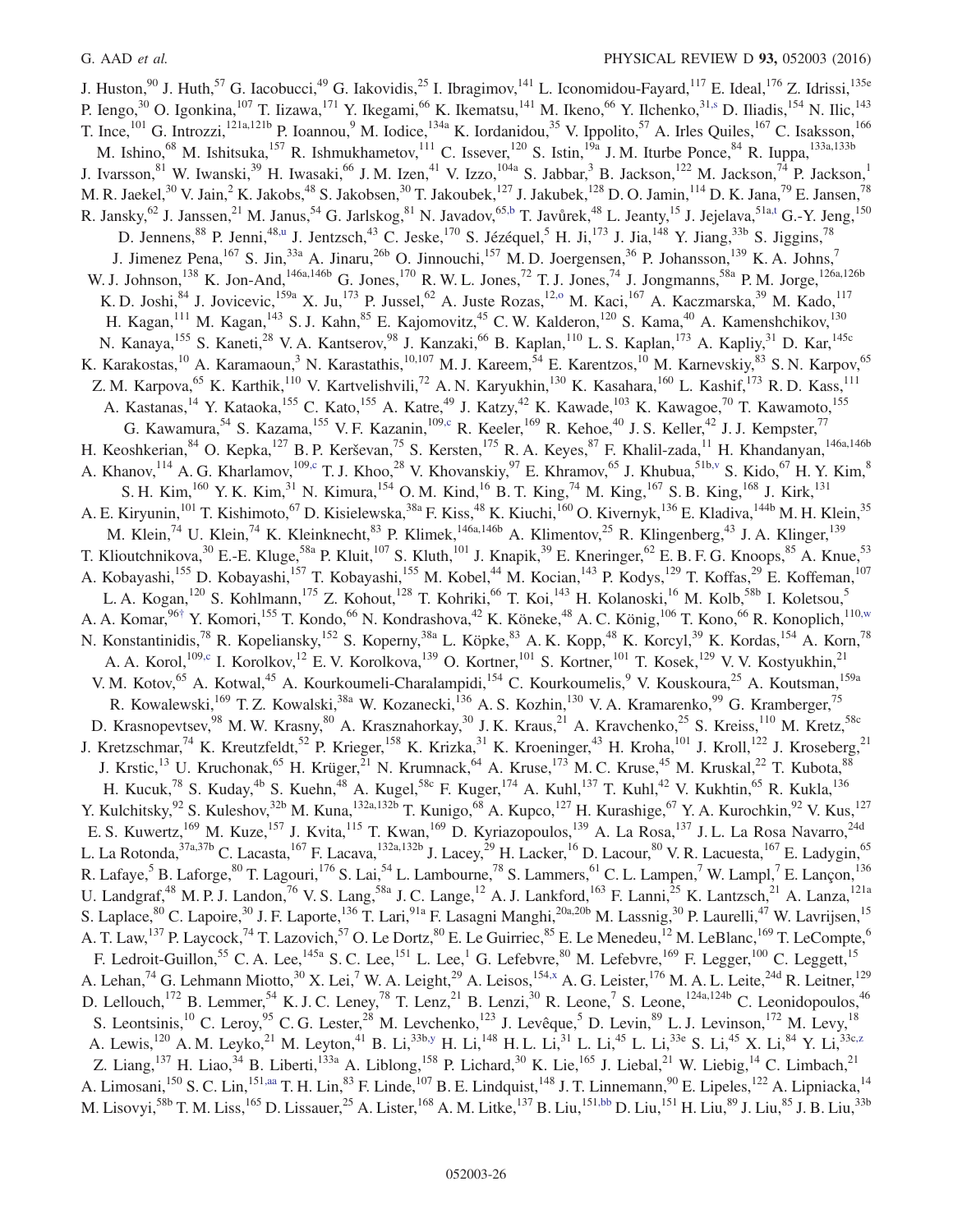<span id="page-27-1"></span><span id="page-27-0"></span>K. Liu,<sup>85</sup> L. Liu,<sup>165</sup> M. Liu,<sup>45</sup> M. Liu,<sup>33b</sup> Y. Liu,<sup>33b</sup> M. Livan,<sup>121a,121b</sup> A. Lleres,<sup>55</sup> J. Llorente Merino,<sup>82</sup> S. L. Lloyd,<sup>76</sup> F. Lo Sterzo,<sup>151</sup> E. Lobodzinska,<sup>42</sup> P. Loch,<sup>7</sup> W. S. Lockman,<sup>137</sup> F. K. Loebinger,<sup>84</sup> A. E. Loevschall-Jensen,<sup>36</sup> K. M. Loew,<sup>23</sup> A. Loginov,<sup>176</sup> T. Lohse,<sup>16</sup> K. Lohwasser,<sup>42</sup> M. Lokajicek,<sup>127</sup> B. A. Long,<sup>22</sup> J. D. Long,<sup>165</sup> R. E. Long,<sup>72</sup> K. A. Looper,<sup>111</sup> L. Lopes,<sup>126a</sup> D. Lopez Mateos,<sup>57</sup> B. Lopez Paredes,<sup>139</sup> I. Lopez Paz,<sup>12</sup> J. Lorenz,<sup>100</sup> N. Lorenzo Martinez,<sup>61</sup> M. Losada,<sup>162</sup> P. J. Lösel,<sup>100</sup> X. Lou,<sup>33a</sup> A. Lounis,<sup>117</sup> J. Love,<sup>6</sup> P. A. Love,<sup>72</sup> N. Lu,<sup>89</sup> H. J. Lubatti,<sup>138</sup> C. Luci,<sup>132a,132b</sup> A. Lucotte,<sup>55</sup> C. Luedtke,<sup>48</sup> F. Luehring,<sup>61</sup> W. Lukas,<sup>62</sup> L. Luminari,<sup>132a</sup> O. Lundberg,<sup>146a,146b</sup> B. Lund-Jensen,<sup>147</sup> D. Lynn,<sup>25</sup> R. Lysak,<sup>127</sup> E. Lytken,  $81$  H. Ma,  $25$  L. L. Ma,  $33d$  G. Maccarrone,  $47$  A. Macchiolo,  $101$  C. M. Macdonald,  $139$  B. Maček,  $75$ J. Machado Miguens,<sup>122,126b</sup> D. Macina,<sup>30</sup> D. Madaffari,<sup>85</sup> R. Madar,<sup>34</sup> H. J. Maddocks,<sup>72</sup> W. F. Mader,<sup>44</sup> A. Madsen,<sup>166</sup> J. Maeda,<sup>67</sup> S. Maeland,<sup>14</sup> T. Maeno,<sup>25</sup> A. Maevskiy,<sup>99</sup> E. Magradze,<sup>54</sup> K. Mahboubi,<sup>48</sup> J. Mahlstedt,<sup>107</sup> C. Maiani,<sup>136</sup> C. Maidantchik,<sup>24a</sup> A. A. Maier,<sup>101</sup> T. Maier,<sup>100</sup> A. Maio,<sup>126a,126b,126d</sup> S. Majewski,<sup>116</sup> Y. Makida,<sup>66</sup> N. Makovec,<sup>117</sup> B. Malaescu,  $80$  Pa. Malecki,  $39$  V. P. Maleev,  $123$  F. Malek,  $55$  U. Mallik,  $63$  D. Malon,  $6$  C. Malone,  $143$  S. Maltezos,  $10$ V. M. Malyshev, <sup>109</sup> S. Malyukov, <sup>30</sup> J. Mamuzic, <sup>42</sup> G. Mancini, <sup>47</sup> B. Mandelli, <sup>30</sup> L. Mandelli, <sup>91</sup>a I. Mandić, <sup>75</sup> R. Mandrysch, <sup>63</sup> J. Maneira,<sup>126a,126b</sup> A. Manfredini,<sup>101</sup> L. Manhaes de Andrade Filho,<sup>24b</sup> J. Manjarres Ramos,<sup>159b</sup> A. Mann,<sup>100</sup> A. Manousakis-Katsikakis,<sup>9</sup> B. Mansoulie,<sup>136</sup> R. Mantifel,<sup>87</sup> M. Mantoani,<sup>54</sup> L. Mapelli,<sup>30</sup> L. March,<sup>145c</sup> G. Marchiori,<sup>80</sup> M. Marcisovsky,<sup>127</sup> C. P. Marino,<sup>169</sup> M. Marjanovic,<sup>13</sup> D. E. Marley,<sup>89</sup> F. Marroquim,<sup>24a</sup> S. P. Marsden,<sup>84</sup> Z. Marshall,<sup>15</sup> L. F. Marti,<sup>17</sup> S. Marti-Garcia,<sup>167</sup> B. Martin,<sup>90</sup> T. A. Martin,<sup>170</sup> V. J. Martin,<sup>46</sup> B. Martin dit Latour,<sup>14</sup> M. Martinez,<sup>12,0</sup> S. Martin-Haugh,<sup>131</sup> V. S. Martoiu,<sup>26b</sup> A. C. Martyniuk,<sup>78</sup> M. Marx,<sup>138</sup> F. Marzano,<sup>132a</sup> A. Marzin,<sup>30</sup> L. Masetti,<sup>83</sup> T. Mashimo,<sup>155</sup> R. Mashinistov,<sup>96</sup> J. Masik,<sup>84</sup> A. L. Maslennikov,<sup>10[9,c](#page-34-2)</sup> I. Massa,<sup>20a,20b</sup> L. Massa,<sup>20a,20b</sup> P. Mastrandrea,<sup>5</sup> A. Mastroberardino,<sup>37a,37b</sup> T. Masubuchi,<sup>155</sup> P. Mättig,<sup>175</sup> J. Mattmann,<sup>83</sup> J. Maurer,<sup>26b</sup> S. J. Maxfield,<sup>74</sup> D. A. Maximov,<sup>10[9,c](#page-34-2)</sup> R. Mazini,<sup>151</sup> S. M. Mazza,<sup>91a,91b</sup> G. Mc Goldrick,<sup>158</sup> S. P. Mc Kee,<sup>89</sup> A. McCarn,<sup>89</sup> R. L. McCarthy,<sup>148</sup> T. G. McCarthy,<sup>29</sup> N. A. McCubbin, <sup>131</sup> K. W. McFarlane, <sup>56[†](#page-34-6)</sup> J. A. Mcfayden, <sup>78</sup> G. Mchedlidze, <sup>54</sup> S. J. McMahon, <sup>131</sup> R. A. McPherson, <sup>169[,k](#page-34-11)</sup> M. Medinnis,<sup>42</sup> S. Meehan,<sup>145a</sup> S. Mehlhase,<sup>100</sup> A. Mehta,<sup>74</sup> K. Meier,<sup>58a</sup> C. Meineck,<sup>100</sup> B. Meirose,<sup>41</sup> B. R. Mellado Garcia,<sup>145c</sup> F. Meloni,<sup>17</sup> A. Mengarelli,<sup>20a,20b</sup> S. Menke,<sup>101</sup> E. Meoni,<sup>161</sup> K. M. Mercurio,<sup>57</sup> S. Mergelmeyer,<sup>21</sup> P. Mermod,<sup>49</sup> L. Merola,<sup>104a,104b</sup> C. Meroni,<sup>91a</sup> F. S. Merritt,<sup>31</sup> A. Messina,<sup>132a,132b</sup> J. Metcalfe,<sup>25</sup> A. S. Mete,<sup>163</sup> C. Meyer,<sup>83</sup> C. Meyer,<sup>122</sup> J-P. Meyer,<sup>136</sup> J. Meyer,<sup>107</sup> H. Meyer Zu Theenhausen,<sup>58a</sup> R. P. Middleton,<sup>131</sup> S. Miglioranzi,<sup>164a,164c</sup> L. Mijović,<sup>21</sup> G. Mikenberg,<sup>172</sup> M. Mikestikova,<sup>127</sup> M. Mikuž,<sup>75</sup> M. Milesi,<sup>88</sup> A. Milic,<sup>30</sup> D. W. Miller,<sup>31</sup> C. Mills,<sup>46</sup> A. Milov,<sup>172</sup> D. A. Milstead,<sup>146a,146b</sup> A. A. Minaenko,<sup>130</sup> Y. Minami,<sup>155</sup> I. A. Minashvili,<sup>65</sup> A. I. Mincer,<sup>110</sup> B. Mindur,<sup>38a</sup> M. Mineev, <sup>65</sup> Y. Ming, <sup>173</sup> L. M. Mir, <sup>12</sup> K. P. Mistry, <sup>122</sup> T. Mitani, <sup>171</sup> J. Mitrevski, <sup>100</sup> V. A. Mitsou, <sup>167</sup> A. Miucci, <sup>49</sup> P. S. Miyagawa,<sup>139</sup> J. U. Mjörnmark,<sup>81</sup> T. Moa,<sup>146a,146b</sup> K. Mochizuki,<sup>85</sup> S. Mohapatra,<sup>35</sup> W. Mohr,<sup>48</sup> S. Molander,<sup>146a,146b</sup> R. Moles-Valls, <sup>21</sup> R. Monden, <sup>68</sup> K. Mönig, <sup>42</sup> C. Monini, <sup>55</sup> J. Monk, <sup>36</sup> E. Monnier, <sup>85</sup> A. Montalbano, <sup>148</sup> J. Montejo Berlingen,<sup>12</sup> F. Monticelli,<sup>71</sup> S. Monzani,<sup>132a,132b</sup> R. W. Moore,<sup>3</sup> N. Morange,<sup>117</sup> D. Moreno,<sup>162</sup> M. Moreno Llácer,<sup>54</sup> P. Morettini,<sup>50a</sup> D. Mori,<sup>142</sup> T. Mori,<sup>155</sup> M. Morii,<sup>57</sup> M. Morinaga,<sup>155</sup> V. Morisbak,<sup>119</sup> S. Moritz,<sup>83</sup> A. K. Morley, <sup>150</sup> G. Mornacchi,<sup>30</sup> J. D. Morris,<sup>76</sup> S. S. Mortensen,<sup>36</sup> A. Morton,<sup>53</sup> L. Morvaj,<sup>103</sup> M. Mosidze,<sup>51b</sup> J. Moss,<sup>143</sup> K. Motohashi, <sup>157</sup> R. Mount, <sup>143</sup> E. Mountricha, <sup>25</sup> S. V. Mouraviev, <sup>96[†](#page-34-6)</sup> E. J. W. Moyse, <sup>86</sup> S. Muanza, <sup>85</sup> R. D. Mudd, <sup>18</sup> F. Mueller,<sup>101</sup> J. Mueller,<sup>125</sup> R. S. P. Mueller,<sup>100</sup> T. Mueller,<sup>28</sup> D. Muenstermann,<sup>49</sup> P. Mullen,<sup>53</sup> G. A. Mullier,<sup>17</sup> J. A. Murillo Quijada,<sup>18</sup> W. J. Murray,<sup>170,131</sup> H. Musheghyan,<sup>54</sup> E. Musto,<sup>152</sup> A. G. Myagkov,<sup>13[0,cc](#page-34-29)</sup> M. Myska,<sup>128</sup> B. P. Nachman,<sup>143</sup> O. Nackenhorst,<sup>54</sup> J. Nadal,<sup>54</sup> K. Nagai,<sup>120</sup> R. Nagai,<sup>157</sup> Y. Nagai,<sup>85</sup> K. Nagano,<sup>66</sup> A. Nagarkar,<sup>111</sup> Y. Nagasaka,<sup>59</sup> K. Nagata,<sup>160</sup> M. Nagel,<sup>101</sup> E. Nagy,<sup>85</sup> A. M. Nairz,<sup>30</sup> Y. Nakahama,<sup>30</sup> K. Nakamura,<sup>66</sup> T. Nakamura,<sup>155</sup> I. Nakano,<sup>112</sup> H. Namasivayam,<sup>41</sup> R. F. Naranjo Garcia,<sup>42</sup> R. Narayan,<sup>31</sup> D. I. Narrias Villar,<sup>58a</sup> T. Naumann,<sup>42</sup> G. Navarro,<sup>162</sup> R. Nayyar,<sup>7</sup> H. A. Neal,<sup>89</sup> P.Yu. Nechaeva,<sup>96</sup> T. J. Neep,<sup>84</sup> P. D. Nef,<sup>143</sup> A. Negri,<sup>121a,121b</sup> M. Negrini,<sup>20a</sup> S. Nektarijevic,<sup>106</sup> C. Nellist,<sup>117</sup> A. Nelson,<sup>163</sup> S. Nemecek,<sup>127</sup> P. Nemethy,<sup>110</sup> A. A. Nepomuceno,<sup>24a</sup> M. Nessi,<sup>3[0,dd](#page-34-30)</sup> M. S. Neubauer,<sup>165</sup> M. Neumann,<sup>175</sup> R. M. Neves,<sup>110</sup> P. Nevski,<sup>25</sup> P. R. Newman,<sup>18</sup> D. H. Nguyen,<sup>6</sup> R. B. Nickerson,<sup>120</sup> R. Nicolaidou,<sup>136</sup> B. Nicquevert,  $30$  J. Nielsen,  $137$  N. Nikiforou,  $35$  A. Nikiforov,  $16$  V. Nikolaenko,  $130,cc$  $130,cc$  I. Nikolic-Audit,  $80$  K. Nikolopoulos,  $18$ J. K. Nilsen,<sup>119</sup> P. Nilsson,<sup>25</sup> Y. Ninomiya,<sup>155</sup> A. Nisati,<sup>132a</sup> R. Nisius,<sup>101</sup> T. Nobe,<sup>155</sup> M. Nomachi,<sup>118</sup> I. Nomidis,<sup>29</sup> T. Nooney,<sup>76</sup> S. Norberg,<sup>113</sup> M. Nordberg,<sup>30</sup> O. Novgorodova,<sup>44</sup> S. Nowak,<sup>101</sup> M. Nozaki,<sup>66</sup> L. Nozka,<sup>115</sup> K. Ntekas,<sup>10</sup> G. Nunes Hanninger,  $88$  T. Nunnemann,  $^{100}$  E. Nurse,  $^{78}$  F. Nuti,  $88$  B. J. O'Brien,  $^{46}$  F. O'grady,  $^{7}$  D. C. O'Neil,  $^{142}$  V. O'Shea,  $^{53}$ F. G. Oakham,  $^{29, d}$  H. Oberlack,  $^{101}$  T. Obermann,  $^{21}$  J. Ocariz,  $^{80}$  A. Ochi,  $^{67}$  I. Ochoa,  $^{35}$  J. P. Ochoa-Ricoux,  $^{32a}$  S. Oda,  $^{70}$ S. Odaka, <sup>66</sup> H. Ogren, <sup>61</sup> A. Oh, <sup>84</sup> S. H. Oh, <sup>45</sup> C. C. Ohm, <sup>15</sup> H. Ohman, <sup>166</sup> H. Oide, <sup>30</sup> W. Okamura, <sup>118</sup> H. Okawa, <sup>160</sup> Y. Okumura,<sup>31</sup> T. Okuyama,<sup>66</sup> A. Olariu,<sup>26b</sup> S. A. Olivares Pino,<sup>46</sup> D. Oliveira Damazio,<sup>25</sup> A. Olszewski,<sup>39</sup> J. Olszowska,<sup>39</sup>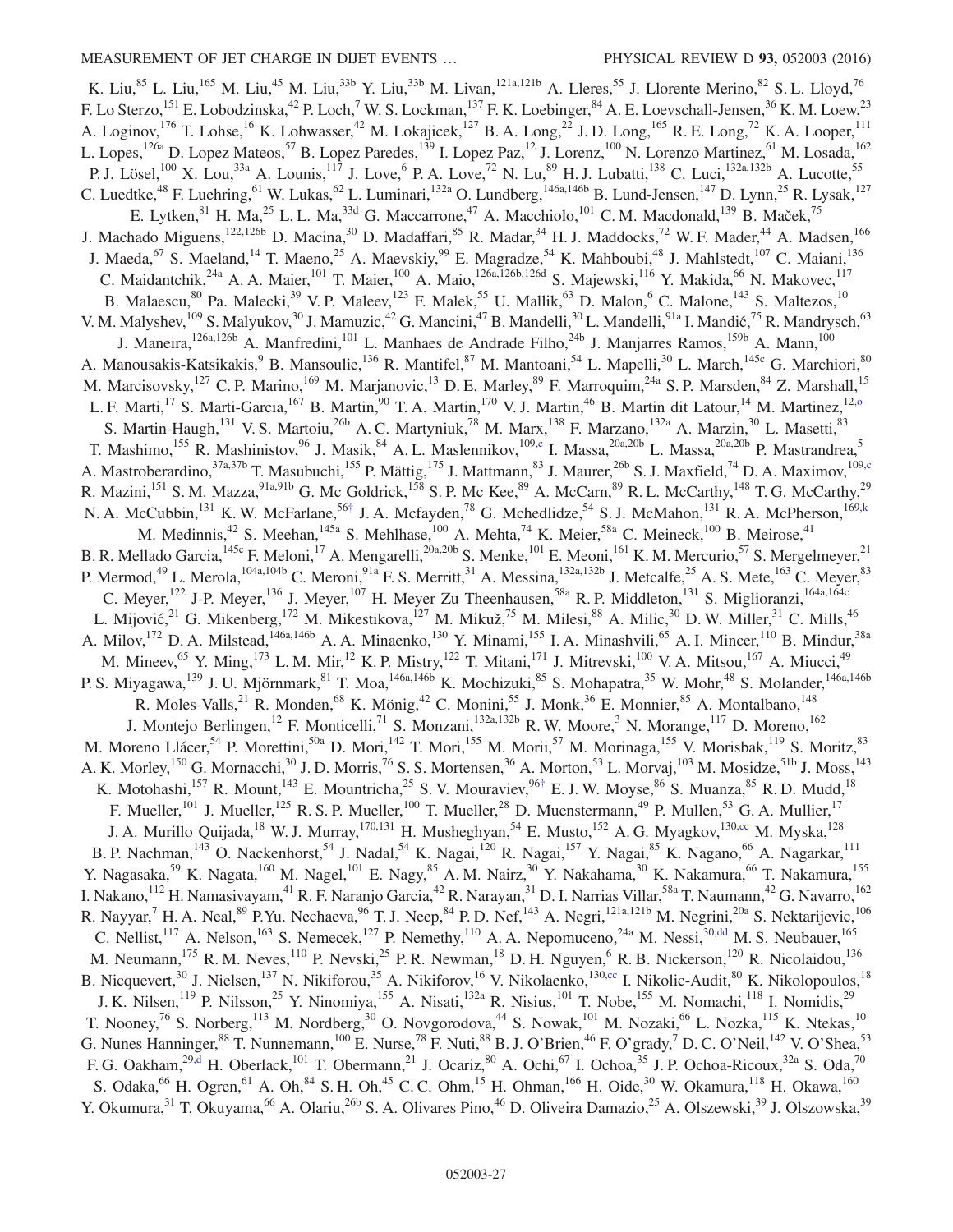<span id="page-28-3"></span><span id="page-28-2"></span><span id="page-28-1"></span><span id="page-28-0"></span>A. Onofre,<sup>126a,126e</sup> K. Onogi,<sup>103</sup> P. U. E. Onyisi,<sup>31[,s](#page-34-19)</sup> C. J. Oram,<sup>159a</sup> M. J. Oreglia,<sup>31</sup> Y. Oren,<sup>153</sup> D. Orestano,<sup>134a,134b</sup> N. Orlando,<sup>154</sup> C. Oropeza Barrera,<sup>53</sup> R. S. Orr,<sup>158</sup> B. Osculati,<sup>50a,50b</sup> R. Ospanov,<sup>84</sup> G. Otero y Garzon,<sup>27</sup> H. Otono,<sup>70</sup> M. Ouchrif,<sup>135d</sup> F. Ould-Saada,<sup>119</sup> A. Ouraou,<sup>136</sup> K. P. Oussoren,<sup>107</sup> Q. Ouyang,<sup>33a</sup> A. Ovcharova,<sup>15</sup> M. Owen,<sup>53</sup> R. E. Owen,<sup>18</sup> V. E. Ozcan,<sup>19a</sup> N. Ozturk,<sup>8</sup> K. Pachal,<sup>142</sup> A. Pacheco Pages,<sup>12</sup> C. Padilla Aranda,<sup>12</sup> M. Pagáčová,<sup>48</sup> S. Pagan Griso,<sup>15</sup> E. Paganis,<sup>139</sup> F. Paige,<sup>25</sup> P. Pais,<sup>86</sup> K. Pajchel,<sup>119</sup> G. Palacino,<sup>159b</sup> S. Palestini,<sup>30</sup> M. Palka,<sup>38b</sup> D. Pallin,<sup>34</sup> A. Palma,  $^{126a,126b}$  Y. B. Pan,  $^{173}$  E. Panagiotopoulou,<sup>10</sup> C. E. Pandini,<sup>80</sup> J. G. Panduro Vazquez,<sup>77</sup> P. Pani, $^{146a,146b}$  S. Panitkin,<sup>25</sup> D. Pantea,<sup>26b</sup> L. Paolozzi,<sup>49</sup> Th.D. Papadopoulou,<sup>10</sup> K. Papageorgiou,<sup>154</sup> A. Paramonov,<sup>6</sup> D. Paredes Hernandez,<sup>154</sup> M. A. Parker,<sup>28</sup> K. A. Parker,<sup>139</sup> F. Parodi,<sup>50a,50b</sup> J. A. Parsons,<sup>35</sup> U. Parzefall,<sup>48</sup> E. Pasqualucci,<sup>132a</sup> S. Passaggio,<sup>50a</sup> F. Pastore,  $^{134a,134b\dagger}$  Fr. Pastore,  $^{77}$  G. Pásztor,  $^{29}$  S. Pataraia,  $^{175}$  N. D. Patel,  $^{150}$  J. R. Pater,  $^{84}$  T. Pauly,  $^{30}$  J. Pearce,  $^{169}$ B. Pearson,<sup>113</sup> L. E. Pedersen,<sup>36</sup> M. Pedersen,<sup>119</sup> S. Pedraza Lopez,<sup>167</sup> R. Pedro,<sup>126a,126b</sup> S. V. Peleganchuk,<sup>10[9,c](#page-34-2)</sup> D. Pelikan,<sup>166</sup> O. Penc,<sup>127</sup> C. Peng,<sup>33a</sup> H. Peng,<sup>33b</sup> B. Penning,<sup>31</sup> J. Penwell,<sup>61</sup> D. V. Perepelitsa,<sup>25</sup> E. Perez Codina,<sup>159a</sup> M. T. Pérez García-Estañ, <sup>167</sup> L. Perini, <sup>91a,91b</sup> H. Pernegger, <sup>30</sup> S. Perrella, <sup>104a, 104b</sup> R. Peschke, <sup>42</sup> V. D. Peshekhonov, <sup>65</sup> K. Peters,<sup>30</sup> R. F. Y. Peters,<sup>84</sup> B. A. Petersen,<sup>30</sup> T. C. Petersen,<sup>36</sup> E. Petit,<sup>42</sup> A. Petridis,<sup>1</sup> C. Petridou,<sup>154</sup> P. Petroff,<sup>117</sup> E. Petrolo,<sup>132a</sup> F. Petrucci,<sup>134a,134b</sup> N. E. Pettersson,<sup>157</sup> R. Pezoa,<sup>32b</sup> P. W. Phillips,<sup>131</sup> G. Piacquadio,<sup>143</sup> E. Pianori,<sup>170</sup> A. Picazio,<sup>49</sup> E. Piccaro,<sup>76</sup> M. Piccinini,<sup>20a,20b</sup> M. A. Pickering,<sup>120</sup> R. Piegaia,<sup>27</sup> D. T. Pignotti,<sup>111</sup> J. E. Pilcher,<sup>31</sup> A. D. Pilkington,  $84$  A. W. J. Pin,  $84$  J. Pina,  $126a,126b,126d$  M. Pinamonti,  $164a,164c,ee$  $164a,164c,ee$  J. L. Pinfold,  $3$  A. Pingel,  $36$  S. Pires,  $80$ H. Pirumov,<sup>42</sup> M. Pitt,<sup>172</sup> C. Pizio,<sup>91a,91b</sup> L. Plazak,<sup>144a</sup> M.-A. Pleier,<sup>25</sup> V. Pleskot,<sup>129</sup> E. Plotnikova,<sup>65</sup> P. Plucinski,<sup>146a,146b</sup> D. Pluth, <sup>64</sup> R. Poettgen, <sup>146a,146b</sup> L. Poggioli, <sup>117</sup> D. Pohl, <sup>21</sup> G. Polesello, <sup>121a</sup> A. Poley, <sup>42</sup> A. Policicchio, <sup>37a,37b</sup> R. Polifka, <sup>158</sup> A. Polini,<sup>20a</sup> C. S. Pollard,<sup>53</sup> V. Polychronakos,<sup>25</sup> K. Pommès,<sup>30</sup> L. Pontecorvo,<sup>132a</sup> B. G. Pope,<sup>90</sup> G. A. Popeneciu,<sup>26c</sup> D. S. Popovic,<sup>13</sup> A. Poppleton,<sup>30</sup> S. Pospisil,<sup>128</sup> K. Potamianos,<sup>15</sup> I. N. Potrap,<sup>65</sup> C. J. Potter,<sup>149</sup> C. T. Potter,<sup>116</sup> G. Poulard,<sup>30</sup> J. Poveda,<sup>30</sup> V. Pozdnyakov,<sup>65</sup> P. Pralavorio,<sup>85</sup> A. Pranko,<sup>15</sup> S. Prasad,<sup>30</sup> S. Prell,<sup>64</sup> D. Price,<sup>84</sup> L. E. Price,<sup>6</sup> M. Primavera,<sup>73a</sup> S. Prince, <sup>87</sup> M. Proissl, <sup>46</sup> K. Prokofiev, <sup>60c</sup> F. Prokoshin, <sup>32b</sup> E. Protopapadaki, <sup>136</sup> S. Protopopescu, <sup>25</sup> J. Proudfoot, <sup>6</sup> M. Przybycien,<sup>38a</sup> E. Ptacek,<sup>116</sup> D. Puddu,<sup>134a,134b</sup> E. Pueschel,<sup>86</sup> D. Puldon,<sup>148</sup> M. Purohit,<sup>2[5,ff](#page-34-32)</sup> P. Puzo,<sup>117</sup> J. Qian,<sup>89</sup> G. Qin,<sup>53</sup> Y. Qin,<sup>84</sup> A. Quadt,<sup>54</sup> D. R. Quarrie,<sup>15</sup> W. B. Quayle,<sup>164a,164b</sup> M. Queitsch-Maitland,<sup>84</sup> D. Quilty,<sup>53</sup> S. Raddum,<sup>119</sup> V. Radeka,<sup>25</sup> V. Radescu,<sup>42</sup> S. K. Radhakrishnan,<sup>148</sup> P. Radloff,<sup>116</sup> P. Rados,<sup>88</sup> F. Ragusa,<sup>91a,91b</sup> G. Rahal,<sup>178</sup> S. Rajagopalan,<sup>25</sup> M. Rammensee,<sup>30</sup> C. Rangel-Smith,<sup>166</sup> F. Rauscher,<sup>100</sup> S. Rave,<sup>83</sup> T. Ravenscroft,<sup>53</sup> M. Raymond,<sup>30</sup> A. L. Read,<sup>119</sup> N. P. Readioff,<sup>74</sup> D. M. Rebuzzi,<sup>121a,121b</sup> A. Redelbach,<sup>174</sup> G. Redlinger,<sup>25</sup> R. Reece,<sup>137</sup> K. Reeves,<sup>41</sup> L. Rehnisch,<sup>16</sup> J. Reichert,<sup>122</sup> H. Reisin,<sup>27</sup> C. Rembser,<sup>30</sup> H. Ren,<sup>33a</sup> A. Renaud,<sup>117</sup> M. Rescigno,<sup>132a</sup> S. Resconi,<sup>91a</sup> O. L. Rezanova,<sup>10[9,c](#page-34-2)</sup> P. Reznicek,<sup>129</sup> R. Rezvani,<sup>95</sup> R. Richter,<sup>101</sup> S. Richter,<sup>78</sup> E. Richter-Was,<sup>38b</sup> O. Ricken,<sup>21</sup> M. Ridel,<sup>80</sup> P. Rieck,<sup>16</sup> C. J. Riegel,  $^{175}$  J. Rieger,  $^{54}$  O. Rifki,  $^{113}$  M. Rijssenbeek,  $^{148}$  A. Rimoldi,  $^{121a,121b}$  L. Rinaldi,  $^{20a}$  B. Ristić,  $^{49}$  E. Ritsch,  $^{30}$  I. Riu,  $^{12}$ F. Rizatdinova,  $^{114}$  E. Rizvi,  $^{76}$  S. H. Robertson,  $^{87,k}$  $^{87,k}$  $^{87,k}$  A. Robichaud-Veronneau,  $^{87}$  D. Robinson,  $^{28}$  J. E. M. Robinson,  $^{42}$ A. Robson,<sup>53</sup> C. Roda, <sup>124a,124b</sup> S. Roe, <sup>30</sup> O. Røhne, <sup>119</sup> S. Rolli, <sup>161</sup> A. Romaniouk, <sup>98</sup> M. Romano, <sup>20a,20b</sup> S. M. Romano Saez, <sup>34</sup> E. Romero Adam, <sup>167</sup> N. Rompotis, <sup>138</sup> M. Ronzani, <sup>48</sup> L. Roos, <sup>80</sup> E. Ros, <sup>167</sup> S. Rosati, <sup>132a</sup> K. Rosbach, <sup>48</sup> P. Rose, <sup>137</sup> P. L. Rosendahl,<sup>14</sup> O. Rosenthal,<sup>141</sup> V. Rossetti,<sup>146a,146b</sup> E. Rossi,<sup>104a,104b</sup> L. P. Rossi,<sup>50a</sup> J. H. N. Rosten,<sup>28</sup> R. Rosten,<sup>138</sup> M. Rotaru,<sup>26b</sup> I. Roth,<sup>172</sup> J. Rothberg,<sup>138</sup> D. Rousseau,<sup>117</sup> C. R. Royon,<sup>136</sup> A. Rozanov,<sup>85</sup> Y. Rozen,<sup>152</sup> X. Ruan,<sup>145c</sup> F. Rubbo,<sup>143</sup> I. Rubinskiy,<sup>42</sup> V. I. Rud,<sup>99</sup> C. Rudolph,<sup>44</sup> M. S. Rudolph,<sup>158</sup> F. Rühr,<sup>48</sup> A. Ruiz-Martinez,<sup>30</sup> Z. Rurikova,<sup>48</sup> N. A. Rusakovich,<sup>65</sup> A. Ruschke,<sup>100</sup> H. L. Russell,<sup>138</sup> J. P. Rutherfoord,<sup>7</sup> N. Ruthmann,<sup>30</sup> Y. F. Ryabov,<sup>123</sup> M. Rybar,<sup>165</sup> G. Rybkin,  $^{117}$  N. C. Ryder,  $^{120}$  A. F. Saavedra,  $^{150}$  G. Sabato,  $^{107}$  S. Sacerdoti,  $^{27}$  A. Saddique,  $^3$  H.F-W. Sadrozinski,  $^{137}$ R. Sadykov,<sup>65</sup> F. Safai Tehrani,<sup>132a</sup> P. Saha,<sup>108</sup> M. Sahinsoy,<sup>58a</sup> M. Saimpert,<sup>136</sup> T. Saito,<sup>155</sup> H. Sakamoto,<sup>155</sup> Y. Sakurai,<sup>171</sup> G. Salamanna, <sup>134a, 134b</sup> A. Salamon, <sup>133a</sup> J. E. Salazar Loyola, <sup>32b</sup> M. Saleem, <sup>113</sup> D. Salek, <sup>107</sup> P. H. Sales De Bruin, <sup>138</sup> D. Salihagic,<sup>101</sup> A. Salnikov,<sup>143</sup> J. Salt,<sup>167</sup> D. Salvatore,<sup>37a,37b</sup> F. Salvatore,<sup>149</sup> A. Salvucci,<sup>60a</sup> A. Salzburger,<sup>30</sup> D. Sammel,<sup>48</sup> D. Sampsonidis,<sup>154</sup> A. Sanchez,<sup>104a,104b</sup> J. Sánchez,<sup>167</sup> V. Sanchez Martinez,<sup>167</sup> H. Sandaker,<sup>119</sup> R. L. Sandbach,<sup>76</sup> H. G. Sander, <sup>83</sup> M. P. Sanders, <sup>100</sup> M. Sandhoff, <sup>175</sup> C. Sandoval, <sup>162</sup> R. Sandstroem, <sup>101</sup> D. P. C. Sankey, <sup>131</sup> M. Sannino, <sup>50a, 50b</sup> A. Sansoni,<sup>47</sup> C. Santoni,<sup>34</sup> R. Santonico,<sup>133a,133b</sup> H. Santos,<sup>126a</sup> I. Santoyo Castillo,<sup>149</sup> K. Sapp,<sup>125</sup> A. Sapronov,<sup>65</sup> J. G. Saraiva,  $^{126a,126d}$  B. Sarrazin,<sup>21</sup> O. Sasaki,<sup>66</sup> Y. Sasaki,<sup>155</sup> K. Sato,<sup>160</sup> G. Sauvage,<sup>5[†](#page-34-6)</sup> E. Sauvan,<sup>5</sup> G. Savage,<sup>77</sup> P. Savard,<sup>15[8,d](#page-34-3)</sup> C. Sawyer,<sup>131</sup> L. Sawyer,<sup>7[9,n](#page-34-14)</sup> J. Saxon,<sup>31</sup> C. Sbarra,<sup>20a</sup> A. Sbrizzi,<sup>20a,20b</sup> T. Scanlon,<sup>78</sup> D. A. Scannicchio,<sup>163</sup> M. Scarcella,<sup>150</sup> V. Scarfone,<sup>37a,37b</sup> J. Schaarschmidt,<sup>172</sup> P. Schacht,<sup>101</sup> D. Schaefer,<sup>30</sup> R. Schaeffer,<sup>42</sup> J. Schaeffer,<sup>83</sup> S. Schaepe,<sup>21</sup> S. Schaetzel,<sup>58b</sup> U. Schäfer,<sup>83</sup> A. C. Schaffer,<sup>117</sup> D. Schaile,<sup>100</sup> R. D. Schamberger,<sup>148</sup> V. Scharf,<sup>58a</sup> V. A. Schegelsky,<sup>123</sup> D. Scheirich,<sup>129</sup> M. Schernau,<sup>163</sup> C. Schiavi,<sup>50a,50b</sup> C. Schillo,<sup>48</sup> M. Schioppa,<sup>37a,37b</sup> S. Schlenker,<sup>30</sup>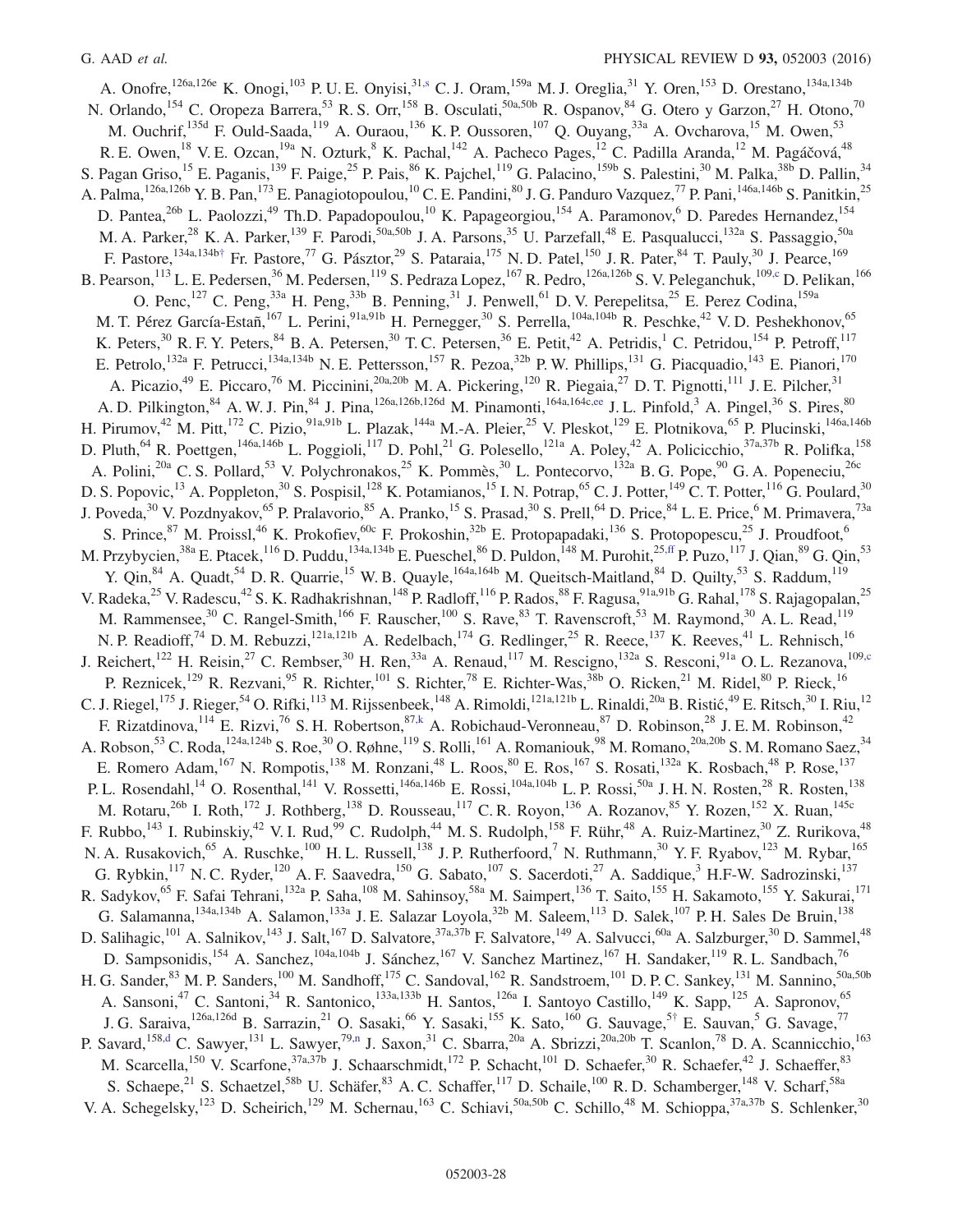<span id="page-29-0"></span>K. Schmieden,<sup>30</sup> C. Schmitt,<sup>83</sup> S. Schmitt,<sup>58b</sup> S. Schmitt,<sup>42</sup> B. Schneider,<sup>159a</sup> Y. J. Schnellbach,<sup>74</sup> U. Schnoor,<sup>44</sup> L. Schoeffel,<sup>136</sup> A. Schoening,<sup>58b</sup> B. D. Schoenrock,<sup>90</sup> E. Schopf,<sup>21</sup> A. L. S. Schorlemmer,<sup>54</sup> M. Schott,<sup>83</sup> D. Schouten,<sup>159a</sup> J. Schovancova, <sup>8</sup> S. Schramm, <sup>49</sup> M. Schreyer, <sup>174</sup> N. Schuh, <sup>83</sup> M. J. Schultens, <sup>21</sup> H.-C. Schultz-Coulon, <sup>58a</sup> H. Schulz, <sup>16</sup> M. Schumacher,<sup>48</sup> B. A. Schumm,<sup>137</sup> Ph. Schune,<sup>136</sup> C. Schwanenberger,<sup>84</sup> M. Schwartz,<sup>57</sup> A. Schwartzman,<sup>143</sup> T. A. Schwarz,<sup>89</sup> Ph. Schwegler,<sup>101</sup> H. Schweiger,<sup>84</sup> Ph. Schwemling,<sup>136</sup> R. Schwienhorst,<sup>90</sup> J. Schwindling,<sup>136</sup> R. Schwindling,<sup>136</sup> T. Schwindt,<sup>21</sup> F. G. Sciacca,<sup>17</sup> E. Scifo,<sup>117</sup> G. Sciolla,<sup>23</sup> F. Scuri,<sup>124a,124b</sup> F. Scutti,<sup>21</sup> J. Searcy,<sup>89</sup> G. Sedov,<sup>42</sup> E. Sedykh,<sup>123</sup> P. Seema,<sup>21</sup> S. C. Seidel,<sup>105</sup> A. Seiden,<sup>137</sup> F. Seifert,<sup>128</sup> J. M. Seixas,<sup>24a</sup> G. Sekhniaidze,<sup>104a</sup> K. Sekhon,<sup>89</sup> S. J. Sekula,<sup>40</sup> D. M. Seliverstov,<sup>123[†](#page-34-6)</sup> N. Semprini-Cesari,<sup>20a,20b</sup> C. Serfon,<sup>30</sup> L. Serin,<sup>117</sup> L. Serkin,<sup>164a,164b</sup> T. Serre,<sup>85</sup> M. Sessa,<sup>134a,134b</sup> R. Seuster,<sup>159a</sup> H. Severini,<sup>113</sup> T. Sfiligoj,<sup>75</sup> F. Sforza,<sup>30</sup> A. Sfyrla,<sup>30</sup> E. Shabalina,<sup>54</sup> M. Shamim,<sup>116</sup> L. Y. Shan,<sup>33a</sup> R. Shang,<sup>165</sup> J. T. Shank,<sup>22</sup> M. Shapiro,<sup>15</sup> P. B. Shatalov,<sup>97</sup> K. Shaw,<sup>164a,164b</sup> S. M. Shaw,<sup>84</sup> A. Shcherbakova,<sup>146a,146b</sup> C. Y. Shehu,<sup>149</sup> P. Sherwood,<sup>78</sup> L. Shi,<sup>151[,gg](#page-34-33)</sup> S. Shimizu,<sup>67</sup> C. O. Shimmin,<sup>163</sup> M. Shimojima,<sup>102</sup> M. Shiyakova,<sup>65</sup> A. Shmeleva, <sup>96</sup> D. Shoaleh Saadi, <sup>95</sup> M. J. Shochet, <sup>31</sup> S. Shojaii, <sup>91a, 91b</sup> S. Shrestha, <sup>111</sup> E. Shulga, <sup>98</sup> M. A. Shupe,<sup>7</sup> S. Shushkevich,<sup>42</sup> P. Sicho,<sup>127</sup> P. E. Sidebo,<sup>147</sup> O. Sidiropoulou,<sup>174</sup> D. Sidorov,<sup>114</sup> A. Sidoti,<sup>20a,20b</sup> F. Siegert,<sup>44</sup> Dj. Sijacki,<sup>13</sup> J. Silva,<sup>126a,126d</sup> Y. Silver,<sup>153</sup> S. B. Silverstein,<sup>146a</sup> V. Simak,<sup>128</sup> O. Simard,<sup>5</sup> Lj. Simic,<sup>13</sup> S. Simion,<sup>117</sup> E. Simioni,<sup>83</sup> B. Simmons,<sup>78</sup> D. Simon,<sup>34</sup> P. Sinervo,<sup>158</sup> N. B. Sinev,<sup>116</sup> M. Sioli,<sup>20a,20b</sup> G. Siragusa,<sup>174</sup> A. N. Sisakyan,<sup>65[†](#page-34-6)</sup> S.Yu. Sivoklokov,<sup>99</sup> J. Sjölin,<sup>146a,146b</sup> T. B. Sjursen,<sup>14</sup> M. B. Skinner,<sup>72</sup> H. P. Skottowe,<sup>57</sup> P. Skubic,<sup>113</sup> M. Slater,<sup>18</sup> T. Slavicek,<sup>128</sup> M. Slawinska,<sup>107</sup> K. Sliwa,<sup>161</sup> V. Smakhtin,<sup>172</sup> B. H. Smart,<sup>46</sup> L. Smestad,<sup>14</sup> S.Yu. Smirnov,<sup>98</sup> Y. Smirnov,<sup>98</sup> L. N. Smirnova,<sup>9[9,hh](#page-34-34)</sup> O. Smirnova,<sup>81</sup> M. N. K. Smith,<sup>35</sup> R. W. Smith,<sup>35</sup> M. Smizanska,<sup>72</sup> K. Smolek,<sup>128</sup> A. A. Snesarev,<sup>96</sup> G. Snidero,<sup>76</sup> S. Snyder,<sup>25</sup> R. Sobie,<sup>169[,k](#page-34-11)</sup> F. Socher,<sup>44</sup> A. Soffer,<sup>153</sup> D. A. Soh,<sup>151[,gg](#page-34-33)</sup> G. Sokhrannyi,<sup>75</sup> C. A. Solans,<sup>30</sup> M. Solar,<sup>128</sup> J. Solc,<sup>128</sup> E.Yu. Soldatov,<sup>98</sup> U. Soldevila,<sup>167</sup> A. A. Solodkov,<sup>130</sup> A. Soloshenko,<sup>65</sup> O. V. Solovyanov,<sup>130</sup> V. Solovyev,<sup>123</sup> P. Sommer,<sup>48</sup> H. Y. Song,<sup>33b[,y](#page-34-25)</sup> N. Soni,<sup>1</sup> A. Sood,<sup>15</sup> A. Sopczak,<sup>128</sup> B. Sopko,<sup>128</sup> V. Sopko,<sup>128</sup> V. Sorin,<sup>12</sup> D. Sosa,<sup>58b</sup> M. Sosebee, <sup>8</sup> C. L. Sotiropoulou,<sup>124a,124b</sup> R. Soualah,<sup>164a,164c</sup> A. M. Soukharev,<sup>10[9,c](#page-34-2)</sup> D. South,<sup>42</sup> B. C. Sowden,<sup>77</sup> S. Spagnolo,<sup>73a,73b</sup> M. Spalla,<sup>124a,124b</sup> M. Spangenberg,<sup>170</sup> F. Spanò,<sup>77</sup> W. R. Spearman,<sup>57</sup> D. Sperlich,<sup>16</sup> F. Spettel,<sup>101</sup> R. Spighi,<sup>20a</sup> G. Spigo,<sup>30</sup> L. A. Spiller,<sup>88</sup> M. Spousta,<sup>129</sup> R. D. St. Denis,<sup>53[†](#page-34-6)</sup> A. Stabile,<sup>91a</sup> S. Staerz,<sup>44</sup> J. Stahlman,<sup>122</sup> R. Stamen,<sup>58a</sup> S. Stamm,<sup>16</sup> E. Stanecka,<sup>39</sup> C. Stanescu,<sup>134a</sup> M. Stanescu-Bellu,<sup>42</sup> M. M. Stanitzki,<sup>42</sup> S. Stapnes,<sup>119</sup> E. A. Starchenko,<sup>130</sup> J. Stark,<sup>55</sup> P. Staroba,<sup>127</sup> P. Starovoitov,<sup>58a</sup> R. Staszewski,<sup>39</sup> P. Steinberg,<sup>25</sup> B. Stelzer,<sup>142</sup> H. J. Stelzer,<sup>30</sup> O. Stelzer-Chilton,<sup>159a</sup> H. Stenzel,<sup>52</sup> G. A. Stewart,<sup>53</sup> J. A. Stillings,<sup>21</sup> M. C. Stockton,<sup>87</sup> M. Stoebe,<sup>87</sup> G. Stoicea,<sup>26b</sup> P. Stolte,<sup>54</sup> S. Stonjek,<sup>101</sup> A. R. Stradling,<sup>8</sup> A. Straessner,<sup>44</sup> M. E. Stramaglia,<sup>17</sup> J. Strandberg,<sup>147</sup> S. Strandberg,<sup>146a,146b</sup> A. Strandlie,<sup>119</sup> E. Strauss,<sup>143</sup> M. Strauss,<sup>113</sup> P. Strizenec,<sup>144b</sup> R. Ströhmer,<sup>174</sup> D. M. Strom,<sup>116</sup> R. Stroynowski,<sup>40</sup> A. Strubig,  $10^6$  S. A. Stucci,  $1^7$  B. Stugu,  $1^4$  N. A. Styles,  $4^2$  D. Su,  $1^{43}$  J. Su,  $1^{25}$  R. Subramaniam,  $7^9$  A. Succurro,  $1^2$  Y. Sugaya,  $1^{18}$ M. Suk,<sup>128</sup> V. V. Sulin,<sup>96</sup> S. Sultansoy,<sup>4c</sup> T. Sumida,<sup>68</sup> S. Sun,<sup>57</sup> X. Sun,<sup>33a</sup> J. E. Sundermann,<sup>48</sup> K. Suruliz,<sup>149</sup> G. Susinno,  $37a,37b$  M. R. Sutton,  $149$  S. Suzuki,  $66$  M. Svatos,  $127$  M. Swiatlowski,  $143$  I. Sykora,  $144a$  T. Sykora,  $129$  D. Ta,  $48$ C. Taccini,<sup>134a,134b</sup> K. Tackmann,<sup>42</sup> J. Taenzer,<sup>158</sup> A. Taffard,<sup>163</sup> R. Tafirout,<sup>159a</sup> N. Taiblum,<sup>153</sup> H. Takai,<sup>25</sup> R. Takashima,<sup>69</sup> H. Takeda,<sup>67</sup> T. Takeshita,<sup>140</sup> Y. Takubo,<sup>66</sup> M. Talby,<sup>85</sup> A. A. Talyshev,<sup>109[,c](#page-34-2)</sup> J. Y. C. Tam,<sup>174</sup> K. G. Tan,<sup>88</sup> J. Tanaka,<sup>155</sup> R. Tanaka,<sup>117</sup> S. Tanaka,<sup>66</sup> B. B. Tannenwald,<sup>111</sup> N. Tannoury,<sup>21</sup> S. Tapia Araya,<sup>32b</sup> S. Tapprogge,<sup>83</sup> S. Tarem,<sup>152</sup> F. Tarrade,<sup>29</sup> G. F. Tartarelli,<sup>91a</sup> P. Tas,<sup>129</sup> M. Tasevsky,<sup>127</sup> T. Tashiro,<sup>68</sup> E. Tassi,<sup>37a,37b</sup> A. Tavares Delgado,<sup>126a,126b</sup> Y. Tayalati,<sup>135d</sup> F. E. Taylor, <sup>94</sup> G. N. Taylor, <sup>88</sup> P. T. E. Taylor, <sup>88</sup> W. Taylor, <sup>159b</sup> F. A. Teischinger, <sup>30</sup> M. Teixeira Dias Castanheira, <sup>76</sup> P. Teixeira-Dias,<sup>77</sup> K. K. Temming,<sup>48</sup> D. Temple,<sup>142</sup> H. Ten Kate,<sup>30</sup> P. K. Teng,<sup>151</sup> J. J. Teoh,<sup>118</sup> F. Tepel,<sup>175</sup> S. Terada,<sup>66</sup> K. Terashi,<sup>155</sup> J. Terron,<sup>82</sup> S. Terzo,<sup>101</sup> M. Testa,<sup>47</sup> R. J. Teuscher,<sup>158[,k](#page-34-11)</sup> T. Theveneaux-Pelzer,<sup>34</sup> J. P. Thomas,<sup>18</sup> J. Thomas-Wilsker,<sup>77</sup> E. N. Thompson,<sup>35</sup> P. D. Thompson,<sup>18</sup> R. J. Thompson,<sup>84</sup> A. S. Thompson,<sup>53</sup> L. A. Thomsen,<sup>176</sup> E. Thomson,<sup>122</sup> M. Thomson,<sup>28</sup> R. P. Thun,<sup>89[†](#page-34-6)</sup> M. J. Tibbetts,<sup>15</sup> R. E. Ticse Torres,<sup>85</sup> V. O. Tikhomirov,<sup>96[,ii](#page-34-35)</sup> Yu.A. Tikhonov,<sup>109[,c](#page-34-2)</sup> S. Timoshenko,<sup>98</sup> E. Tiouchichine,<sup>85</sup> P. Tipton,<sup>176</sup> S. Tisserant,<sup>85</sup> K. Todome,<sup>157</sup> T. Todorov,<sup>5[†](#page-34-6)</sup> S. Todorova-Nova,<sup>129</sup> J. Tojo,<sup>70</sup> S. Tokár,<sup>144a</sup> K. Tokushuku,<sup>66</sup> K. Tollefson,<sup>90</sup> E. Tolley,<sup>57</sup> L. Tomlinson,<sup>84</sup> M. Tomoto,<sup>103</sup> L. Tompkins,<sup>14[3,jj](#page-34-36)</sup> K. Toms,<sup>105</sup> E. Torrence,<sup>116</sup> H. Torres,<sup>142</sup> E. Torró Pastor,<sup>138</sup> J. Toth,<sup>85[,kk](#page-34-37)</sup> F. Touchard,<sup>85</sup> D. R. Tovey,<sup>139</sup> T. Trefzger,<sup>174</sup> L. Tremblet,<sup>30</sup> A. Tricoli,<sup>30</sup> I. M. Trigger,<sup>159a</sup> S. Trincaz-Duvoid,<sup>80</sup> M. F. Tripiana,<sup>12</sup> W. Trischuk,<sup>158</sup> B. Trocmé,<sup>55</sup> C. Troncon,<sup>91a</sup> M. Trottier-McDonald,<sup>15</sup> M. Trovatelli,<sup>169</sup> L. Truong,<sup>164a,164c</sup> M. Trzebinski,<sup>39</sup> A. Trzupek,<sup>39</sup> C. Tsarouchas,  $30$  J.C-L. Tseng,  $120$  P. V. Tsiareshka,  $92$  D. Tsionou,  $154$  G. Tsipolitis,  $10$  N. Tsirintanis,  $9$  S. Tsiskaridze,  $12$ V. Tsiskaridze,<sup>48</sup> E. G. Tskhadadze,<sup>51a</sup> I. I. Tsukerman,<sup>97</sup> V. Tsulaia,<sup>15</sup> S. Tsuno,<sup>66</sup> D. Tsybychev,<sup>148</sup> A. Tudorache,<sup>26b</sup> V. Tudorache,  $^{26b}$  A. N. Tuna,  $^{57}$  S. A. Tupputi,  $^{20a,20b}$  S. Turchikhin,  $^{99,hh}$  $^{99,hh}$  $^{99,hh}$  D. Turecek,  $^{128}$  R. Turra,  $^{91a,91b}$  A. J. Turvey,  $^{40}$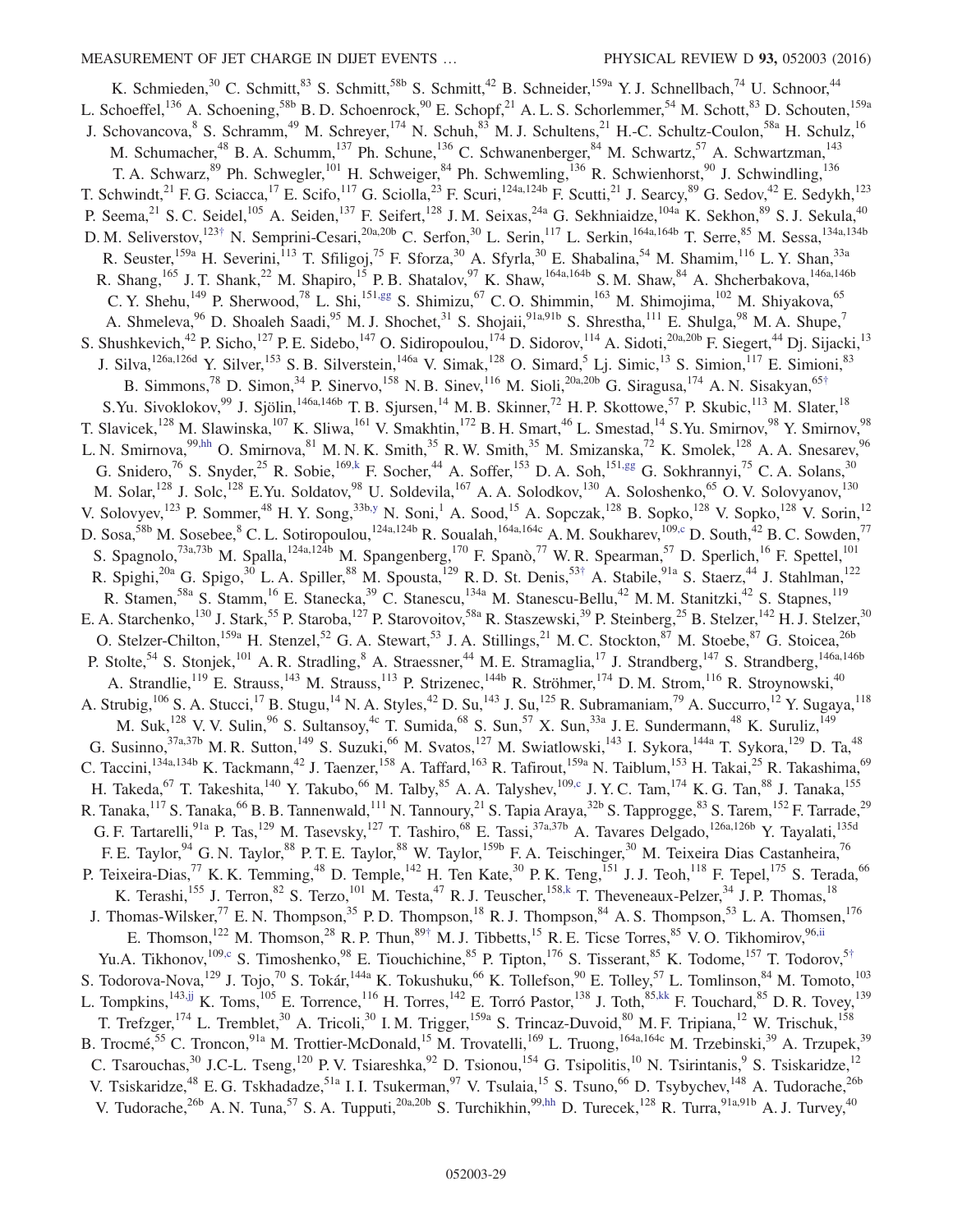P. M. Tuts,<sup>35</sup> A. Tykhonov,<sup>49</sup> M. Tylmad,<sup>146a,146b</sup> M. Tyndel,<sup>131</sup> I. Ueda,<sup>155</sup> R. Ueno,<sup>29</sup> M. Ughetto,<sup>146a,146b</sup> M. Ugland,<sup>14</sup> F. Ukegawa,  $^{160}$  G. Unal,  $^{30}$  A. Undrus,  $^{25}$  G. Unel,  $^{163}$  F. C. Ungaro,  $^{48}$  Y. Unno,  $^{66}$  C. Unverdorben,  $^{100}$  J. Urban,  $^{144b}$ P. Urquijo,<sup>88</sup> P. Urrejola,<sup>83</sup> G. Usai,<sup>8</sup> A. Usanova,<sup>62</sup> L. Vacavant,<sup>85</sup> V. Vacek,<sup>128</sup> B. Vachon,<sup>87</sup> C. Valderanis,<sup>83</sup> N. Valencic,<sup>107</sup> S. Valentinetti,<sup>20a,20b</sup> A. Valero,<sup>167</sup> L. Valery,<sup>12</sup> S. Valkar,<sup>129</sup> S. Vallecorsa,<sup>49</sup> J. A. Valls Ferrer,<sup>167</sup> W. Van Den Wollenberg,<sup>107</sup> P. C. Van Der Deijl,<sup>107</sup> R. van der Geer,<sup>107</sup> H. van der Graaf,<sup>107</sup> N. van Eldik,<sup>152</sup> P. van Gemmeren, <sup>6</sup> J. Van Nieuwkoop,<sup>142</sup> I. van Vulpen, <sup>107</sup> M. C. van Woerden, <sup>30</sup> M. Vanadia, <sup>132a, 132b</sup> W. Vandelli, <sup>30</sup> R. Vanguri, <sup>122</sup> A. Vaniachine, <sup>6</sup> F. Vannucci, <sup>80</sup> G. Vardanyan, <sup>177</sup> R. Vari, <sup>132a</sup> E. W. Varnes, <sup>7</sup> T. Varol, <sup>40</sup> D. Varouchas, <sup>80</sup> A. Vartapetian, <sup>8</sup> K. E. Varvell, <sup>150</sup> F. Vazeille, <sup>34</sup> T. Vazquez Schroeder,  $87$  J. Veatch, <sup>7</sup> L. M. Veloce,  $158$  F. Veloso,  $126a, 126c$  T. Velz,  $21$  S. Veneziano,  $132a$  A. Ventura,  $73a, 73b$ D. Ventura,  $86$  M. Venturi,  $169$  N. Venturi,  $158$  A. Venturini,  $23$  V. Vercesi,  $121a$  M. Verducci,  $132a,132b$  W. Verkerke,  $107$ J. C. Vermeulen,<sup>107</sup> A. Vest,<sup>44</sup> M. C. Vetterli,<sup>142[,d](#page-34-3)</sup> O. Viazlo,<sup>81</sup> I. Vichou,<sup>165</sup> T. Vickey,<sup>139</sup> O. E. Vickey Boeriu,<sup>139</sup> G. H. A. Viehhauser,<sup>120</sup> S. Viel,<sup>15</sup> R. Vigne,<sup>62</sup> M. Villa,<sup>20a,20b</sup> M. Villaplana Perez,<sup>91a,91b</sup> E. Vilucchi,<sup>47</sup> M. G. Vincter,<sup>29</sup> V. B. Vinogradov,<sup>65</sup> I. Vivarelli,<sup>149</sup> F. Vives Vaque,<sup>3</sup> S. Vlachos,<sup>10</sup> D. Vladoiu,<sup>100</sup> M. Vlasak,<sup>128</sup> M. Vogel,<sup>32a</sup> P. Vokac,<sup>128</sup> G. Volpi,  $^{124a,124b}$  M. Volpi,  $^{88}$  H. von der Schmitt,  $^{101}$  H. von Radziewski,  $^{48}$  E. von Toerne,  $^{21}$  V. Vorobel,  $^{129}$  K. Vorobev,  $^{98}$ M. Vos,<sup>167</sup> R. Voss,<sup>30</sup> J. H. Vossebeld,<sup>74</sup> N. Vranjes,<sup>13</sup> M. Vranjes Milosavljevic,<sup>13</sup> V. Vrba,<sup>127</sup> M. Vreeswijk,<sup>107</sup> R. Vuillermet,<sup>30</sup> I. Vukotic,<sup>31</sup> Z. Vykydal,<sup>128</sup> P. Wagner,<sup>21</sup> W. Wagner,<sup>175</sup> H. Wahlberg,<sup>71</sup> S. Wahrmund,<sup>44</sup> J. Wakabayashi,<sup>103</sup> J. Walder,<sup>72</sup> R. Walker,<sup>100</sup> W. Walkowiak,<sup>141</sup> C. Wang,<sup>151</sup> F. Wang,<sup>173</sup> H. Wang,<sup>15</sup> H. Wang,<sup>40</sup> J. Wang,<sup>42</sup> J. Wang,<sup>150</sup> K. Wang,  $87$  R. Wang,  $6$  S. M. Wang,  $151$  T. Wang,  $21$  T. Wang,  $35$  X. Wang,  $176$  C. Wanotayaroj,  $116$  A. Warburton,  $87$  C. P. Ward,  $28$ D. R. Wardrope,<sup>78</sup> A. Washbrook,<sup>46</sup> C. Wasicki,<sup>42</sup> P. M. Watkins,<sup>18</sup> A. T. Watson,<sup>18</sup> I. J. Watson,<sup>150</sup> M. F. Watson,<sup>18</sup> G. Watts,<sup>138</sup> S. Watts,<sup>84</sup> B. M. Waugh,<sup>78</sup> S. Webb,<sup>84</sup> M. S. Weber,<sup>17</sup> S. W. Weber,<sup>174</sup> J. S. Webster,<sup>31</sup> A. R. Weidberg,<sup>120</sup> B. Weinert, <sup>61</sup> J. Weingarten, <sup>54</sup> C. Weiser, <sup>48</sup> H. Weits, <sup>107</sup> P. S. Wells, <sup>30</sup> T. Wenaus, <sup>25</sup> T. Wengler, <sup>30</sup> S. Wenig, <sup>30</sup> N. Wermes, <sup>21</sup> M. Werner,<sup>48</sup> P. Werner,<sup>30</sup> M. Wessels,<sup>58a</sup> J. Wetter,<sup>161</sup> K. Whalen,<sup>116</sup> A. M. Wharton,<sup>72</sup> A. White,<sup>8</sup> M. J. White,<sup>1</sup> R. White,<sup>32b</sup> S. White,<sup>124a,124b</sup> D. Whiteson,<sup>163</sup> F. J. Wickens,<sup>131</sup> W. Wiedenmann,<sup>173</sup> M. Wielers,<sup>131</sup> P. Wienemann,<sup>21</sup> C. Wiglesworth,<sup>36</sup> L. A. M. Wiik-Fuchs,  $^{21}$  A. Wildauer,  $^{101}$  H. G. Wilkens,  $^{30}$  H. H. Williams,  $^{122}$  S. Williams,  $^{107}$  C. Willis,  $^{90}$  S. Willocq,  $^{86}$ A. Wilson, <sup>89</sup> J. A. Wilson, <sup>18</sup> I. Wingerter-Seez, <sup>5</sup> F. Winklmeier, <sup>116</sup> B. T. Winter, <sup>21</sup> M. Wittgen, <sup>143</sup> J. Wittkowski, <sup>100</sup> S. J. Wollstadt,  $8^3$  M. W. Wolter,  $39^9$  H. Wolters,  $126a,126c$  B. K. Wosiek,  $39^9$  J. Wotschack,  $30^9$  M. J. Woudstra,  $8^4$  K. W. Wozniak,  $39^9$ M. Wu,<sup>55</sup> M. Wu,<sup>31</sup> S. L. Wu,<sup>173</sup> X. Wu,<sup>49</sup> Y. Wu,<sup>89</sup> T. R. Wyatt,<sup>84</sup> B. M. Wynne,<sup>46</sup> S. Xella,<sup>36</sup> D. Xu,<sup>33a</sup> L. Xu,<sup>25</sup> B. Yabsley,<sup>150</sup> S. Yacoob,<sup>145a</sup> R. Yakabe,<sup>67</sup> M. Yamada,<sup>66</sup> D. Yamaguchi,<sup>157</sup> Y. Yamaguchi,<sup>118</sup> A. Yamamoto,<sup>66</sup> S. Yamamoto,<sup>155</sup> T. Yamanaka,<sup>155</sup> K. Yamauchi,<sup>103</sup> Y. Yamazaki,<sup>67</sup> Z. Yan,<sup>22</sup> H. Yang,<sup>33e</sup> H. Yang,<sup>173</sup> Y. Yang,<sup>151</sup> W-M. Yao,<sup>15</sup> Y. Yasu,<sup>66</sup> E. Yatsenko,<sup>5</sup> K. H. Yau Wong,<sup>21</sup> J. Ye,<sup>40</sup> S. Ye,<sup>25</sup> I. Yeletskikh,<sup>65</sup> A. L. Yen,<sup>57</sup> E. Yildirim,<sup>42</sup> K. Yorita,  $^{171}$  R. Yoshida,  $^{6}$  K. Yoshihara,  $^{122}$  C. Young,  $^{143}$  C. J. S. Young,  $^{30}$  S. Youssef,  $^{22}$  D. R. Yu,  $^{15}$  J. Yu,  $^{8}$  J. M. Yu,  $^{89}$ J. Yu,<sup>114</sup> L. Yuan,<sup>67</sup> S. P. Y. Yuen,<sup>21</sup> A. Yurkewicz,<sup>108</sup> I. Yusuff,<sup>28[,ll](#page-34-38)</sup> B. Zabinski,<sup>39</sup> R. Zaidan,<sup>63</sup> A. M. Zaitsev,<sup>13[0,cc](#page-34-29)</sup> J. Zalieckas,<sup>14</sup> A. Zaman,<sup>148</sup> S. Zambito,<sup>57</sup> L. Zanello,<sup>132a,132b</sup> D. Zanzi,<sup>88</sup> C. Zeitnitz,<sup>175</sup> M. Zeman,<sup>128</sup> A. Zemla,<sup>38a</sup> Q. Zeng,<sup>143</sup> K. Zengel,<sup>23</sup> O. Zenin,<sup>130</sup> T. Ženiš,<sup>144a</sup> D. Zerwas,<sup>117</sup> D. Zhang,<sup>89</sup> F. Zhang,<sup>173</sup> G. Zhang,<sup>33b</sup> H. Zhang,<sup>33c</sup> J. Zhang,<sup>6</sup> L. Zhang,<sup>48</sup> R. Zhang,<sup>33b[,i](#page-34-9)</sup> X. Zhang,<sup>33d</sup> Z. Zhang,<sup>117</sup> X. Zhao,<sup>40</sup> Y. Zhao,<sup>33d,117</sup> Z. Zhao,<sup>33b</sup> A. Zhemchugov,<sup>65</sup> J. Zhong,<sup>120</sup> B. Zhou,<sup>89</sup> C. Zhou,<sup>45</sup> L. Zhou,<sup>35</sup> L. Zhou,<sup>40</sup> M. Zhou,<sup>148</sup> N. Zhou,<sup>33f</sup> C. G. Zhu,<sup>33d</sup> H. Zhu,<sup>33a</sup> J. Zhu,<sup>89</sup> Y. Zhu,<sup>33b</sup> X. Zhuang,<sup>33a</sup> K. Zhukov,<sup>96</sup> A. Zibell,<sup>174</sup> D. Zieminska,<sup>61</sup> N. I. Zimine,<sup>65</sup> C. Zimmermann,<sup>83</sup> S. Zimmermann,<sup>48</sup> Z. Zinonos,<sup>54</sup> M. Zinser,<sup>83</sup> M. Ziolkowski,<sup>141</sup> L. Živković,<sup>13</sup> G. Zobernig,<sup>173</sup> A. Zoccoli,<sup>20a,20b</sup> M. zur Nedden,<sup>16</sup> G. Zurzolo,  $^{104a,104b}$  and L. Zwalinski<sup>30</sup>

(ATLAS Collaboration)

 ${}^{1}$ Department of Physics, University of Adelaide, Adelaide, Australia

<sup>2</sup>Physics Department, SUNY Albany, Albany NY, United States of America

 $3$ Department of Physics, University of Alberta, Edmonton AB, Canada

<sup>4a</sup>Department of Physics, Ankara University, Ankara, Turkey

<sup>4b</sup>Istanbul Aydin University, Istanbul, Turkey

<sup>4c</sup>Division of Physics, TOBB University of Economics and Technology, Ankara, Turkey

<sup>5</sup>LAPP, CNRS/IN2P3 and Université Savoie Mont Blanc, Annecy-le-Vieux, France

<sup>6</sup>High Energy Physics Division, Argonne National Laboratory, Argonne IL, United States of America

<sup>7</sup>Department of Physics, University of Arizona, Tucson AZ, United States of America

 ${}^{8}$ Department of Physics, The University of Texas at Arlington, Arlington TX, United States of America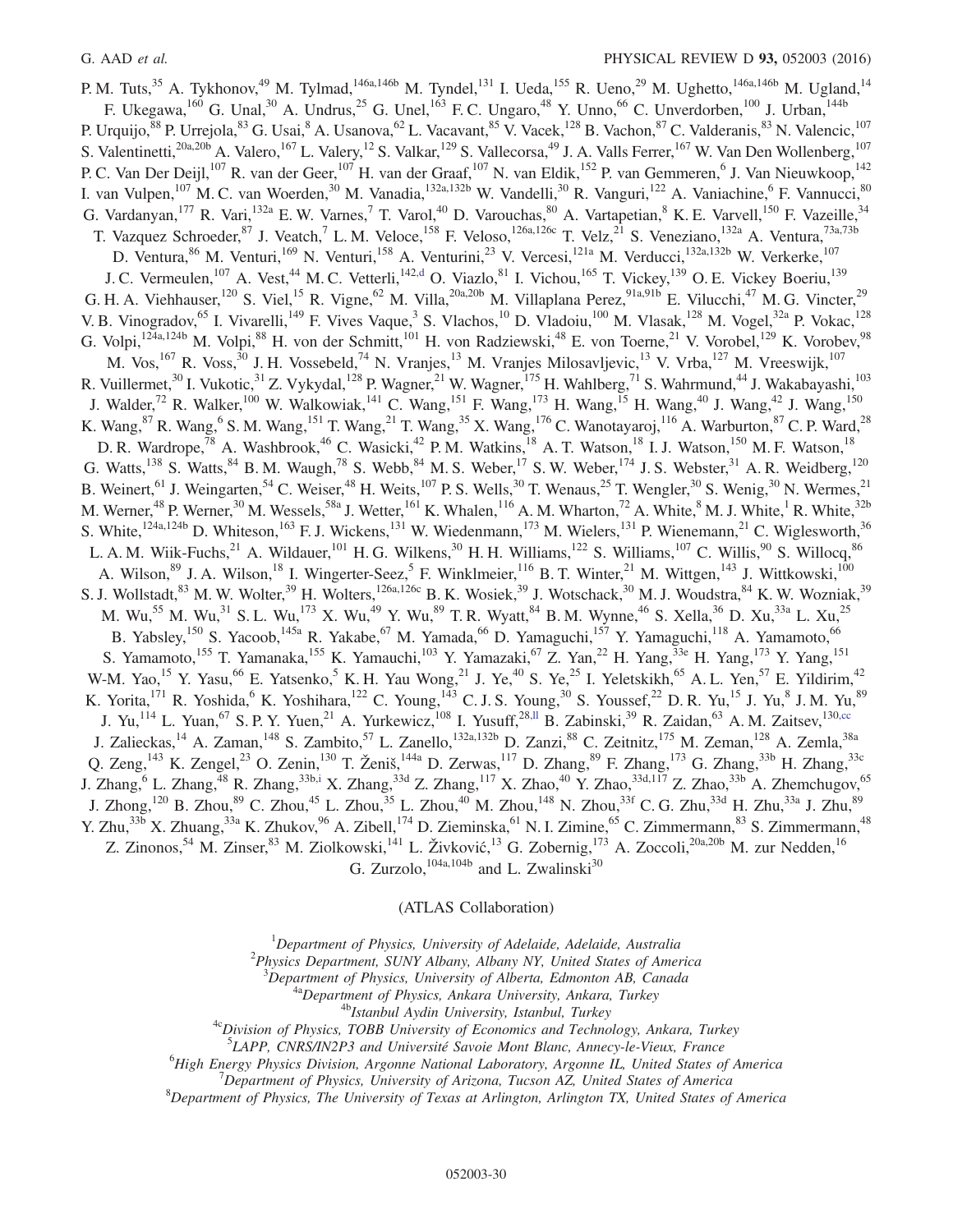<sup>9</sup> Physics Department, University of Athens, Athens, Greece

 $10$ Physics Department, National Technical University of Athens, Zografou, Greece

 $11$ Institute of Physics, Azerbaijan Academy of Sciences, Baku, Azerbaijan

 $^{12}$ Institut de Física d'Altes Energies and Departament de Física de la Universitat Autònoma de Barcelona,

Barcelona, Spain

<sup>13</sup>Institute of Physics, University of Belgrade, Belgrade, Serbia

 $14$ Department for Physics and Technology, University of Bergen, Bergen, Norway

<sup>15</sup>Physics Division, Lawrence Berkeley National Laboratory and University of California, Berkeley CA,

United States of America

 $16$ Department of Physics, Humboldt University, Berlin, Germany

 $17$ Albert Einstein Center for Fundamental Physics and Laboratory for High Energy Physics,

University of Bern, Bern, Switzerland

 $18$ School of Physics and Astronomy, University of Birmingham, Birmingham, United Kingdom

<sup>19a</sup>Department of Physics, Bogazici University, Istanbul, Turkey

 $19b$ Department of Physics Engineering, Gaziantep University, Gaziantep, Turkey

 $19c$  Department of Physics, Dogus University, Istanbul, Turkey

<sup>20a</sup>INFN Sezione di Bologna, Italy

 $^{20b}$ Dipartimento di Fisica e Astronomia, Università di Bologna, Bologna, Italy

 $2^{1}$ Physikalisches Institut, University of Bonn, Bonn, Germany

 $^{22}$ Department of Physics, Boston University, Boston MA, United States of America

<sup>23</sup>Department of Physics, Brandeis University, Waltham MA, United States of America

 $^{24a}$ Universidade Federal do Rio De Janeiro COPPE/EE/IF, Rio de Janeiro, Brazil

24bElectrical Circuits Department, Federal University of Juiz de Fora (UFJF), Juiz de Fora, Brazil

<sup>24c</sup>Federal University of Sao Joao del Rei (UFSJ), Sao Joao del Rei, Brazil

<sup>ld</sup>Instituto de Fisica, Universidade de Sao Paulo, Sao Paulo, Brazil

<sup>25</sup>Physics Department, Brookhaven National Laboratory, Upton NY, United States of America

<sup>26a</sup>Transilvania University of Brasov, Brasov, Romania, Romania

<sup>26b</sup>National Institute of Physics and Nuclear Engineering, Bucharest, Romania

<sup>26c</sup>National Institute for Research and Development of Isotopic and Molecular Technologies, Physics

Department, Cluj Napoca, Romania

<sup>26d</sup>University Politehnica Bucharest, Bucharest, Romania

<sup>26e</sup>West University in Timisoara, Timisoara, Romania

<sup>27</sup>Departamento de Física, Universidad de Buenos Aires, Buenos Aires, Argentina

 $28$ Cavendish Laboratory, University of Cambridge, Cambridge, United Kingdom

 $^{29}$ Department of Physics, Carleton University, Ottawa ON, Canada

<sup>30</sup>CERN, Geneva, Switzerland

 $31$ Enrico Fermi Institute, University of Chicago, Chicago IL, United States of America

32aDepartamento de Física, Pontificia Universidad Católica de Chile, Santiago, Chile

<sup>32b</sup>Departamento de Física, Universidad Técnica Federico Santa María, Valparaíso, Chile

<sup>a</sup>Institute of High Energy Physics, Chinese Academy of Sciences, Beijing, China

33b Department of Modern Physics, University of Science and Technology of China, Anhui, China

<sup>33c</sup>Department of Physics, Nanjing University, Jiangsu, China

33dSchool of Physics, Shandong University, Shandong, China

<sup>33e</sup>Department of Physics and Astronomy, Shanghai Key Laboratory for Particle Physics and Cosmology,

Shanghai Jiao Tong University, Shanghai, China

<sup>33f</sup>Physics Department, Tsinghua University, Beijing 100084, China

 $34$ Laboratoire de Physique Corpusculaire, Clermont Université and Université Blaise Pascal

and CNRS/IN2P3, Clermont-Ferrand, France

 $35$ Nevis Laboratory, Columbia University, Irvington NY, United States of America

<sup>36</sup>Niels Bohr Institute, University of Copenhagen, Kobenhavn, Denmark

<sup>37a</sup>INFN Gruppo Collegato di Cosenza, Laboratori Nazionali di Frascati, Italy

<sup>37b</sup>Dipartimento di Fisica, Università della Calabria, Rende, Italy

 $38a$ AGH University of Science and Technology, Faculty of Physics and Applied Computer Science,

Krakow, Poland

<sup>38b</sup>Marian Smoluchowski Institute of Physics, Jagiellonian University, Krakow, Poland  $39$ Institute of Nuclear Physics Polish Academy of Sciences, Krakow, Poland

<sup>40</sup>Physics Department, Southern Methodist University, Dallas TX, United States of America <sup>41</sup> Physics Department, University of Texas at Dallas, Richardson TX, United States of America

<sup>42</sup>DESY, Hamburg and Zeuthen, Germany

<sup>43</sup>Institut für Experimentelle Physik IV, Technische Universität Dortmund, Dortmund, Germany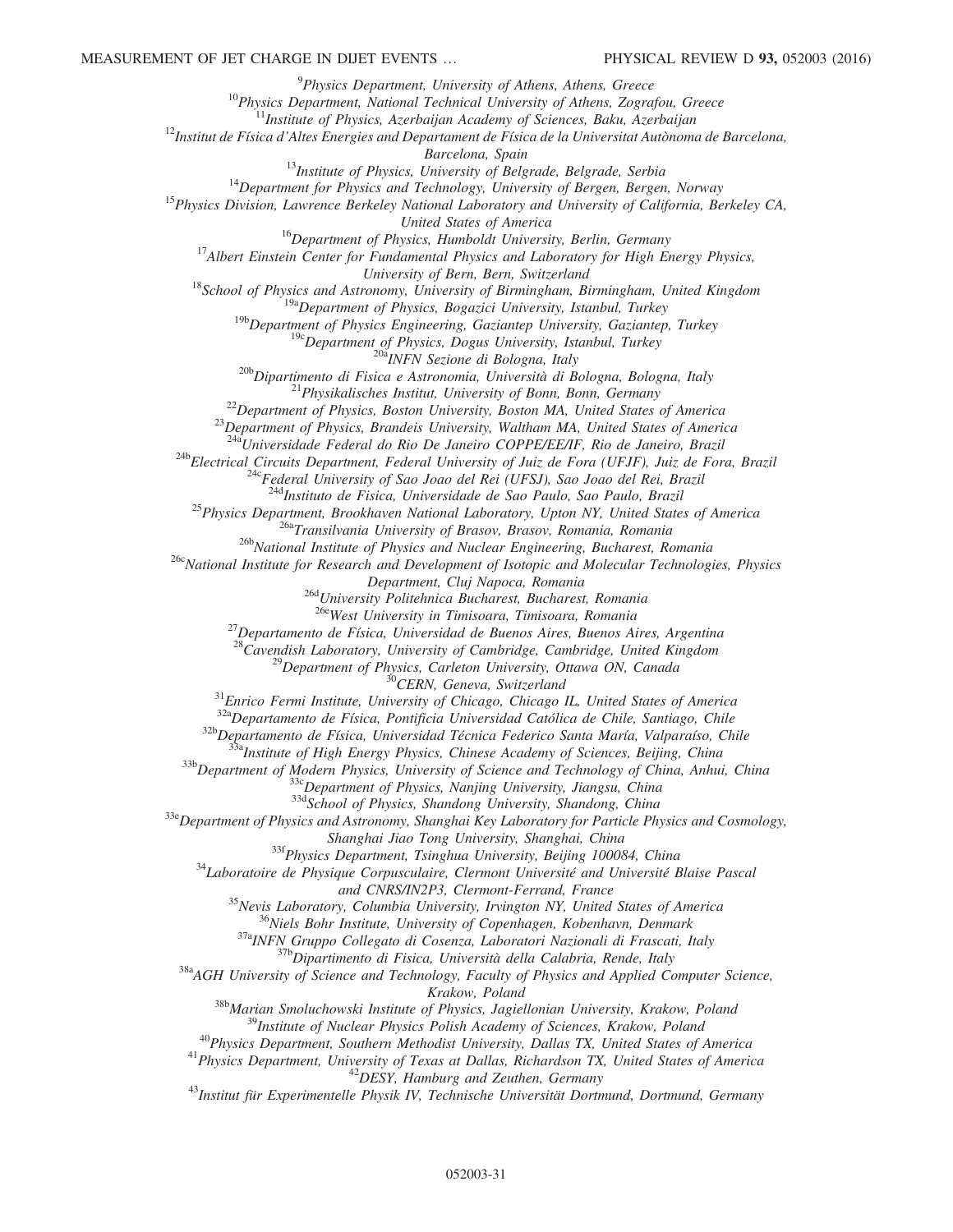<sup>44</sup>Institut für Kern- und Teilchenphysik, Technische Universität Dresden, Dresden, Germany

 $^{45}$ Department of Physics, Duke University, Durham NC, United States of America

<sup>46</sup>SUPA—School of Physics and Astronomy, University of Edinburgh, Edinburgh, United Kingdom

<sup>47</sup>INFN Laboratori Nazionali di Frascati, Frascati, Italy

 $48$ Fakultät für Mathematik und Physik, Albert-Ludwigs-Universität, Freiburg, Germany

<sup>49</sup>Section de Physique, Université de Genève, Geneva, Switzerland

<sup>50a</sup>INFN Sezione di Genova, Italy

50b Dipartimento di Fisica, Università di Genova, Genova, Italy

51aE. Andronikashvili Institute of Physics, Iv. Javakhishvili Tbilisi State University, Tbilisi, Georgia

<sup>51b</sup>High Energy Physics Institute, Tbilisi State University, Tbilisi, Georgia

 $52$ II Physikalisches Institut, Justus-Liebig-Universität Giessen, Giessen, Germany

53SUPA—School of Physics and Astronomy, University of Glasgow, Glasgow, United Kingdom

<sup>54</sup>II Physikalisches Institut, Georg-August-Universität, Göttingen, Germany

<sup>55</sup>Laboratoire de Physique Subatomique et de Cosmologie, Université Grenoble-Alpes, CNRS/IN2P3, Grenoble, France

<sup>56</sup>Department of Physics, Hampton University, Hampton VA, United States of America

 $57$ Laboratory for Particle Physics and Cosmology, Harvard University, Cambridge MA,

United States of America

<sup>58a</sup>Kirchhoff-Institut für Physik, Ruprecht-Karls-Universität Heidelberg, Heidelberg, Germany <sup>58b</sup>Physikalisches Institut, Ruprecht-Karls-Universität Heidelberg, Heidelberg, Germany

58cZITI Institut für technische Informatik, Ruprecht-Karls-Universität Heidelberg, Mannheim, Germany

<sup>59</sup>Faculty of Applied Information Science, Hiroshima Institute of Technology, Hiroshima, Japan

<sup>60a</sup>Department of Physics, The Chinese University of Hong Kong, Shatin, N.T., Hong Kong, China

<sup>60b</sup>Department of Physics, The University of Hong Kong, Hong Kong, China

 $60c$ Department of Physics, The Hong Kong University of Science and Technology, Clear Water Bay, Kowloon, Hong Kong, China

 $<sup>61</sup>$ Department of Physics, Indiana University, Bloomington IN, United States of America</sup>

 $^{62}$ Institut für Astro- und Teilchenphysik, Leopold-Franzens-Universität, Innsbruck, Austria

 $^{63}$ University of Iowa, Iowa City IA, United States of America

<sup>64</sup>Department of Physics and Astronomy, Iowa State University, Ames IA, United States of America

<sup>65</sup>Joint Institute for Nuclear Research, JINR Dubna, Dubna, Russia

<sup>66</sup>KEK, High Energy Accelerator Research Organization, Tsukuba, Japan

 $67$ Graduate School of Science, Kobe University, Kobe, Japan

 ${}^{8}$ Faculty of Science, Kyoto University, Kyoto, Japan

 $^{69}$ Kyoto University of Education, Kyoto, Japan

 $70$ Department of Physics, Kyushu University, Fukuoka, Japan

 $71$ Instituto de Física La Plata, Universidad Nacional de La Plata and CONICET, La Plata, Argentina

 $72$ Physics Department, Lancaster University, Lancaster, United Kingdom

<sup>73a</sup>INFN Sezione di Lecce, Italy

 $^{73b}$ Dipartimento di Matematica e Fisica, Università del Salento, Lecce, Italy

 $74$ Oliver Lodge Laboratory, University of Liverpool, Liverpool, United Kingdom

<sup>75</sup>Department of Physics, Jožef Stefan Institute and University of Ljubljana, Ljubljana, Slovenia

<sup>76</sup>School of Physics and Astronomy, Queen Mary University of London, London, United Kingdom

 $^{77}$ Department of Physics, Royal Holloway University of London, Surrey, United Kingdom

 $^{78}$ Department of Physics and Astronomy, University College London, London, United Kingdom

 $\mathcal{P}_i$ Louisiana Tech University, Ruston LA, United States of America

 $^{80}$ Laboratoire de Physique Nucléaire et de Hautes Energies, UPMC and Université Paris-Diderot

and CNRS/IN2P3, Paris, France

 $81$ Fysiska institutionen, Lunds universitet, Lund, Sweden

 $82$ Departamento de Fisica Teorica C-15, Universidad Autonoma de Madrid, Madrid, Spain

<sup>83</sup>Institut für Physik, Universität Mainz, Mainz, Germany

<sup>84</sup>School of Physics and Astronomy, University of Manchester, Manchester, United Kingdom

<sup>85</sup>CPPM, Aix-Marseille Université and CNRS/IN2P3, Marseille, France

<sup>86</sup>Department of Physics, University of Massachusetts, Amherst MA, United States of America

 $^{87}$ Department of Physics, McGill University, Montreal QC, Canada

88School of Physics, University of Melbourne, Victoria, Australia

<sup>89</sup>Department of Physics, The University of Michigan, Ann Arbor MI, United States of America

 $^{90}$ Department of Physics and Astronomy, Michigan State University, East Lansing MI, United States of America

ny, mangantiana 2008<br><sup>91a</sup>INFN Sezione di Milano, Italy

91bDipartimento di Fisica, Università di Milano, Milano, Italy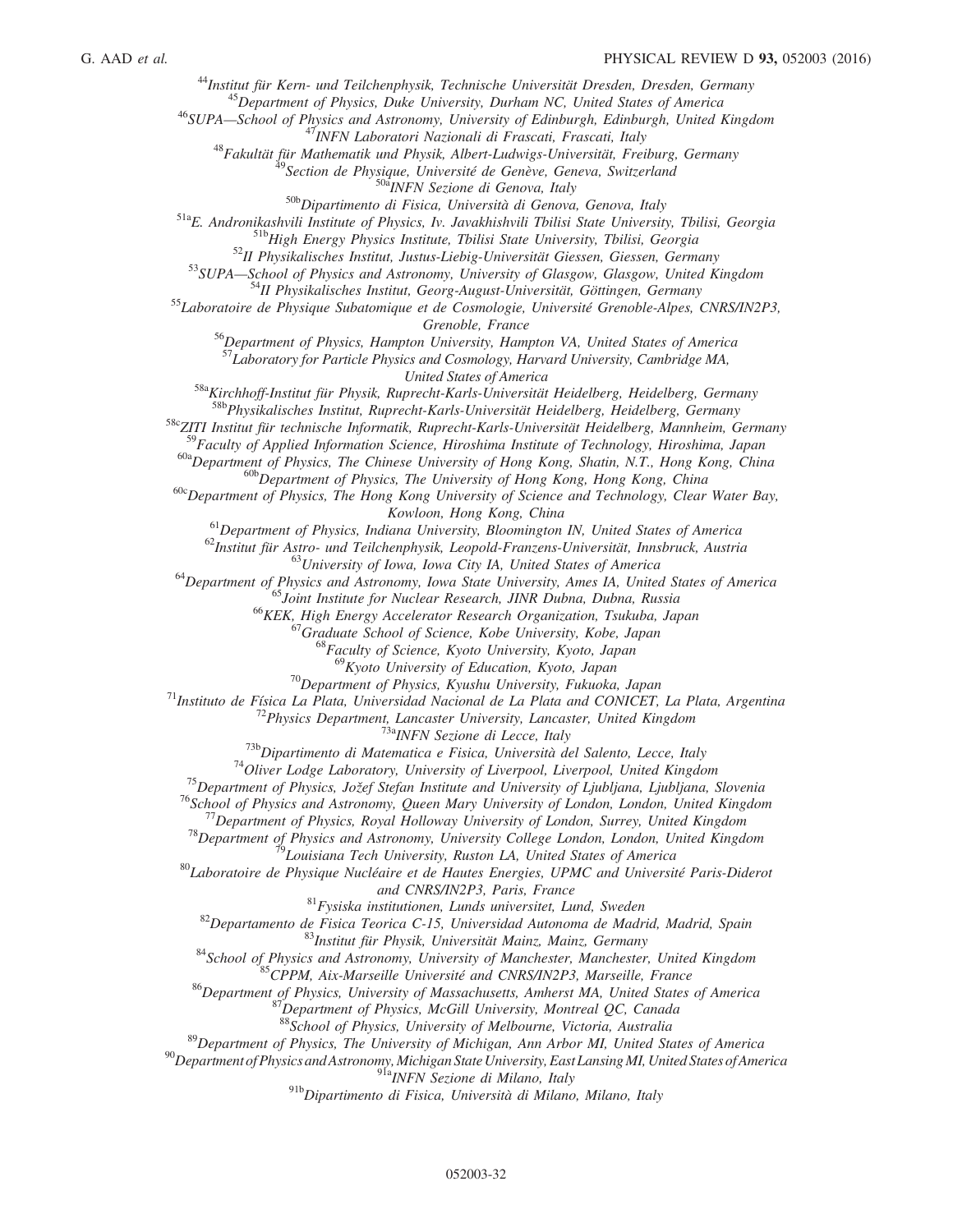$^{92}$ B.I. Stepanov Institute of Physics, National Academy of Sciences of Belarus, Minsk, Republic of Belarus  $93N$ ational Scientific and Educational Centre for Particle and High Energy Physics, Minsk, Republic of Belarus  $94$ Department of Physics, Massachusetts Institute of Technology, Cambridge MA, United States of America  $^{95}$ Group of Particle Physics, University of Montreal, Montreal QC, Canada <sup>96</sup>P.N. Lebedev Institute of Physics, Academy of Sciences, Moscow, Russia  $97$ Institute for Theoretical and Experimental Physics (ITEP), Moscow, Russia <sup>98</sup>National Research Nuclear University MEPhI, Moscow, Russia  $^{99}$ D.V. Skobeltsyn Institute of Nuclear Physics, M.V. Lomonosov Moscow State University, Moscow, Russia  $100F$ akultät für Physik, Ludwig-Maximilians-Universität München, München, Germany <sup>101</sup>Max-Planck-Institut für Physik (Werner-Heisenberg-Institut), München, Germany <sup>102</sup>Nagasaki Institute of Applied Science, Nagasaki, Japan <sup>103</sup>Graduate School of Science and Kobayashi-Maskawa Institute, Nagoya University, Nagoya, Japan 104a<sub>INFN</sub> Sezione di Napoli, Italy <sup>104b</sup>Dipartimento di Fisica, Università di Napoli, Napoli, Italy  $105$  Department of Physics and Astronomy, University of New Mexico, Albuquerque NM, United States of America <sup>106</sup>Institute for Mathematics, Astrophysics and Particle Physics, Radboud University Nijmegen/Nikhef, Nijmegen, Netherlands <sup>107</sup>Nikhef National Institute for Subatomic Physics and University of Amsterdam, Amsterdam, Netherlands  $^{108}$ Department of Physics, Northern Illinois University, DeKalb IL, United States of America  $^{109}$ Budker Institute of Nuclear Physics, SB RAS, Novosibirsk, Russia <sup>110</sup>Department of Physics, New York University, New York NY, United States of America  $111$ Ohio State University, Columbus OH, United States of America  $112$ Faculty of Science, Okayama University, Okayama, Japan <sup>113</sup>Homer L. Dodge Department of Physics and Astronomy, University of Oklahoma, Norman OK, United States of America  $114$ Department of Physics, Oklahoma State University, Stillwater OK, United States of America  $115$ Palacký University, RCPTM, Olomouc, Czech Republic <sup>116</sup>Center for High Energy Physics, University of Oregon, Eugene OR, United States of America  $^{117}$ LAL, Université Paris-Sud and CNRS/IN2P3, Orsay, France  $118$ Graduate School of Science, Osaka University, Osaka, Japan  $119$ Department of Physics, University of Oslo, Oslo, Norway <sup>120</sup>Department of Physics, Oxford University, Oxford, United Kingdom nysics, experimentally<br><sup>121a</sup>INFN Sezione di Pavia, Italy <sup>121b</sup>Dipartimento di Fisica, Università di Pavia, Pavia, Italy  $122$ Department of Physics, University of Pennsylvania, Philadelphia PA, United States of America <sup>123</sup>National Research Centre "Kurchatov Institute" B.P.Konstantinov Petersburg Nuclear Physics Institute, St. Petersburg, Russia <sup>124a</sup>INFN Sezione di Pisa, Italy <sup>124b</sup>Dipartimento di Fisica E. Fermi, Università di Pisa, Pisa, Italy <sup>125</sup>Department of Physics and Astronomy, University of Pittsburgh, Pittsburgh PA, United States of America <sup>126a</sup>Laboratório de Instrumentação e Física Experimental de Partículas—LIP, Lisboa, Portugal <sup>126b</sup>Faculdade de Ciências, Universidade de Lisboa, Lisboa, Portugal  $126c$ Department of Physics, University of Coimbra, Coimbra, Portugal 126d<sub>Centro de Física Nuclear da Universidade de Lisboa, Lisboa, Portugal</sub> 126eDepartamento de Fisica, Universidade do Minho, Braga, Portugal <sup>126f</sup>Departamento de Fisica Teorica y del Cosmos and CAFPE, Universidad de Granada, Granada, Spain  $126g$  $\overline{D}ep$  Fisica and CEFITEC of Faculdade de Ciencias e Tecnologia, Universidade Nova de Lisboa, Caparica, Portugal  $127$ Institute of Physics, Academy of Sciences of the Czech Republic, Praha, Czech Republic  $128C$ zech Technical University in Prague, Praha, Czech Republic  $129$ Faculty of Mathematics and Physics, Charles University in Prague, Praha, Czech Republic <sup>130</sup>State Research Center Institute for High Energy Physics, Protvino, Russia <sup>131</sup> Particle Physics Department, Rutherford Appleton Laboratory, Didcot, United Kingdom <sup>132a</sup>INFN Sezione di Roma, Italy <sup>132b</sup>Dipartimento di Fisica, Sapienza Università di Roma, Roma, Italy

133aINFN Sezione di Roma Tor Vergata, Italy

<sup>133b</sup>Dipartimento di Fisica, Università di Roma Tor Vergata, Roma, Italy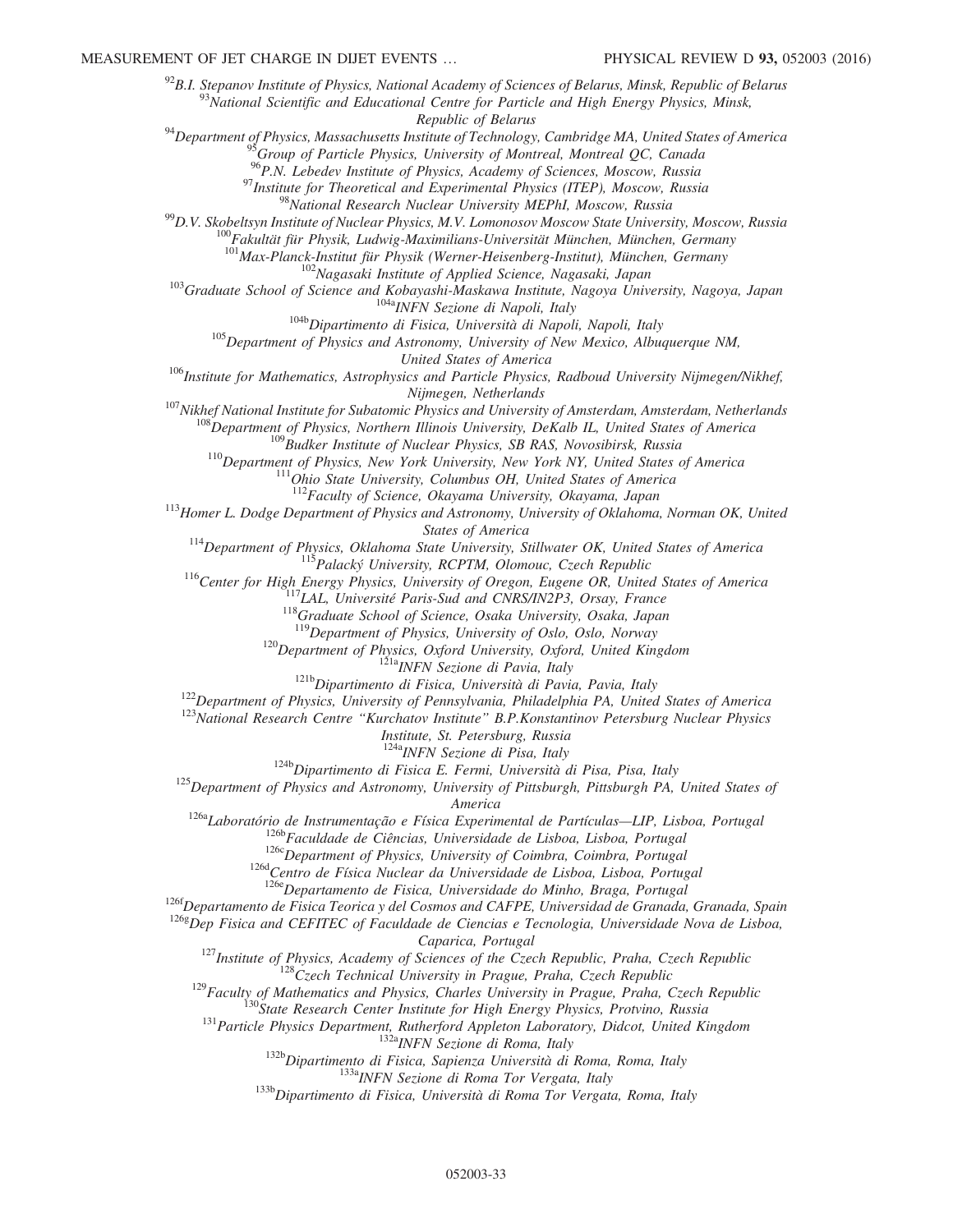<sup>134a</sup>INFN Sezione di Roma Tre, Italy

<sup>134b</sup>Dipartimento di Matematica e Fisica, Università Roma Tre, Roma, Italy

<sup>135a</sup>Faculté des Sciences Ain Chock, Réseau Universitaire de Physique des Hautes Energies-Université

Hassan II, Casablanca, Morocco

<sup>135b</sup>Centre National de l'Energie des Sciences Techniques Nucleaires, Rabat, Morocco

<sup>135c</sup>Faculté des Sciences Semlalia, Université Cadi Ayyad, LPHEA-Marrakech, Morocco

<sup>135d</sup>Faculté des Sciences, Université Mohamed Premier and LPTPM, Oujda, Morocco

<sup>135e</sup>Faculté des sciences, Université Mohammed V, Rabat, Morocco

<sup>136</sup>DSM/IRFU (Institut de Recherches sur les Lois Fondamentales de l'Univers),

<span id="page-34-6"></span><span id="page-34-3"></span><span id="page-34-2"></span><span id="page-34-1"></span><span id="page-34-0"></span>CEA Saclay (Commissariat à l'Energie Atomique et aux Energies Alternatives), Gif-sur-Yvette, France

<span id="page-34-5"></span><span id="page-34-4"></span> $^{137}$ Santa Cruz Institute for Particle Physics, University of California Santa Cruz, Santa Cruz CA,

United States of America

<sup>138</sup>Department of Physics, University of Washington, Seattle WA, United States of America

<sup>139</sup>Department of Physics and Astronomy, University of Sheffield, Sheffield, United Kingdom

<sup>[40</sup>Department of Physics, Shinshu University, Nagano, Japan

<sup>141</sup>Fachbereich Physik, Universität Siegen, Siegen, Germany

 $142$ Department of Physics, Simon Fraser University, Burnaby BC, Canada

<sup>143</sup>SLAC National Accelerator Laboratory, Stanford CA, United States of America

<span id="page-34-14"></span><span id="page-34-13"></span><span id="page-34-12"></span><span id="page-34-11"></span><span id="page-34-10"></span><span id="page-34-9"></span><span id="page-34-8"></span><span id="page-34-7"></span><sup>144a</sup>Faculty of Mathematics, Physics & Informatics, Comenius University, Bratislava, Slovak Republic

<sup>144b</sup>Department of Subnuclear Physics, Institute of Experimental Physics of the

Slovak Academy of Sciences, Kosice, Slovak Republic

 $145a$ Department of Physics, University of Cape Town, Cape Town, South Africa

145b Department of Physics, University of Johannesburg, Johannesburg, South Africa

 $145c$ School of Physics, University of the Witwatersrand, Johannesburg, South Africa

<sup>146a</sup>Department of Physics, Stockholm University, Sweden

<sup>146b</sup>The Oskar Klein Centre, Stockholm, Sweden

 $147$ Physics Department, Royal Institute of Technology, Stockholm, Sweden

<span id="page-34-21"></span><span id="page-34-20"></span><span id="page-34-19"></span><span id="page-34-18"></span><span id="page-34-17"></span><span id="page-34-16"></span><span id="page-34-15"></span> $148$  Departments of Physics & Astronomy and Chemistry, Stony Brook University, Stony Brook NY,

United States of America

<sup>149</sup>Department of Physics and Astronomy, University of Sussex, Brighton, United Kingdom

<sup>150</sup>School of Physics, University of Sydney, Sydney, Australia

<sup>151</sup>Institute of Physics, Academia Sinica, Taipei, Taiwan

<sup>152</sup>Department of Physics, Technion: Israel Institute of Technology, Haifa, Israel

<span id="page-34-29"></span><span id="page-34-28"></span><span id="page-34-27"></span><span id="page-34-26"></span><span id="page-34-25"></span><span id="page-34-24"></span><span id="page-34-23"></span><span id="page-34-22"></span><sup>153</sup>Raymond and Beverly Sackler School of Physics and Astronomy, Tel Aviv University, Tel Aviv, Israel

<sup>154</sup>Department of Physics, Aristotle University of Thessaloniki, Thessaloniki, Greece

<sup>155</sup>International Center for Elementary Particle Physics and Department of Physics,

The University of Tokyo, Tokyo, Japan

<span id="page-34-31"></span><span id="page-34-30"></span><sup>156</sup>Graduate School of Science and Technology, Tokyo Metropolitan University, Tokyo, Japan

<sup>157</sup>Department of Physics, Tokyo Institute of Technology, Tokyo, Japan

<sup>158</sup>Department of Physics, University of Toronto, Toronto ON, Canada

<sup>159a</sup>TRIUMF, Vancouver BC, Canada

<sup>159b</sup>Department of Physics and Astronomy, York University, Toronto ON, Canada

<sup>160</sup>Faculty of Pure and Applied Sciences, University of Tsukuba, Tsukuba, Japan

<span id="page-34-38"></span><span id="page-34-37"></span><span id="page-34-36"></span><span id="page-34-35"></span><span id="page-34-34"></span><span id="page-34-33"></span><span id="page-34-32"></span><sup>161</sup>Department of Physics and Astronomy, Tufts University, Medford MA, United States of America

<sup>162</sup>Centro de Investigaciones, Universidad Antonio Narino, Bogota, Colombia

<sup>163</sup>Department of Physics and Astronomy, University of California Irvine, Irvine CA,

United States of America

<sup>164a</sup>INFN Gruppo Collegato di Udine, Sezione di Trieste, Udine, Italy <sup>164b</sup>ICTP, Trieste, Italy

<sup>164c</sup>Dipartimento di Chimica, Fisica e Ambiente, Università di Udine, Udine, Italy

<sup>165</sup>Department of Physics, University of Illinois, Urbana IL, United States of America

<sup>166</sup>Department of Physics and Astronomy, University of Uppsala, Uppsala, Sweden

<sup>167</sup>Instituto de Física Corpuscular (IFIC) and Departamento de Física Atómica, Molecular y Nuclear and

Departamento de Ingeniería Electrónica and Instituto de Microelectrónica de Barcelona (IMB-CNM), University of Valencia and CSIC, Valencia, Spain

<sup>168</sup>Department of Physics, University of British Columbia, Vancouver BC, Canada

<sup>169</sup>Department of Physics and Astronomy, University of Victoria, Victoria BC, Canada

 $170$ Department of Physics, University of Warwick, Coventry, United Kingdom 171 Waseda University, Tokyo, Japan

<sup>172</sup>Department of Particle Physics, The Weizmann Institute of Science, Rehovot, Israel